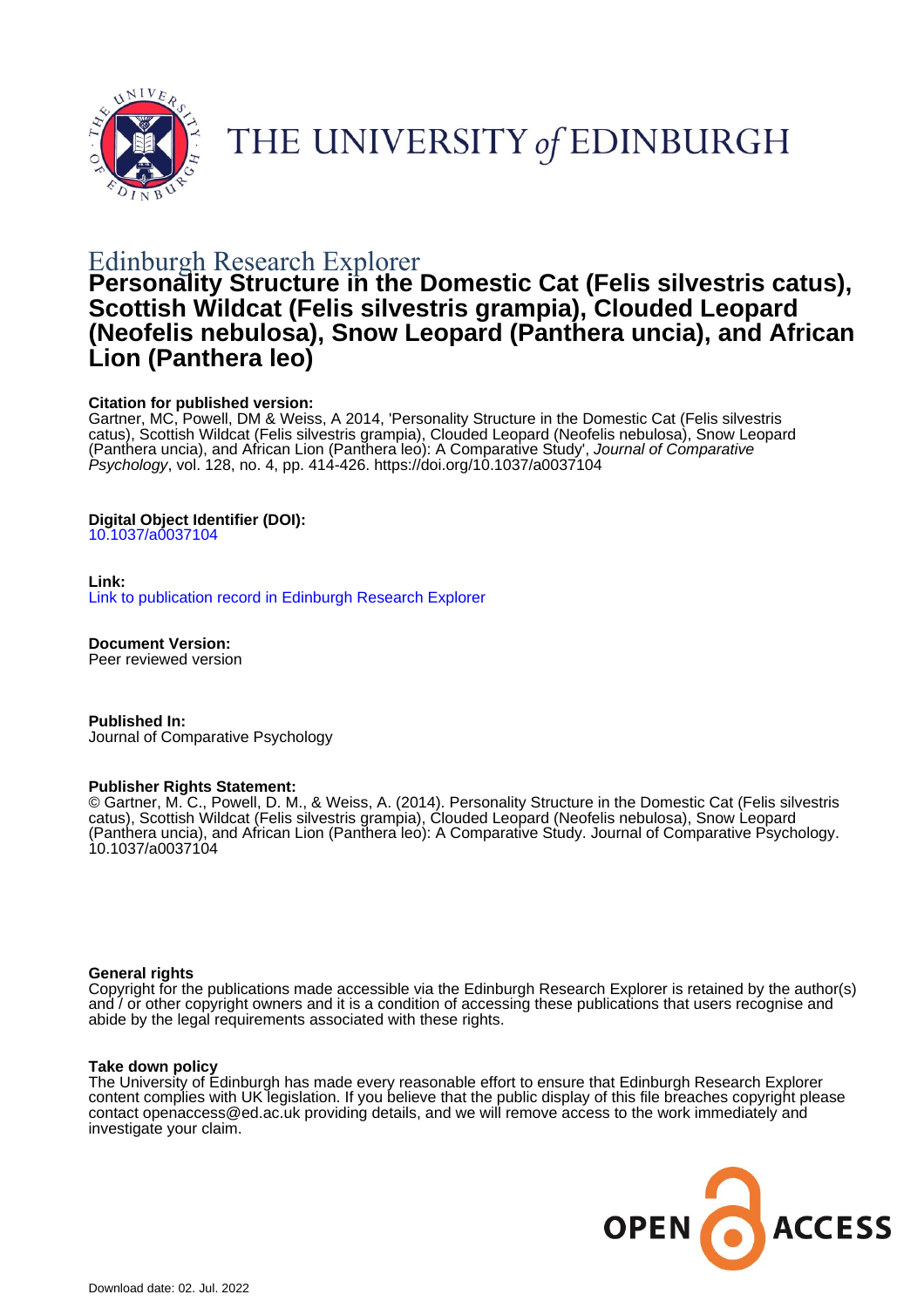## Running head: PERSONALITY IN FIVE FELIDS

Personality Structure in the Domestic Cat (Felis silvestris catus), Scottish Wildcat (Felis silvestris

grampia), Clouded Leopard (Neofelis nebulosa), Snow Leopard (Panthera uncia), and African Lion

(Panthera leo): A Comparative Study

Marieke Cassia Gartner, David M. Powell, Alexander Weiss

Marieke Cassia Gartner, School of Philosophy, Psychology and Language Sciences, Department of Psychology, The University of Edinburgh, Edinburgh, United Kingdom; David M. Powell, Wildlife Conservation Society, Bronx Zoo, Department of Mammalogy, Bronx, NY, United States; Alexander Weiss, School of Philosophy, Psychology and Language Sciences, Department of Psychology, The University of Edinburgh, Edinburgh, United Kingdom and Scottish Primate Research Group, United Kingdom.

Thanks go to all of the zoos and all of the caretakers who participated in this work.

Correspondence should be directed to Marieke Cassia Gartner, School of Philosophy, Psychology and Language Sciences, Department of Psychology, The University of Edinburgh, Edinburgh, United Kingdom, marieke.gartner@gmail.com.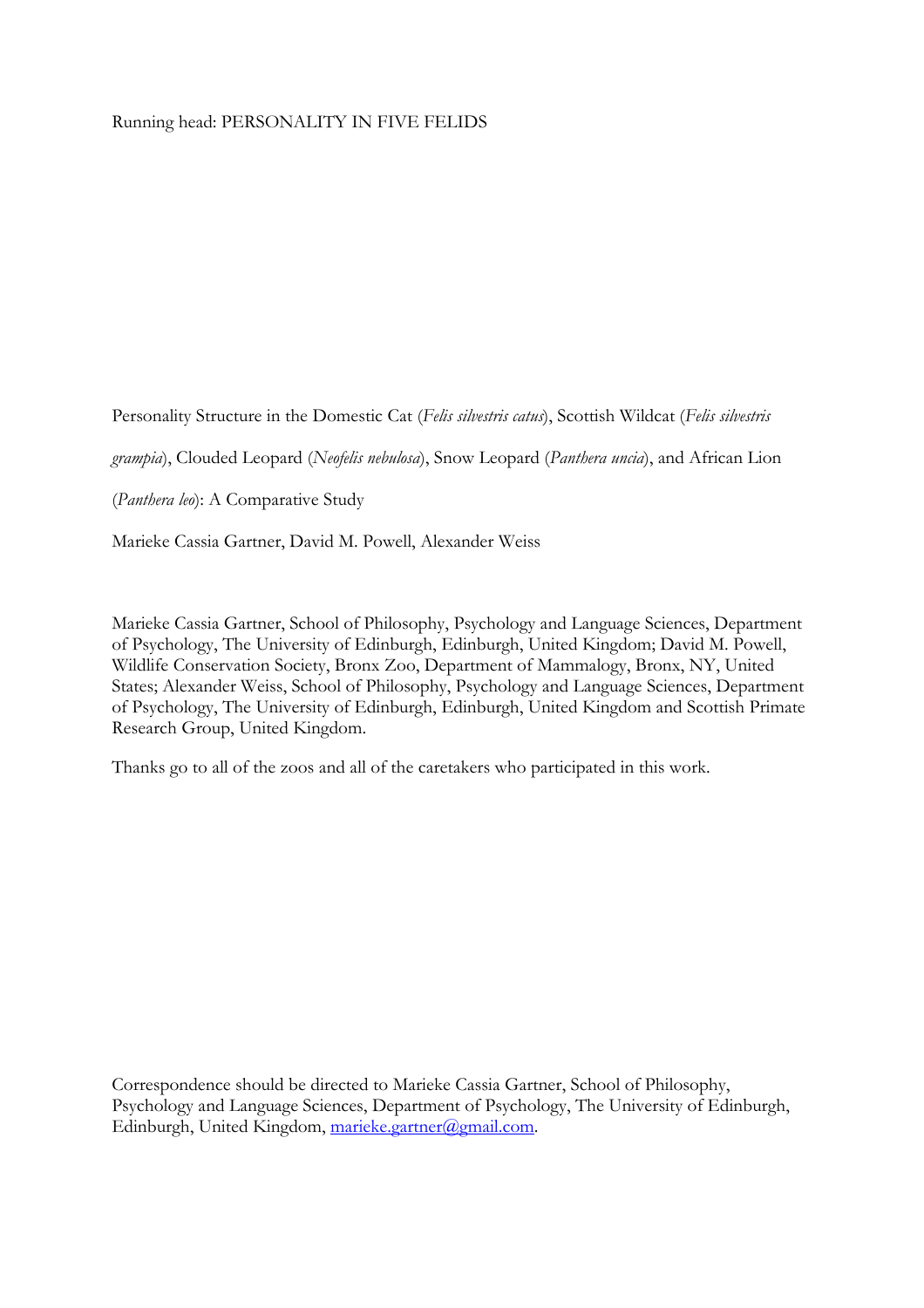#### Abstract

While the study of non-human personality has increased in the last decade, there are still few studies on felid species, and the majority focus on domestic cats. We assessed the structure of personality and its reliability in five felids—domestic cats, clouded leopards, snow leopards, African lions, and previous data on Scottish wildcats—and compared the results. In addition to the benefits of understanding more about this taxon, comparative studies of personality structure have the potential to provide information on evolutionary relationships among closely related species. Each of the species studied was found to have three factors of personality. Scottish wildcats' factors were labeled Dominance, Agreeableness, and Self Control; domestic cats' factors were Dominance, Impulsiveness, and Neuroticism; clouded leopards' factors were Dominance/Impulsiveness, Agreeableness/Openness, and Neuroticism; snow leopards' factors were Dominance, Impulsiveness/Openness, and Neuroticism; and African lions' factors were Dominance, Impulsiveness, and Neuroticism. The Neuroticism and Impulsiveness factors were similar, as were two of the Dominance factors. A taxon-level personality structure also showed three similar factors. Age and sex effects are also discussed.

keywords: personality, animals, phylogeny, felids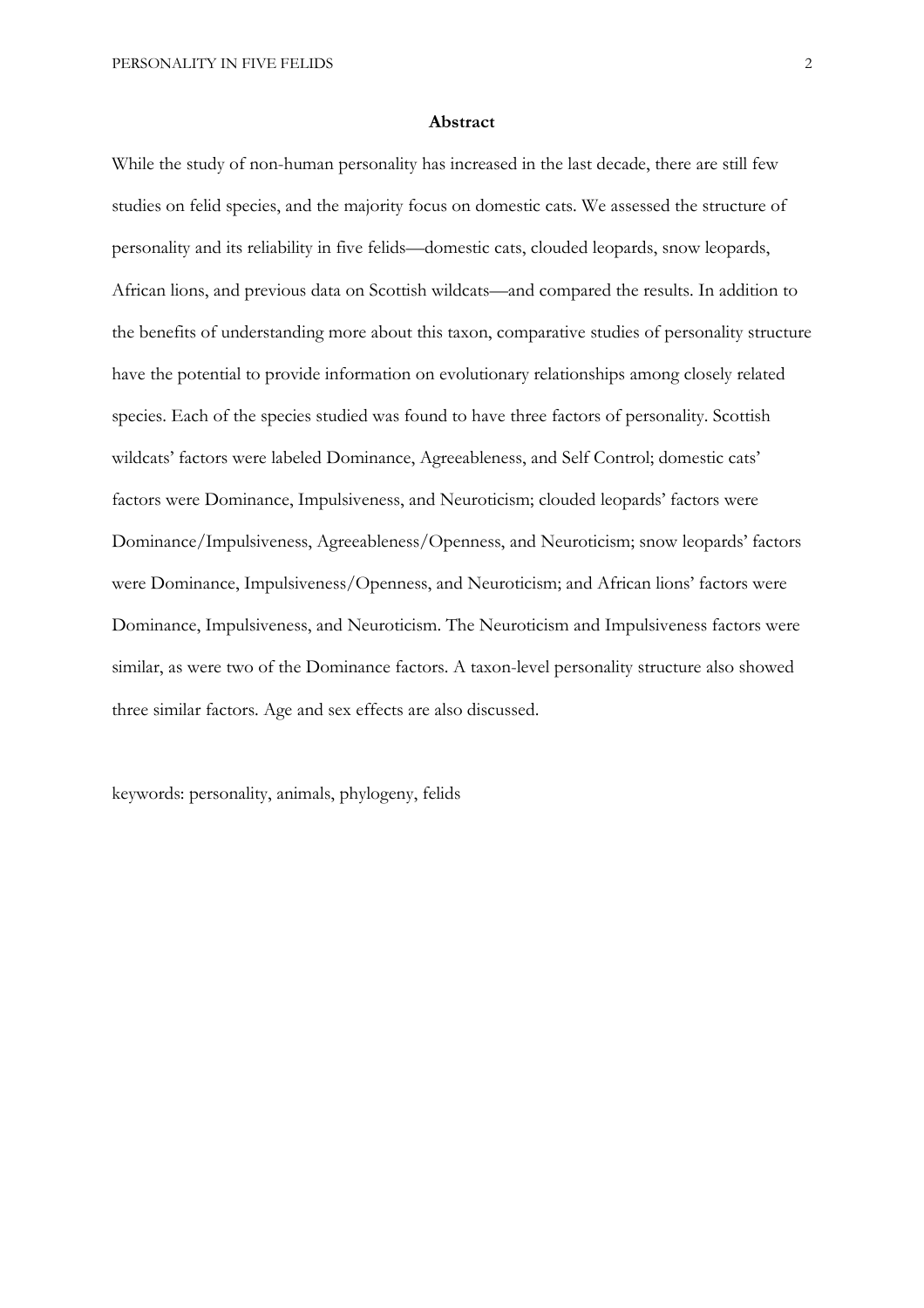# Personality Structure in the Domestic Cat (Felis silvestris catus), Scottish Wildcat (Felis silvestris grampia), Clouded Leopard (Neofelis nebulosa), Snow Leopard (Panthera uncia), and African Lion (Panthera leo): A Comparative Study

Although studies on non-human personality have increased dramatically over the last decade, there is still much work to be done, with research often focused on just a few taxa. With 150 articles on primates (Freeman & Gosling, 2010) and 51 on canids (Jones & Gosling, 2005), there are just 20 on felids (Gartner & Weiss, 2013a), and these mostly focus on domestic cats (Felis silvestris catus). However, because of the many applications and implications of personality for health, longevity, and well-being (Powell & Gartner, 2012; Gartner & Weiss, 2013b; Wielebnowski, 1999; Wielebnowski et al., 2002), there is a need for more work to be done on more species in general, and wild cats specifically, especially for those kept in captivity, who may be challenged due to their size and natural range in the wild (Clubb & Mason, 2003). That is, larger animals are at a disadvantage in captive settings due to the inherently smaller amount of space they have for their size. Similarly, the larger their natural range, the more captivity inhibits them from performing such natural behaviors as ranging around large territories. Personality is an important part of assessing an animal's welfare, as it has been shown to have an effect on a variety of health outcomes, as it does in humans, including immune function (e.g., Capitanio et al., 2008), morbidity (e.g., Natoli et al., 2005), chronic stress (e.g., Wielebnowski et al., 2002), mortality (e.g., Weiss, Gartner, Gold & Stoinski, 2013), and well-being (e.g., King & Landau, 2003), as well as on zoo management, including welfare (e.g., Wielebnowski, 1999), captive breeding (e.g., Wielebnowski, 1999), and enclosure grouping (e.g., Stoinski, Lukas, Kuhar, & Maple, 2004), and conservation (e.g., Bremner-Harrison, Prodohl, & Elwood 2004). Therefore, including personality in an overall assessment of captive care or conservation may add a dimension that affects treatments and outcomes more efficiently, more completely, or in a more complex way.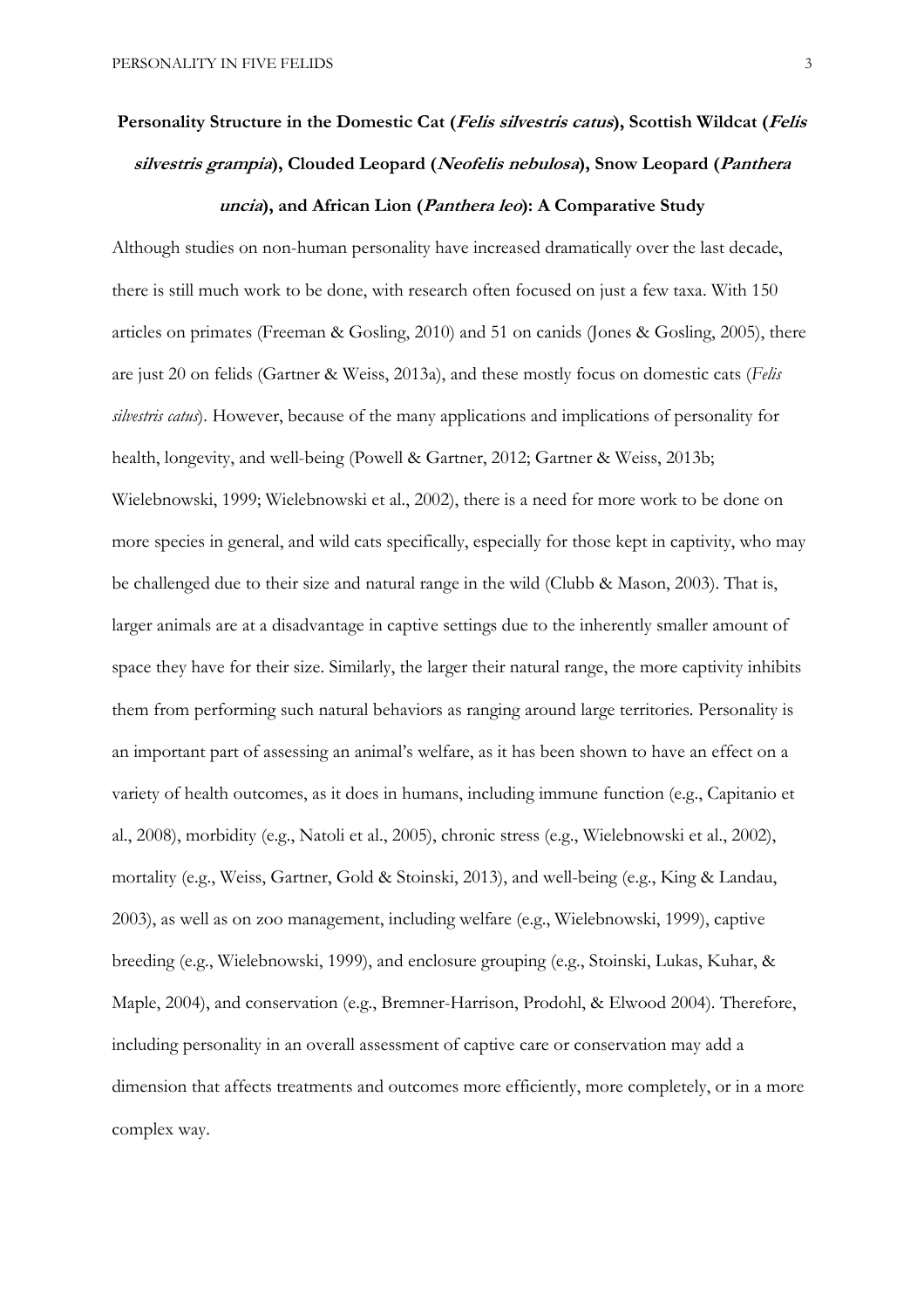Comparative studies not only increase knowledge of each species, but also elucidate relationships among closely related species that may suggest evolutionary pathways (Gosling & Graybeal, 2007). Personality has been shown to have genetic underpinnings in both humans (e.g., Bouchard & Loehlin, 2001) and apes (e.g., Weiss, King, & Figueredo, 2000), and has been shown to have adaptive value (e.g., Sih & Watters, 2005; Réale et al., 2010; King, Weiss, & Farmer, 2005). For instance, using this approach, Weiss, King, and Perkins (2006) supported the suggestion that the evolutionary origins of Conscientiousness are relatively recent (Gosling & John, 1999) by showing that orangutans (Pongo abelii and Pongo pygmaeus), which are the most distantly related great ape to humans, do not have a Conscientiousness factor; humans and chimpanzees (Pan troglodytes) do.

 To carry out such a comparison, a similar scale needs to be used across species (King & Weiss, 2011; Weiss & Adams, 2008, 2013). Personality studies in felids have been varied, and while there are some similarities, the small amount of wild cat data (six studies in all: Coleman & Mellgren, submitted; Gartner & Powell, 2012; Gartner & Weiss, 2013b; Phillips & Peck, 2007; Wielebnowski, 1999; Wielebnowski et al., 2002) and the differences among the methodology used with domestic cats (Gartner & Weiss, 2013a) make comparison difficult.

This study aimed to address this absence, by assessing and comparing the personality structure of five species of felid: Scottish wildcats (Felis silvestris grampia; data from Gartner & Weiss, 2013b) and their closely related counterparts domestic cats, the clouded leopard (Neofelis *nebulosa*), which is the basal species of Panthera (Wei, Wu, Zhu, & Jiang, 2011), snow leopards (Panthera uncia), and African lions (Panthera leo). In addition, one personality structure was obtained for all five species by combining data from the species in the study, to assess the possibility of a stable personality structure across the taxon. If one exists, it would represent evidence that personality has not evolved considerably in modern cats. This work was based on original work that showed that an adaptation of a human personality scale (the Five-Factor Model) could be used to assess chimpanzee personality (King & Figueredo, 1997). In humans,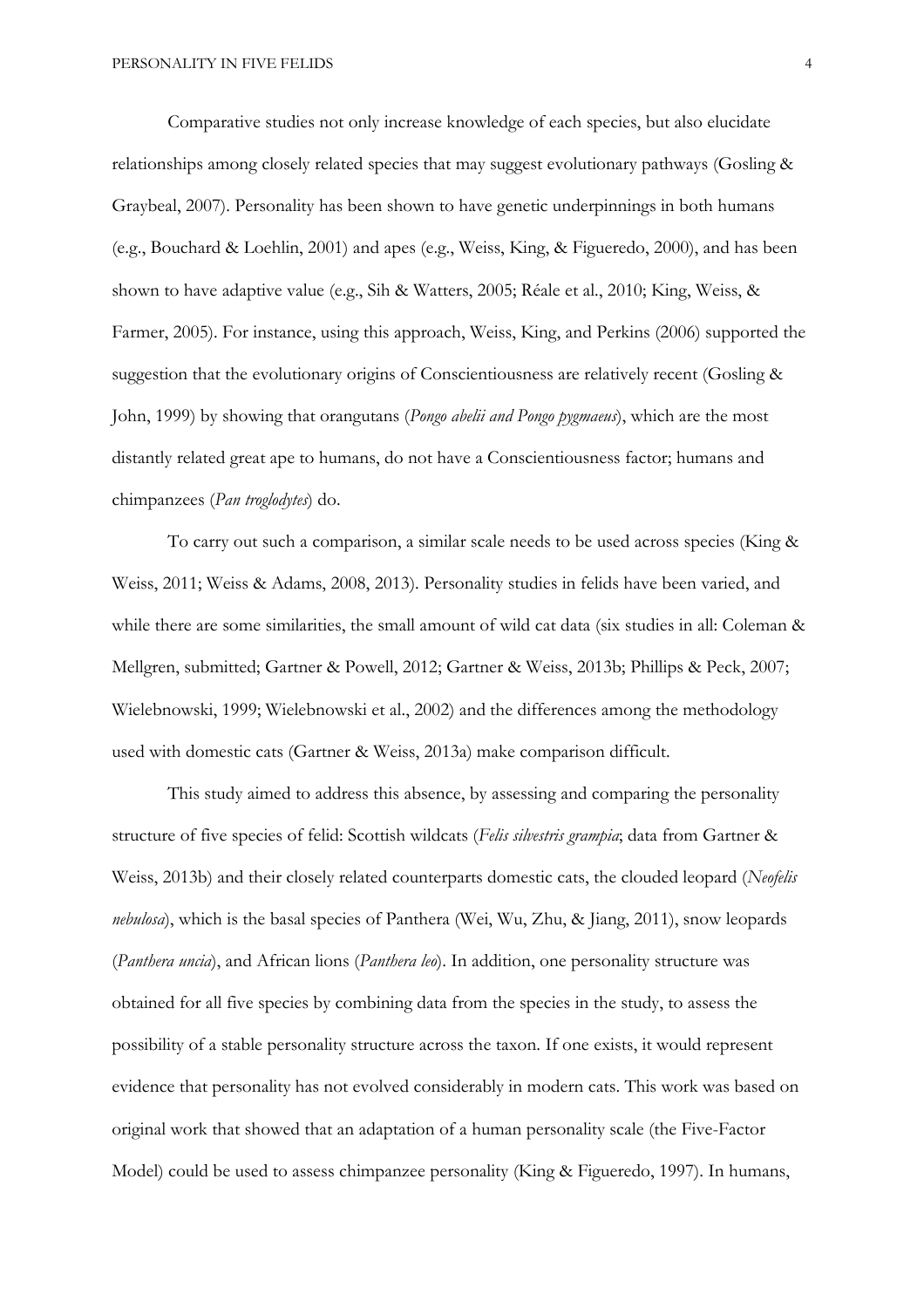five factors best describe personality: Openness to Experience, Conscientiousness, Extraversion, Agreeableness, and Neuroticism (McCrae & Costa, 1987). In chimpanzees, similar factors to these are also found, with the addition of a Dominance factor (King & Figueredo, 1997). Following this work, this scale was replicated with chimpanzees (King et al., 2005; Weiss, King, & Hopkins, 2007; Weiss et al., 2009), and used to assess personality in orangutans (Weiss et al., 2006), Rhesus macaques (Macaca mulatta; Weiss, Adams, Widdig, & Gerald, 2011), and brown capuchins (Morton et al., 2013), in addition to Scottish wildcats (Gartner & Weiss, 2013b).

The five species were chosen based on availability of captive-held individuals, in addition to the relationships among the species. Starting with the basal species—the clouded leopard—of Panthera, we then chose the most distantly related species in that genus, the phylogenetic sister species African lions and snow leopards (Wei et al., 2011). To compare different lineages, the Scottish wildcat and domestic cat were chosen from the genus Felis.

Because domestic cats evolved from the African wildcat (Felis silveestris lybica; Driscoll et al., 2007), we expect that there should be a close relationship between the personality structures of the Scottish wildcat and the domestic cat, since the Scottish wildcat is a subspecies, as is the African wildcat, of the European wildcat (*Felis silvestris*; Beaumont et al., 2001). However, domestication and/or the isolation of the Scottish wildcat on the British Isles may have played a role in the evolution of their personality, which may lead to differences. In addition, behavioral differences between the two species, with the Scottish cat being purely solitary (Macdonald & Barrett, 1993) and the domestic cat semi-solitary (Liberg, Sandell, Pontier, & Natoli, 2000), may also lead to differences. While snow leopards and African lions diverged at the same time (Wei et al., 2011), and therefore may have similar personality structures, their social structures as well as their ecologies are so different—one solitary and living in the mountains of Asia, the other social and living in the deserts and open woodlands of Africa (Nowell & Jackson, 1996)—that it is possible that this may have played a role in the development of personality. Finally, the personality structure of the clouded leopard should be informative about the other species, as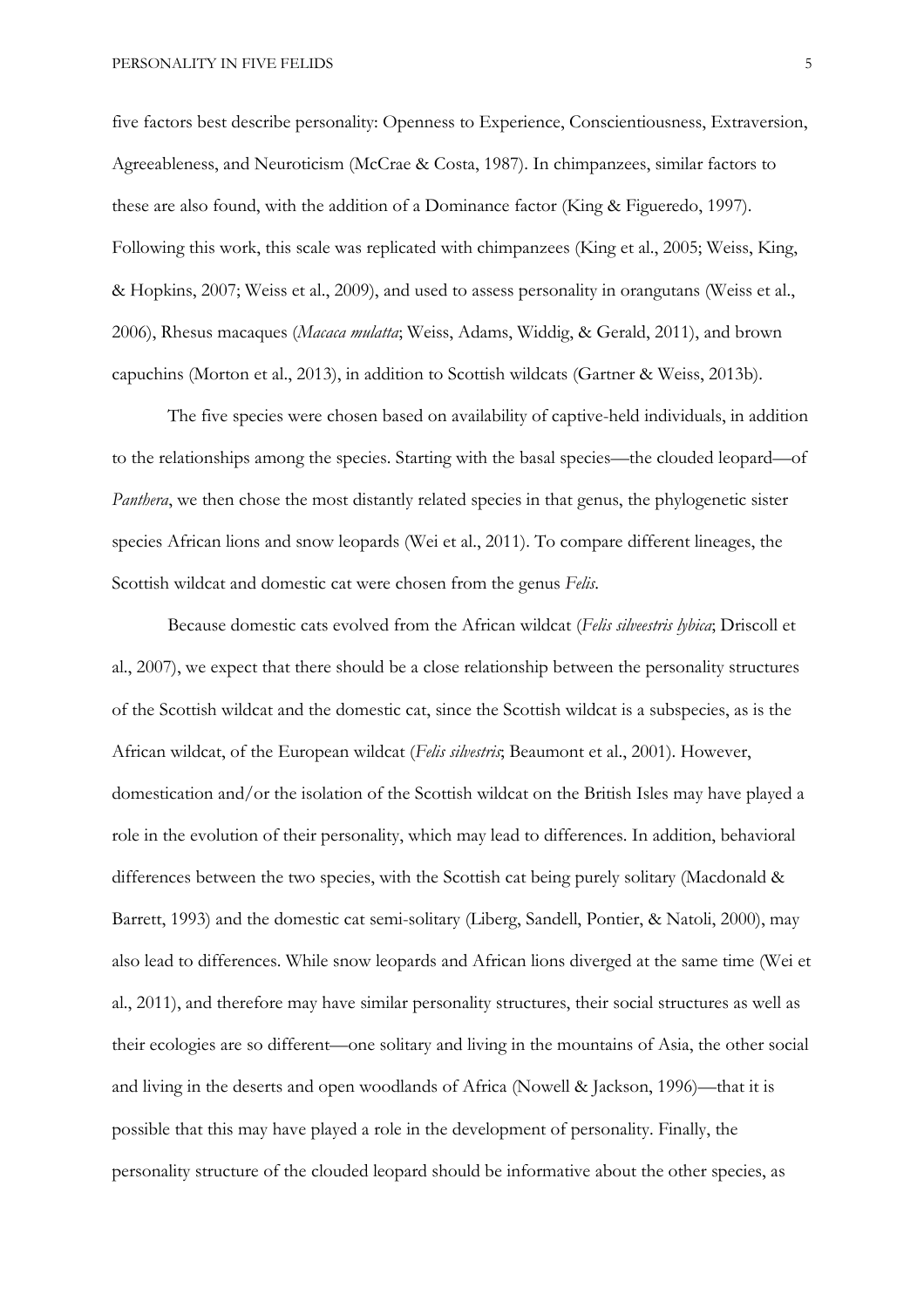clouded leopards were the first to speciate (Wei et al., 2011), and therefore differences from their personality structure may suggest indications of the evolution of felid personality.

#### Method

## Species and Rater Information

 All the zoos involved and the University of Edinburgh gave ethical approval for this research.

Scottish wildcats and raters. As discussed in Gartner and Weiss (2013a), subjects included 25 Scottish wildcats from three zoos. The age of the subjects ranged from 1 to 15 years  $(M = 3.67 \pm 3.14 \text{ SD})$ . There were eight wildcats (3 males; 5 females) at Port Lympne Wild Animal Park (PL), in Lympne, Kent, UK; nine wildcats (2 males; 5 females, 2 unknown) at the Highland Wildlife Park (HWP), Kincraig, Kingussie, UK; and eight wildcats (4 males; 4 females) at the British Wildlife Centre (BWC), in Lingfield, Surrey, UK. Eight caretakers rated the wildcats (PL:  $n = 3$ ; HWP:  $n = 3$ ; BWC:  $n = 2$ ).

Domestic cats and raters. Subjects included 100 domestic cats from two shelters. The age of the subjects ranged from 1 month to 19 years ( $M = 4.85 \pm 4.64$  SD). There were 85 cats (39 males, 44 females, 2 unknown) at Cats Protection (CP) in Kirkintilloch, Scotland, UK; and 15 cats (6 males; 9 females) at KittyKind (KK) in New York, New York, US. Twenty-one caretakers rated the domestic cats (CP:  $n = 6$ ; KK:  $n = 15$ ).

Clouded leopards and raters. Subjects included 16 clouded leopards from two zoos. The age of the subjects ranged from 6 months to 9.58 years ( $M = 4.77 \pm 3.39$  SD). There were 11 clouded leopards (5 males; 6 females) at Nashville Zoo in Nashville, TN, US (NZ); and 5 clouded leopards (2 males; 3 females) at PL. Seven caretakers rated the clouded leopards (NZ: n  $= 4$ , PL:  $n = 3$ ).

Snow leopards and raters. Subjects included 17 snow leopards from three zoos. The age of the subjects ranged from 1 to 15 years old ( $M = 6.56 \pm 4.68$  SD). There were 11 snow leopards (6 males; 5 females) at the Bronx Zoo (BZ), in Bronx, New York, US; 4 snow leopards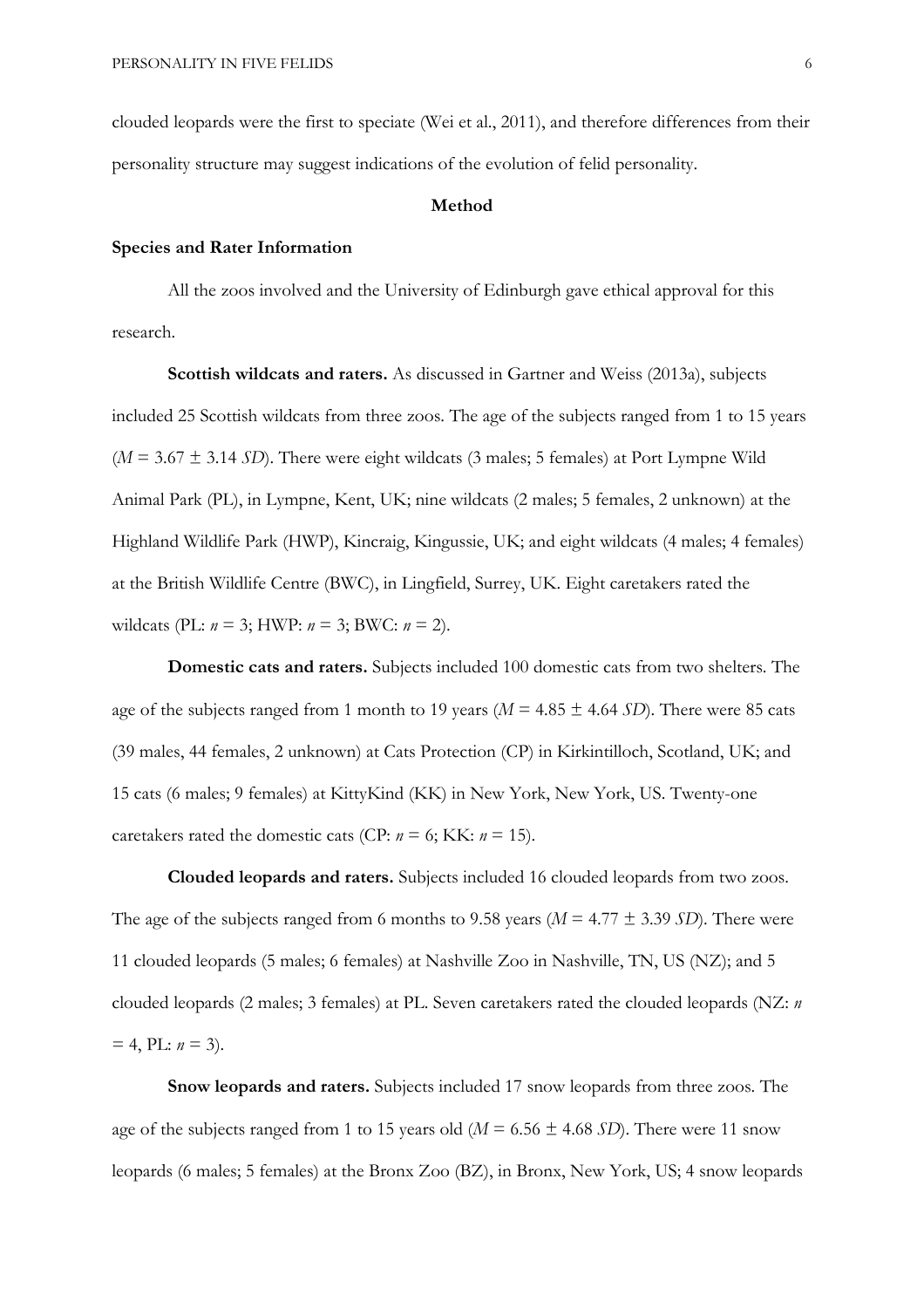(3 males; 1 female) at ABQ BioPark (ABQ), in Albuquerque, New Mexico, US; and 2 snow leopards (1 male; 1 female) at Norden's Ark (NA), in Bohuslän, Sweden. Nine caretakers rated the snow leopards (BZ:  $n = 6$ , ABQ:  $n = 2$ , NA:  $n = 1$ ).

African lions and raters. Subjects included 21 African lions from 2 zoos. The age of the subjects ranged from 3 to 15 years old ( $M = 11.52 \pm 3.39$  SD). There were 13 lions (3 males; 10 females) at Lion Country Safari (LCS), in Loxahatchee, Palm Beach County, US; and 8 lions (2 males; 6 females) at West Midland Safari Park (WMSP) in Bewdley, Worcestershire, UK. Seven caretakers rated the African lions (LCS:  $n = 3$ ; WMSP:  $n = 4$ ).

#### Procedure

 The 45-item personality survey was based on previous felid personality surveys (Feaver, Mendl, & Bateson, 1986; Gartner & Powell, 2012; Wielebnowski, 1999) and the Hominoid Personality Questionnaire (King & Figueredo, 1997) as described in Gartner and Weiss (2013a). To compare personality structures across all felids, individual species were not assigned specific traits. The survey included a specific description to be used for each trait. These traits were rated on a seven-point Likert scale, where "1", "not at all," meant the trait did not describe the animal at all, and "7", "very much so," meant the trait described the animal to a great degree.

## Analyses

 Analyses were carried out using IBM SPSS 19 for Macintosh, unless otherwise noted. Inter-rater reliabilities were calculated using the intraclass correlation coefficients ICC(3,1) (the reliability of individual ratings) and  $ICC(3,k)$  (the reliability of the mean ratings of k raters) (Shrout & Fleiss, 1979). Items that were not reliable, defined as having an ICC(3,1) and/or an ICC(3,k) less than or equal to zero were omitted from further analyses, as in previous studies (e.g., Weiss et al., 2011; Morton et al., 2013; Lee & Moss, 2012). ICC(3,1)s were compared across species.

We then ran parallel analyses for both scales for each species, as well as examining the scree plots, to determine the number of components to extract (Horn, 1965; O'Connor, 2000).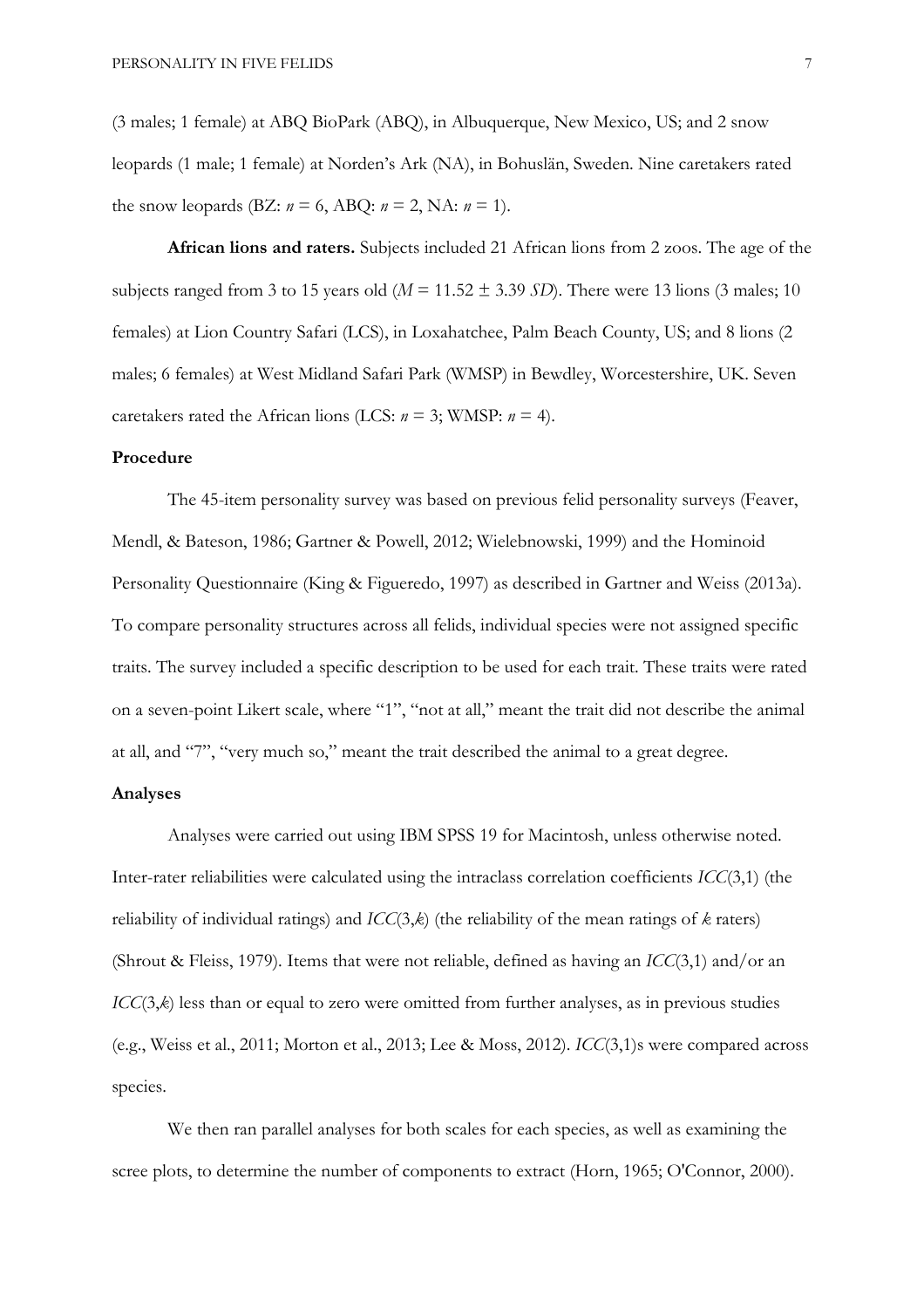We followed these analyses with principal components analyses (PCA) for both scales for each species. We also ran regularized exploratory factor analyses (REFA; Jung & Lee, 2011; Jung & Takane, 2008), which are designed for small sample sizes, for all species. Factor extraction for the regularized exploratory factor analysis was conducted with MATLAB 7.12.0.635 (R2011a), using a program provided by Sunho Jung. Factor loadings in these analyses were derived via unweighted least squares and we assumed that unique variances did not differ across items. The components or factors were rotated using the varimax procedure in R version 2.15.1 (R Core Team, 2012) for the REFA and IBM SPSS for the PCA. We use the term factor throughout the paper in a general sense to avoid switching between the terms component and factor.

For the overall taxon personality scale, we standardised the data before running the principal components analysis, in order to avoid confounding the covariation of traits across individuals with covariation across species, following a procedure used in cross-cultural studies of human personality (McCrae, Terracciano, & 78 Members of the Personality Profiles Cultures Project, 2005).

As in previous studies (e.g., Gartner & Weiss, 2013b), we defined factor loadings  $\geq$  |0.4| as salient for the PCA, and  $\geq$  [0.3] for the REFA, which yields more conservative loadings (Jung & Lee, 2011; e.g., Gartner & Weiss, 2013b, Konečná, Weiss, Lhota, & Wallner, 2012). Items with multiple salient loadings were assigned to the factor with the highest loading. Based on these loadings, we created unit-weighted factor scores (Gorsuch, 1983), which we then transformed into z-scores.

Finally, factors across species were compared using orthogonal targeted Procrustes rotation (Schönemann, 1966). This entails rotating one set of factor loadings with another to maximise fit and to minimise the sums of squares of deviations from a target matrix, while maintaining orthogonality (McCrae et al., 1996). Factor congruences were calculated to identify matching factors. In this work, Procrustes rotations were carried out using syntax developed by Fischer and Fontaine (2011).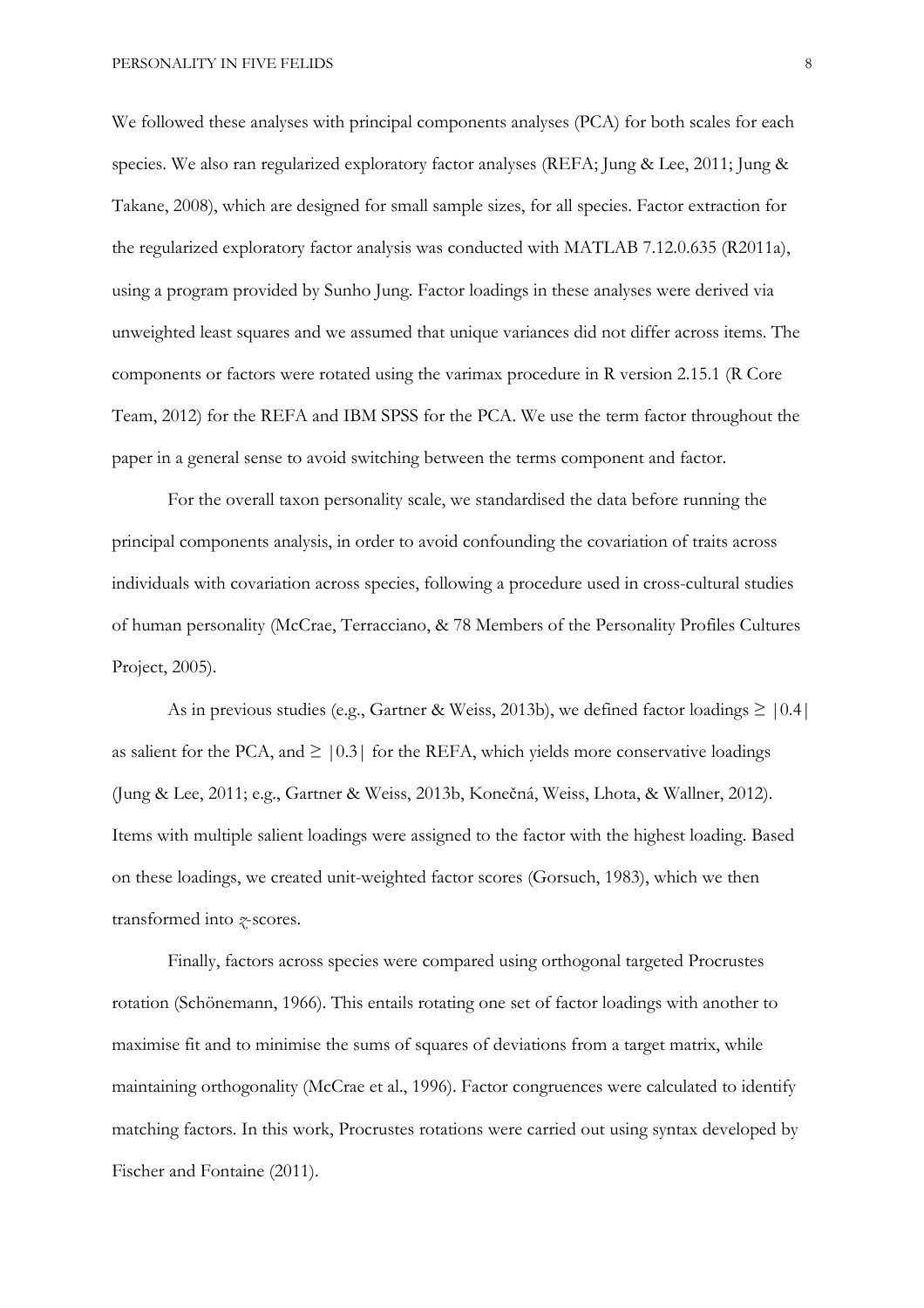#### Results

## Inter-rater reliability

Scottish wildcats. As reported in Gartner and Weiss (2013b), the reliabilities of individual ratings, ICC(3,1), ranged from .04 (quitting) to .75 (aggressive to conspecifics), with a mean reliability of .41. The reliabilities of mean ratings, ICC(3,k), ranged from .10 (quitting) to .89 (aggressive to conspecifics), with a mean reliability of .59 (for individual reliabilities for all species, see Table S1).

Domestic cats. The reliabilities of the individual ratings,  $ICC(3,1)$ , ranged from .07 (fearful of conspecifics) to .73 (aggressive to people), with a mean reliability of .35. The reliabilities of the mean ratings,  $ICC(3,k)$ , ranged from .18 (fearful of conspecifics) to .90 (aggressive to people), with a mean reliability of .58. The ICCs for the items quitting, aimless, smart, vigilant and deliberate were negative, and so were excluded from further analysis.

Clouded leopards. The reliabilities of individual ratings, ICC(3,1), ranged from .01 (reckless) to .80 (aggressive to people), with a mean reliability of .37. The reliabilities of mean ratings,  $ICC(3,k)$ , ranged from .04 (reckless) to .93 (aggressive to people), with a mean reliability of .61. The ICCs for the items decisive, deliberate, fearful of conspecifics, persevering, quitting, and stingy were negative, and so were excluded from further analysis.

Snow leopards. The reliabilities of individual ratings,  $ICC(3,1)$ , ranged from .02 (selfassured) to .64 (playful), with a mean reliability of .26. The reliabilities of mean ratings,  $ICC(3,k)$ , ranged from .08 (self-assured) to .89 (playful). The ICCs for the items persevering, smart, dominant, independent, quitting, aimless, tense, and decisive were negative, and so were excluded from further analysis.

African lions. The reliabilities of individual ratings, ICC(3,1), ranged from .04 (distractible) to .81 (submissive), with a mean reliability of .34. The reliabilities of mean ratings, ICC(3,k), ranged from .11 (distractible) to .94 (submissive), with a mean reliability of .58. The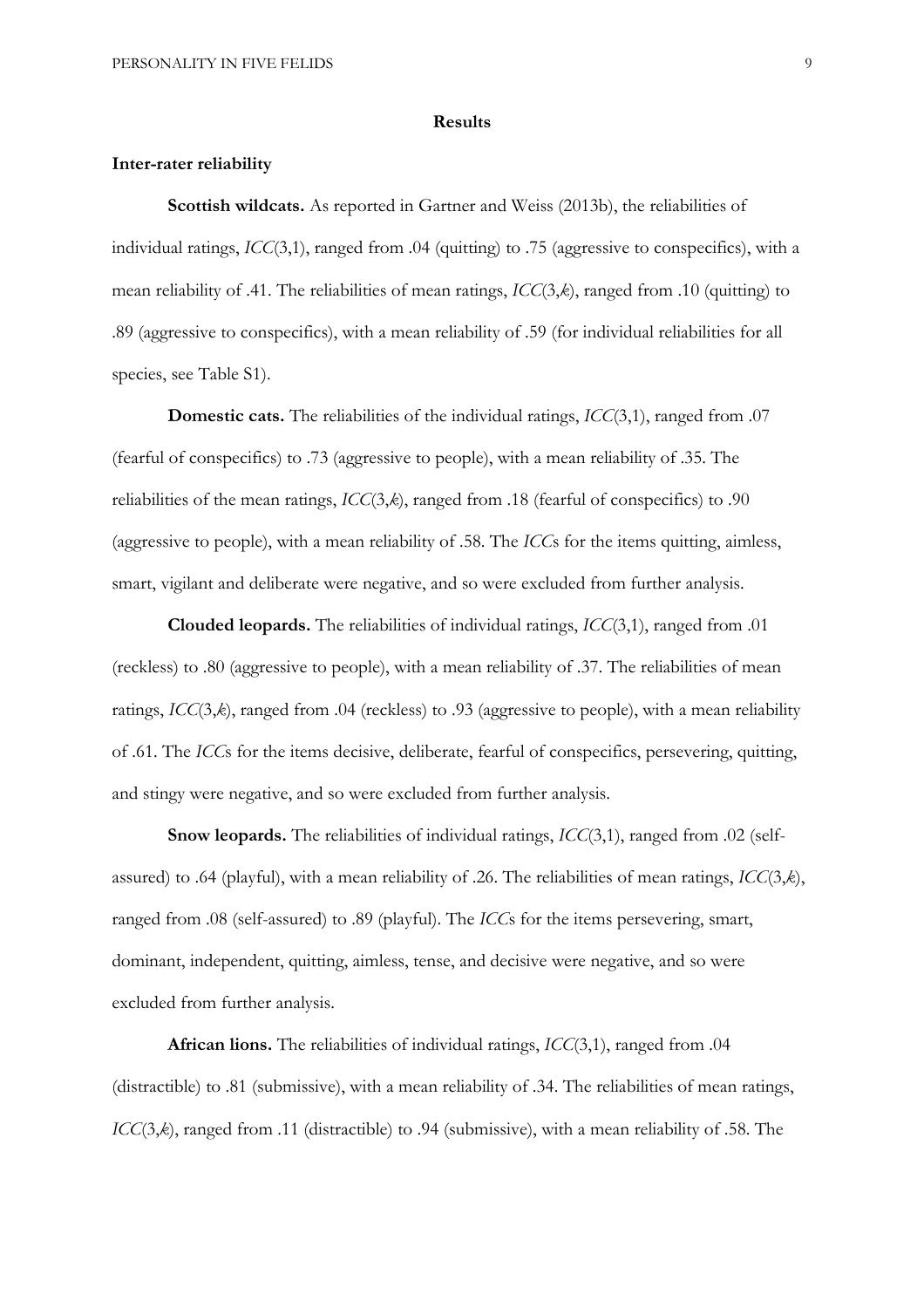ICCs for the items predictable, impulsive, and vigilant were negative, and so were excluded from further analysis.

 $ICC(3,1)$  comparison across species. Domestic cat  $ICC(3,1)$ s correlated with clouded leopard ( $r = .55$ ,  $p < .01$ ), Scottish wildcat ( $r = .41$ ,  $p < .01$ ), and snow leopard ( $r = .55$ ,  $p < .01$ ) reliabilities. Scottish wildcat *ICC*(3,1)s correlated with clouded leopard ( $r = .39$ ,  $p < .01$ ) ICC(3,1)s; and clouded leopard ICC(3,1)s correlated with snow leopard ( $r = .41$ ,  $p < .01$ ) ICC(3,1)s. African lion reliabilities did not correlate significantly with any other species: clouded leopard ( $r = -0.01$ ,  $p = 0.93$ ), domestic cat ( $r = 0.21$ ,  $p = 0.18$ ), Scottish wildcat ( $r = 0.23$ ,  $p = 0.14$ ), snow leopard ( $r = -0.09$ ,  $p = 0.55$ ); Scottish wildcat reliabilities did not correlate significantly with snow leopard reliabilities ( $r = .24$ ,  $p = .11$ ).

Taxon. For the personality items, the reliabilities of individual ratings, ICC(3,1), ranged from .03 (quitting) to .56 (playful), with a mean reliability of .32. The reliabilities of mean ratings,  $ICC(3,k)$ , ranged from .11 (quitting) to .83 (playful), with a mean reliability of .60.

#### Principal Components Analysis

Scottish wildcats. This structure was taken from a previous study (Gartner & Weiss, 2013b), in which three factors were found: Dominance, Agreeableness, and Self Control.

Domestic cats. PCA, parallel analysis, and examination of the scree plot indicated that three factors accounting for 53.19% of the variance were described by the ratings. We compared the results of the PCA and the REFA:  $\phi$ =.99 for the first domain,  $\phi$ =.99 for the second, and φ=.94 for the third, indicating equality. (For REFA loadings, see Table S2).

Based on the pattern of factor loadings and previous research on trait groupings, we labeled these factors Dominance, Impulsiveness, and Neuroticism (see Table 1). The reliabilities of individual ratings, ICC(3,1), were .31 for Dominance, .42 for Impulsiveness, and .55 for Neuroticism. The reliabilities of mean ratings, ICC(3,k), were .58 for Dominance, .69 for Impulsiveness, and .79 for Neuroticism.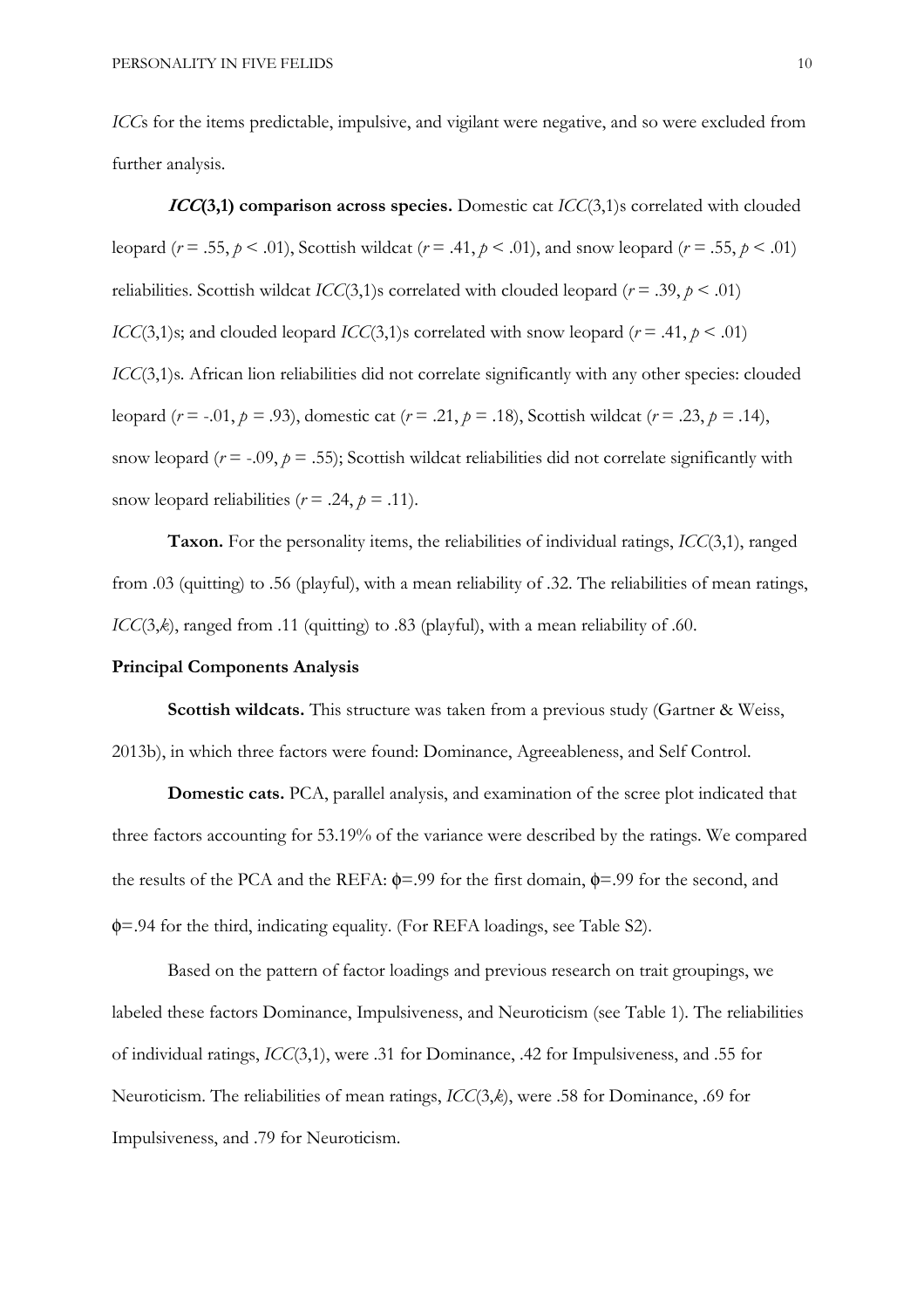Clouded leopards. Parallel analysis indicated that two factors were described by the ratings, accounting for 59.65% of the variance, while examination of the scree plot indicated that there were three factors, accounting for 69.93% of the variance. A REFA indicated three factors as well (Table S3). We compared the results of the three-factor solution PCA with the REFA by calculating Tucker's congruence coefficients (Wrigley & Neuhaus, 1955): φ=.98 for the first domain, φ=.98 for the second, and φ=.98 for the third. Values of .70 and above are considered to have mild agreement, .80 and above high agreement, and .90 and above equality (Sakamoto et al., 1998).

Because of these results, and based on the pattern of factor loadings and previous research on trait groupings, we labeled the factors Neuroticism, Agreeableness/Openness, and Dominance/Impulsiveness (see Table 2). The reliabilities of individual ratings, ICC(3,1), were .80 for Neuroticism, .90 for Agreeableness/Openness, and .47 for Dominance/Impulsiveness. The reliabilities of mean ratings, ICC(3,k), were .93 for Neuroticism, .97 for Agreeableness/Openness, and .76 for Dominance/Impulsiveness.

Snow leopards. PCA, parallel analysis, and examination of the scree plot indicated that three factors accounting for 71.06% of the variance were described by the ratings. We compared the results of the PCA and the REFA:  $\phi$ =.97 for the first domain,  $\phi$ =.97 for the second, and φ=.97 for the third, indicating equality. (For REFA loadings, see Table S4).

Based on the pattern of factor loadings and previous research on trait groupings, we labeled the three factors Neuroticism, Impulsiveness/Openness, and Dominance (see Table 3). The reliabilities of individual ratings, ICC(3,1), were .36 for Neuroticism, .44 for Dominance, and .71 for Impulsiveness/Openness. The reliabilities of mean ratings, ICC(3,k), were .70 for Neuroticism, .91 for Impulsiveness/Openness, and .76 for Dominance.

African lions. PCA, parallel analysis, and examination of the scree plot indicated that three factors accounting for 65.10% of the variance were described by the ratings. The Tucker's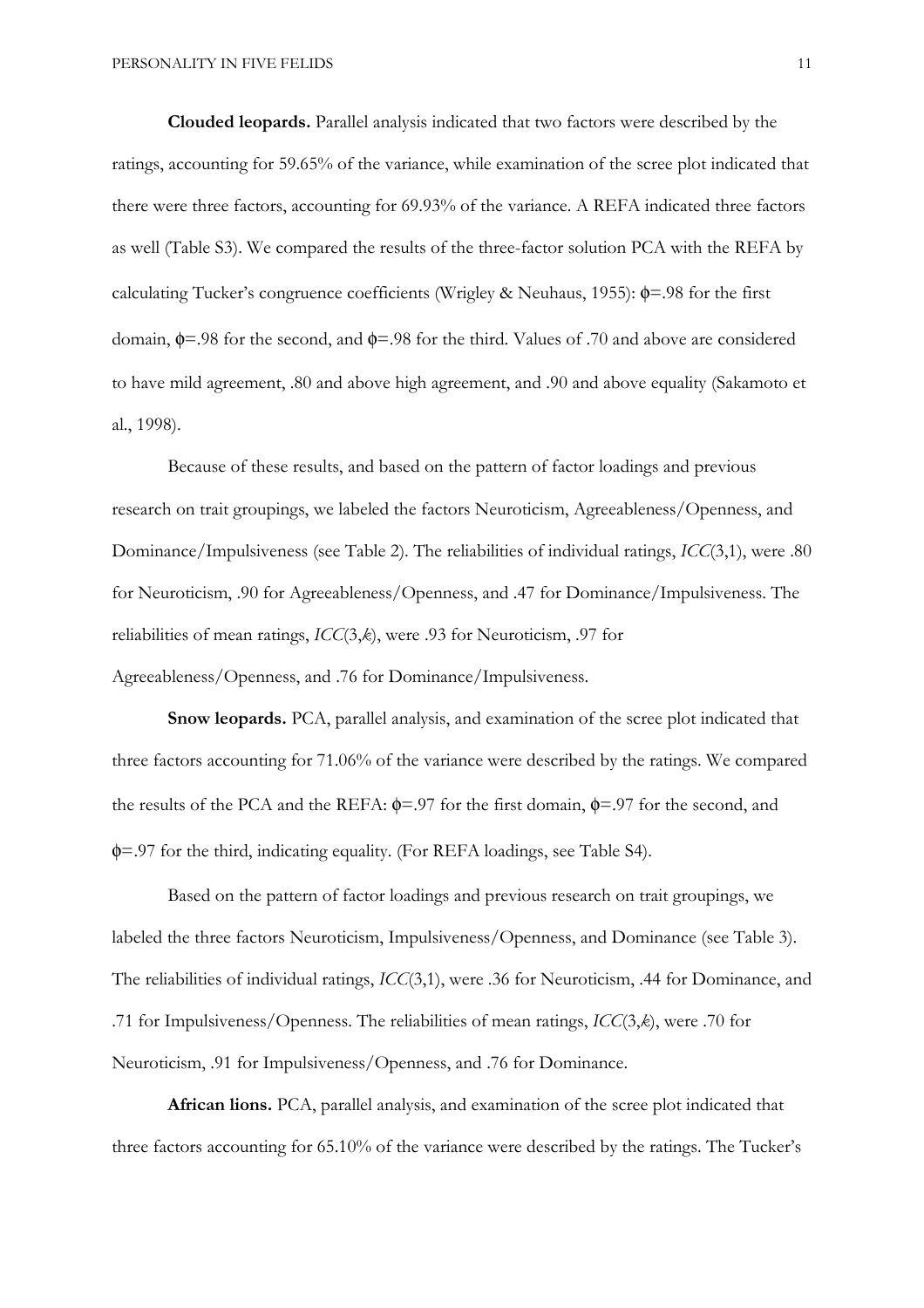congruence coefficients between the PCA and the REFA were  $\phi$ =.99 for the first domain,  $\phi$ =.94 for the second, and  $\phi$ =.99 for the third. (For REFA loadings, see Table S5).

Based on the pattern of factor loadings and previous research on trait groupings, we labeled the three factors Neuroticism, Dominance, and Impulsiveness (see Table 4). The reliabilities of individual ratings, ICC(3,1), were .74 for Dominance, .55 for Impulsiveness, and .76 for Neuroticism. The reliabilities of mean ratings, ICC(3,k), were .91 for Dominance, .81 for Impulsiveness, and .92 for Neuroticism.

Taxon. Parallel analysis indicated five factors (with a .0008 difference between the actual eigenvalue and that derived by parallel analysis for the fifth factor), while examination of the scree plot indicated four. We therefore examined three factor structures, one with five factors, one with four, and one with three, since the individual species each had three factors.

In each grouping, there were three clear factors, which we labeled Neuroticism, Impulsiveness, and Dominance. In the five-factor solution, the fourth factor had elements of Conscientiousness and, on the opposite end, Neuroticism. The fifth factor had four positive loadings: solitary, independent, individualistic, and vigilant, and two negative ones: affectionate and friendly to conspecifics. Most of the traits in the fourth factor of the five-factor solution loaded onto Dominance in the four-factor solution, with the exception of smart, which loaded onto Neuroticism. In the four-factor solution, the fourth factor had the same loadings as the fifth factor in the five-factor solution. Four of the six traits in this fourth factor were reassigned in the three-factor solution, and made sense as part of these factors. Affectionate and friendly to conspecifics loaded on the negative end of Neuroticism, or Emotional Stability; solitary loaded on Neuroticism; and vigilant loaded on Dominance. Independent and individualistic were the only traits that dropped out from the salient loadings with this solution. Therefore, we used the three-factor solution for further analysis (see Table 5).

The reliabilities of individual ratings, ICC(3,1), were .37 for Impulsiveness, .53 for Dominance, and .58 for Neuroticism, with a mean reliability of .49. The reliabilities of mean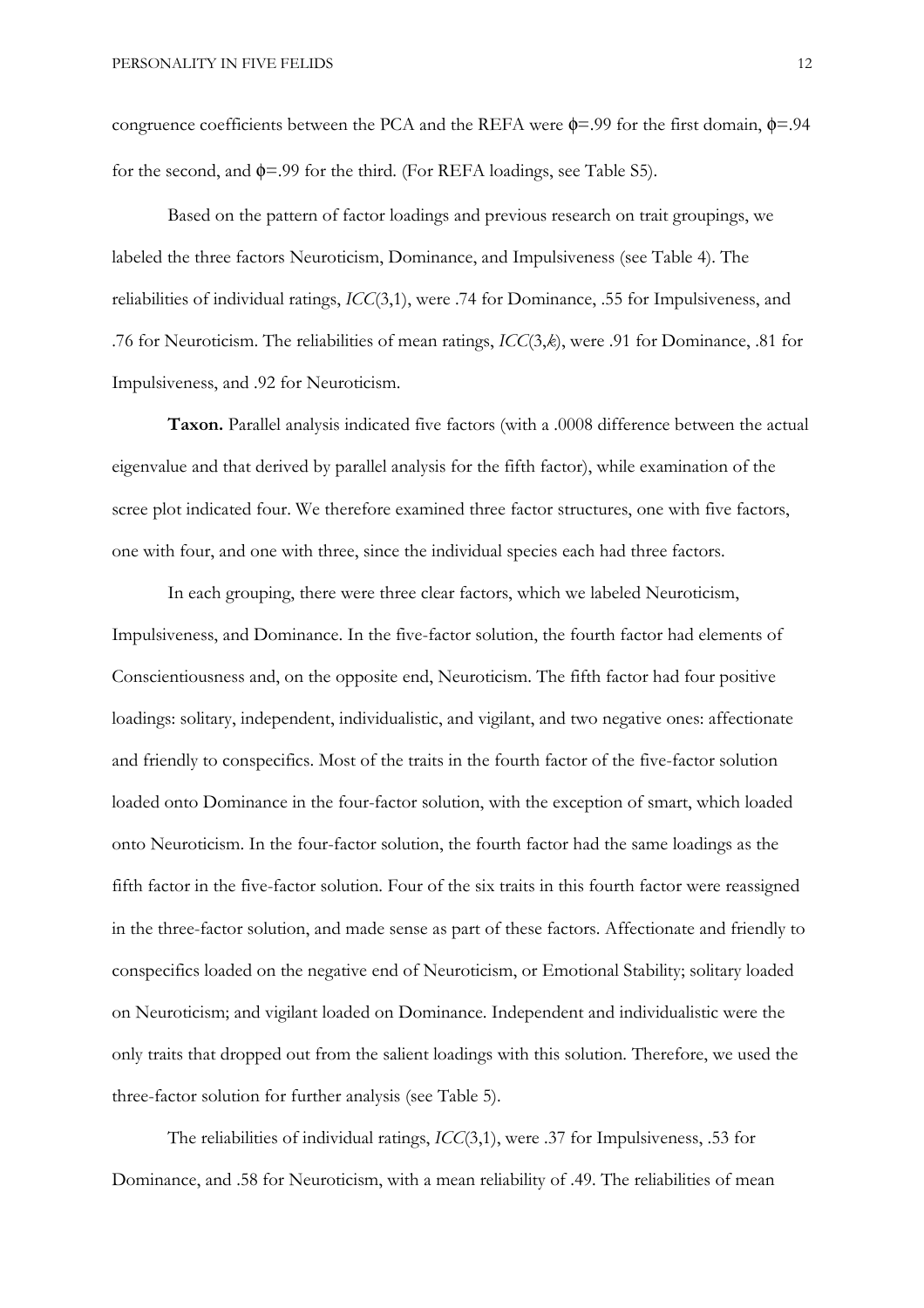ratings, ICC(3,k), were .69 for Impulsiveness, .81 for Dominance, and .84 for Neuroticism, with a mean reliability of .78.

#### Personality factor comparisons

 To compare the five sets of factors, i.e. structures, orthogonal targeted Procrustes rotations were used (McCrae, Zonderman, Costa, Bond, & Paunonen, 1996). Congruence coefficients were calculated to compare the results (Table 6). Neuroticism species congruences ranged from .70 to .89; Impulsiveness congruences ranged from .70 to .81. There was only one relationship among the Dominance factors that was found across species. Clouded leopard Dominance was related to Scottish wildcat Dominance (φ=.74). For a trait-to-trait comparison of personality domains across species included in this research, in addition to other research on big cats, non-human primates, and humans, see Table 7.

## Age and Sex Effects

As Scottish wildcats age, they are rated as more Agreeable ( $r = .56$ ,  $p = .006$ ), while clouded leopards are rated as less Agreeable/Open ( $r = -.66$ ,  $p = .006$ ). Domestic cats are rated as less Impulsive as they age  $(r = -.54, p < .001)$ , as are snow leopards  $(r = -.61, p = .009)$ .

Female African lions ( $M = .26$ ,  $SD = .91$ ) are rated as more Impulsive than males ( $M = -$ .83,  $SD = .88$ :  $t(19) = 2.35$ ,  $p = .03$ ,  $d = 1.22$ ), but only when using the results from the regularised exploratory analysis. There were no age effects in African lions. No other age or sex effects were found.

#### **Discussion**

Personality ratings were reliable across raters for all species. The reliabilities of the dimensions were similar to those found in humans (McCrae & Costa, 1987; Pavot & Diener, 1993), chimpanzees (Weiss et al., 2009), orangutans (Weiss et al., 2006), rhesus macaques (Weiss et al., 2011), and brown capuchin monkeys (Morton et al., 2013), all of which were measured using a similar instrument. In addition, reliabilities were similar to studies using different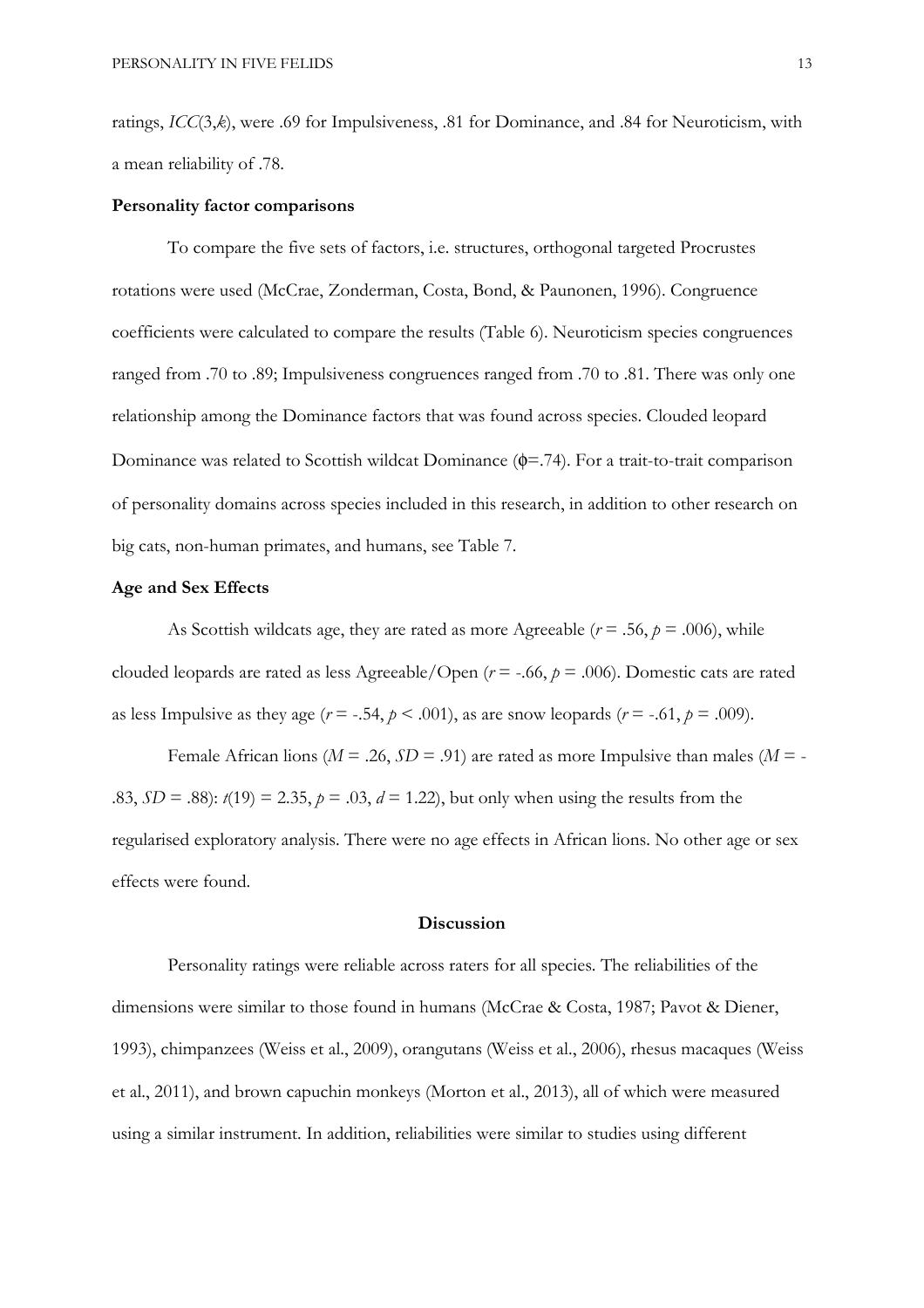measures in a variety of species (Gosling, 2001; Jones & Gosling, 2005; Uher, Asendorpf, & Call, 2008; Gartner & Weiss, 2013b).

 Although we expected some similarities in personality structures, especially between Scottish wildcats and domestic cats and snow leopards and lions due to their close genetic relationships, the similarity across all species was unexpected. A comparison of the reliabilities across species showed that most of the species' ICC(3,1)s correlated significantly, with the exception of African lions, and Scottish wildcats as compared with snow leopards. These results show that there is something different in the ratings for African lions, especially—perhaps to do with the fact that they are the only purely social species among the felids, with adults living in both female-only and male-only groups (small, male-only groups exist in cheetahs [Acionyx] jubatus]; female groups in domestic cats; Macdonald, Yamaguchi, & Kerby, 2000). The highest reliabilities in lions, but not in any other species, were for the adjectives dominant and submissive.

Other than lions, most cat species are either solitary or semi-solitary, and therefore their behavior is often similar, in terms of hunting, territory establishment (including marking), and mating, for example. This indicates that overall felid personality structures may have evolved early on in cat species, but that some part of lion personality structure may have evolved more recently, and that that evolution may be due to behavioral traits (such as social behavior) that are found only in that species. This is an indication of the adaptive nature of personality, which is also seen in the health outcomes cited in the introduction. This adaptive nature lends itself well to the study of both proximate and ultimate causes of evolution, as well as understanding related behaviors that may have co-evolved with personality (Carere & Locurto, 2011).

## Scottish wildcat personality structure

 Scottish wildcats were one of two species with an Agreeableness dimension. It was, however, moderately related to the other species' Impulsiveness factors (traits related to Impulsiveness are found on the negative end of the Conscientiousness factor). The traits on the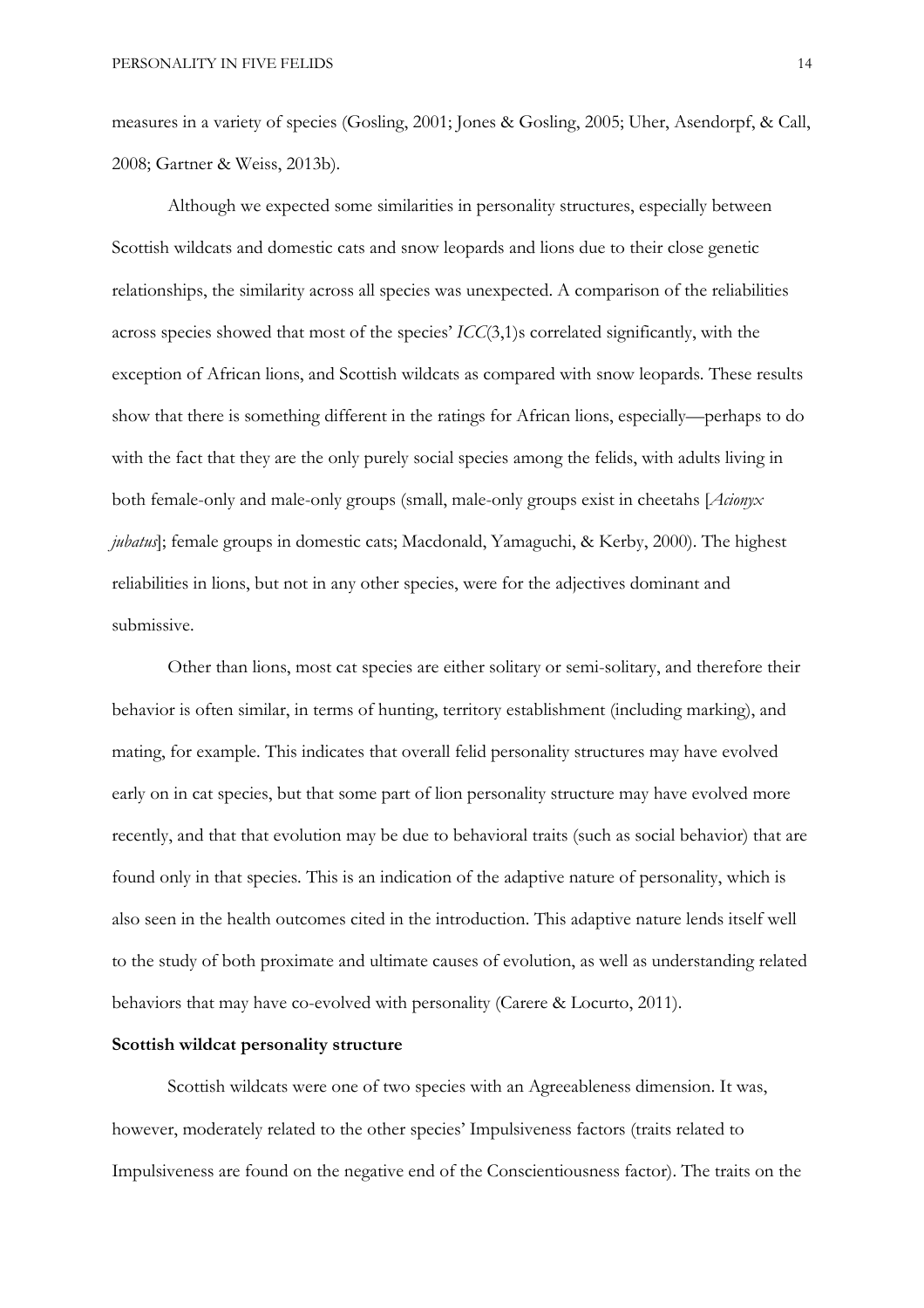PERSONALITY IN FIVE FELIDS 15

negative end of Scottish wildcat Agreeableness were all related to Neuroticism; however, this factor did not show congruence with any of the other species' Neuroticism factors. The traits that are similar across Scottish wildcat Agreeableness and the Impulsiveness factors in other species are related to Extraversion and Openness, while the traits that loaded the highest on Scottish wildcat Agreeableness (cooperative, friendly, and trusting) are absent from Impulsiveness in the other species, but instead show up in the negative loadings of Neuroticism, as Emotional Stability. Some traits related to Openness, such as curious or playful, are often anecdotally associated with cats. It is not surprising then, that these traits load on factors across cat species. There are several possibilities that might explain the difference in how they manifest themselves in factors.

 Anecdotally, Scottish wildcats are thought to be untameable. Similarly, their very close relative, the European wildcat (Felis silvestris), has been shown to exhibit fewer affiliative behaviors than other small felids (Cameron-Beaumont, Lowe, & Bradshaw, 2002). African wildcats, however, are thought to be more agreeable (Cameron-Beaumont et al., 2002); this is the basis of one theory as to why domestic cats evolved from that subspecies of wildcat, since tameability and attention-soliciting are considered to be pre-adaptations for domestication (Price, 2002). Similarly, instead of adaptations, these characteristics may have been incidental responses to the environment (Hare, Wobber, & Wrangham, 2012), which had one subspecies favoring affiliative individuals, while the other either did not, or favoured more aggressive individuals. Another possibility as to why Scottish wildcats have an Agreeableness factor is that they are not as untameable as believed, and are perhaps more like the African wildcat than previously thought. Assessing the personality of other species of wildcat, then, especially the African wildcat, would be instructive.

 As Scottish wildcats age, they are rated as more Agreeable—this is in line with results from other species, such as humans (McCrae et al., 1999) and chimpanzees (King et al., 2008). Domestic cat personality structure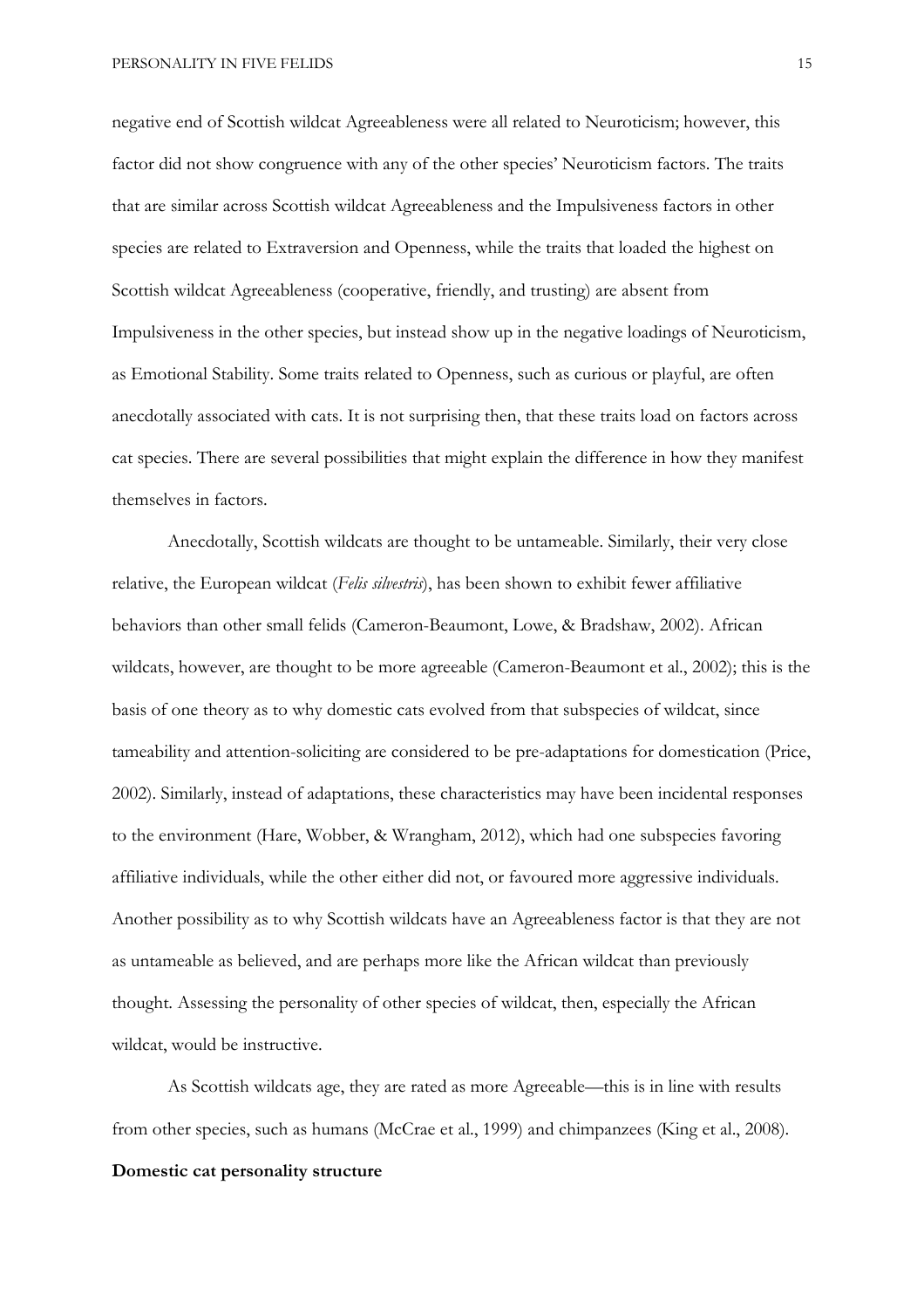Domestic cat personality ratings define three factors. Dominance had the highest loadings on the traits aggressive to conspecifics, bullying, and dominant; Impulsiveness had the highest loadings on excitable, active, and playful, traits normally associated with neuroticism and extraversion, but traits that reflect Impulsiveness were more numerous, including eccentric, impulsive, distractible, and reckless. We named this factor Impulsiveness based on findings in chimpanzees, which showed two facets to Conscientiousness: predictability, which included adjectives predictable, (not) impulsive, (not) reckless, (not) erratic, and (not) disorganised, and tameness, which included adjectives (not) defiant, (not) irritable, (not) aggressive, and (not) jealous (King et al., 2008). Neuroticism had the highest loadings on anxious, insecure, and tense, suspicious, and fearful of people.

Interestingly, the only age difference found in this study was among domestic cats. As cats age, they become less Impulsive. In domestic cats this dimension is comprised of such traits as active and playful. It makes sense, then, that this factor decreases with age, as play also decreases in older animals (West, 1974) as does activity in general, as in most species. These traits, which are associated with some aspects of Extraversion (social vitality), also decrease in humans as they age during certain time periods (Roberts, Walton, & Viechtbauer, 2006). Similarly, other traits in this factor included elements on the Conscientious scale, and in humans, Conscientiousness increases with age (Roberts, Walton, & Bogg, 2005; Roberts et al., 2006), as it does in chimpanzees (King et al., 2008).

#### Clouded leopard personality structure

 There were three factors defined by the clouded leopard personality ratings, as interpreted via examination of a scree plot and regularized exploratory factor analysis. However, parallel analysis indicated two, so this research would benefit from replication and perhaps a larger sample size, although studies have shown that small sample sizes can reveal stable personality structures (de Winter, Dodou, & Wieringa, 2009; Konečná et al., 2012).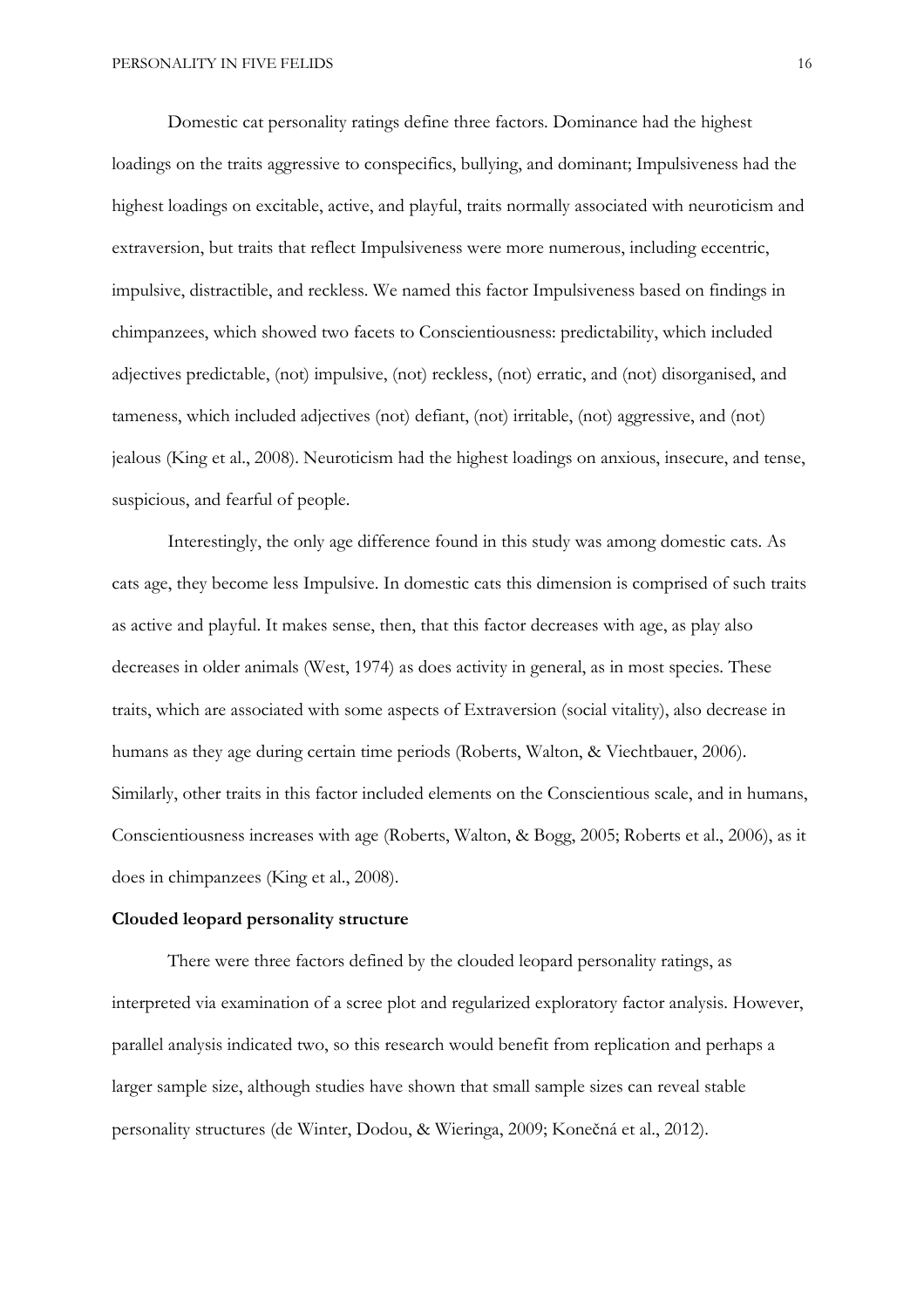Neuroticism had the highest loadings on the traits insecure, fearful of people, and suspicious. The second, Agreeableness/Openness, had the highest loadings on distractible, playful, and curious, but had more loadings on traits related to Agreeableness. Finally, Dominance/Impulsiveness had the highest loadings on erratic, reckless, and impulsive, but had more loadings on traits related to Dominance.

The two-factor structure was comprised of Neuroticism/Impulsiveness and Agreeable. The first had the highest loadings on the traits suspicious, eccentric, and vigilant, and the second on active, friendly to people, and affectionate. All traits related to Dominance/Impulsiveness in the three-factor structure loaded on Neuroticism/Impulsiveness except jealous, predictable, and constrained, which loaded on Agreeableness.

 Age is positively related to Agreeableness/Openness, which may reflect traits related to Agreeableness more, as this factor tends to increase with age in other species as well (humans: McCrae et al., 1999; chimpanzees: King et al., 2008).

#### Snow leopard personality structure

 Snow leopard personality ratings define three factors. Neuroticism had the highest loadings on the traits suspicious, fearful of people, and aggressive to people; Impulsiveness/Openness had the highest loadings on active, curious, and inquisitive; and Dominance had the highest loadings on stingy, aggressive to conspecifics, and jealous. There were many more unreliable traits rated in snow leopards than in the other cats.

Impulsiveness/Openness is negatively related to age. This has some similarity to other species: Openness decreases as humans (McCrae et al., 1999) and chimpanzees age (King et al., 2008).

## African lion personality structure

 African lion personality ratings define three factors. Dominance had the highest loadings on the traits jealous, stingy, and aggressive to conspecifics; Impulsiveness had the highest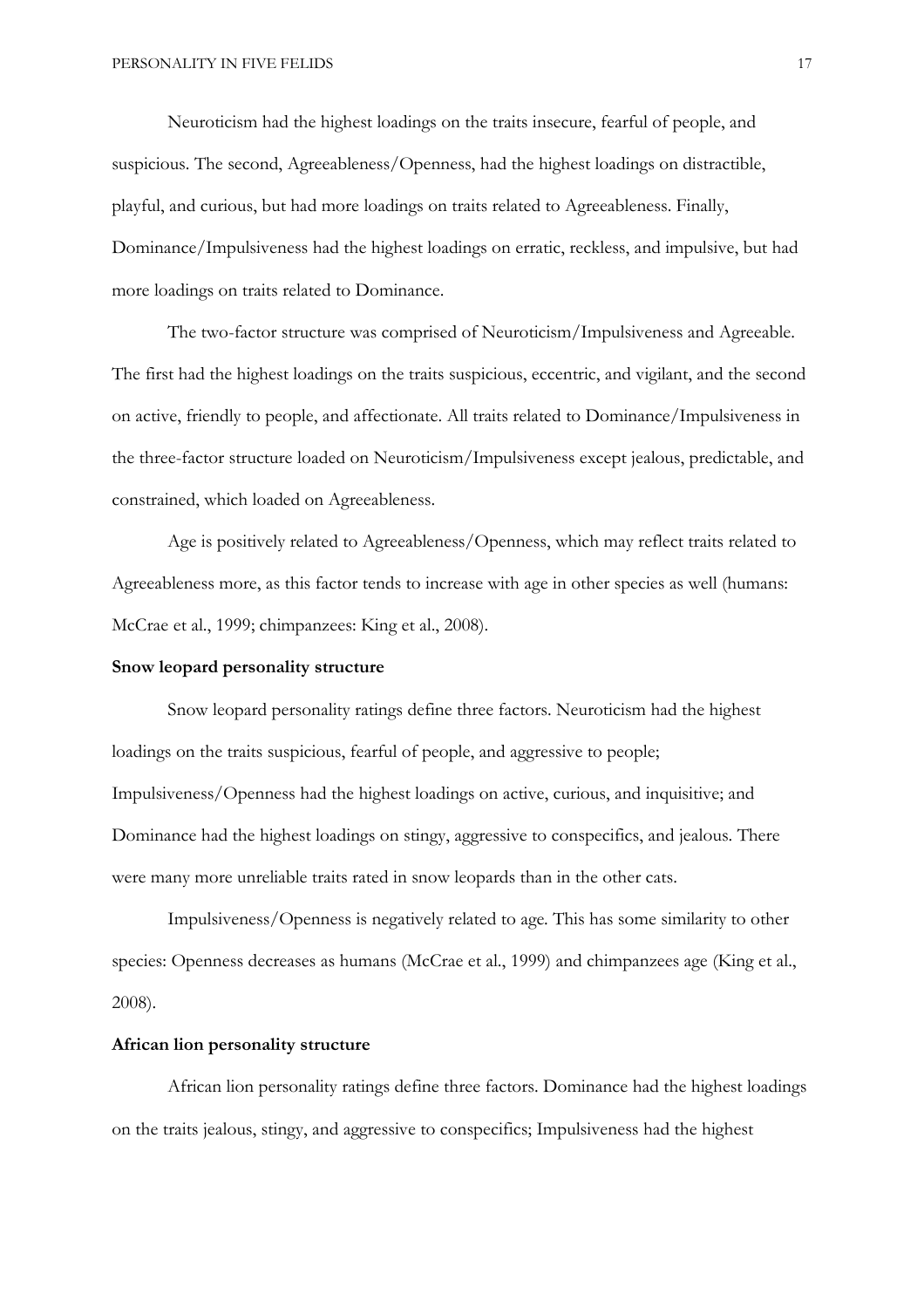loadings on the traits active, erratic, and eccentric; and Neuroticism had the highest loadings on fearful of people, insecure, and tense.

 Male African lions in this sample were rated as more Dominant than females. Because of the lions' unique social structure in the felid taxon, a harem-style composition, this result makes sense. Similar results are also seen in chimpanzees (Weiss, et al., 2007; King et al., 2008). While humans do not have a Dominance factor, males rate higher on a facet of Extraversion called assertiveness (Costa, Terracciano, & McCrae, 2001).

Female African lions were rated as more Impulsive than males. This result may be related to African lion biology. Aspects of Extraversion in this factor (active and playful) may play a role in this result. As mainly females interact with their cubs, this may increase their ratings on this factor. Female lions are also directly affected by group living—the larger the pride, the more successful females are in reproducing, and they live longer lives (Mosser & Packer, 2009). In addition, since females do essentially all of the hunting in a pride, it makes sense that they would be rated as more active. These elements of Extraversion, therefore, may play a role in group cohesion.

## Relationships among personality factors

 Domestic cat, lion, and snow leopard Neuroticism and Scottish wildcat Dominance are inter-related to varying degrees. Scottish wildcats do not have a Neuroticism domain, and traits related to Neuroticism loaded on both Dominance and (negative) Agreeableness. While there is a moderate relationship between clouded leopard Neuroticism and Scottish wildcat Agreeableness, there is no relationship between the latter and domestic cat Neuroticism. Domestic cat Neuroticism is highly related to clouded leopard Neuroticism, however.

Scottish wildcat Agreeableness, along with domestic cat Impulsiveness, lion Impulsiveness, clouded leopard Agreeableness/Openness and snow leopard Impulsiveness/Openness are all inter-related, mostly moderately, with the snow leopard and lion factors being highly related. The Impulsiveness factors were not related across species.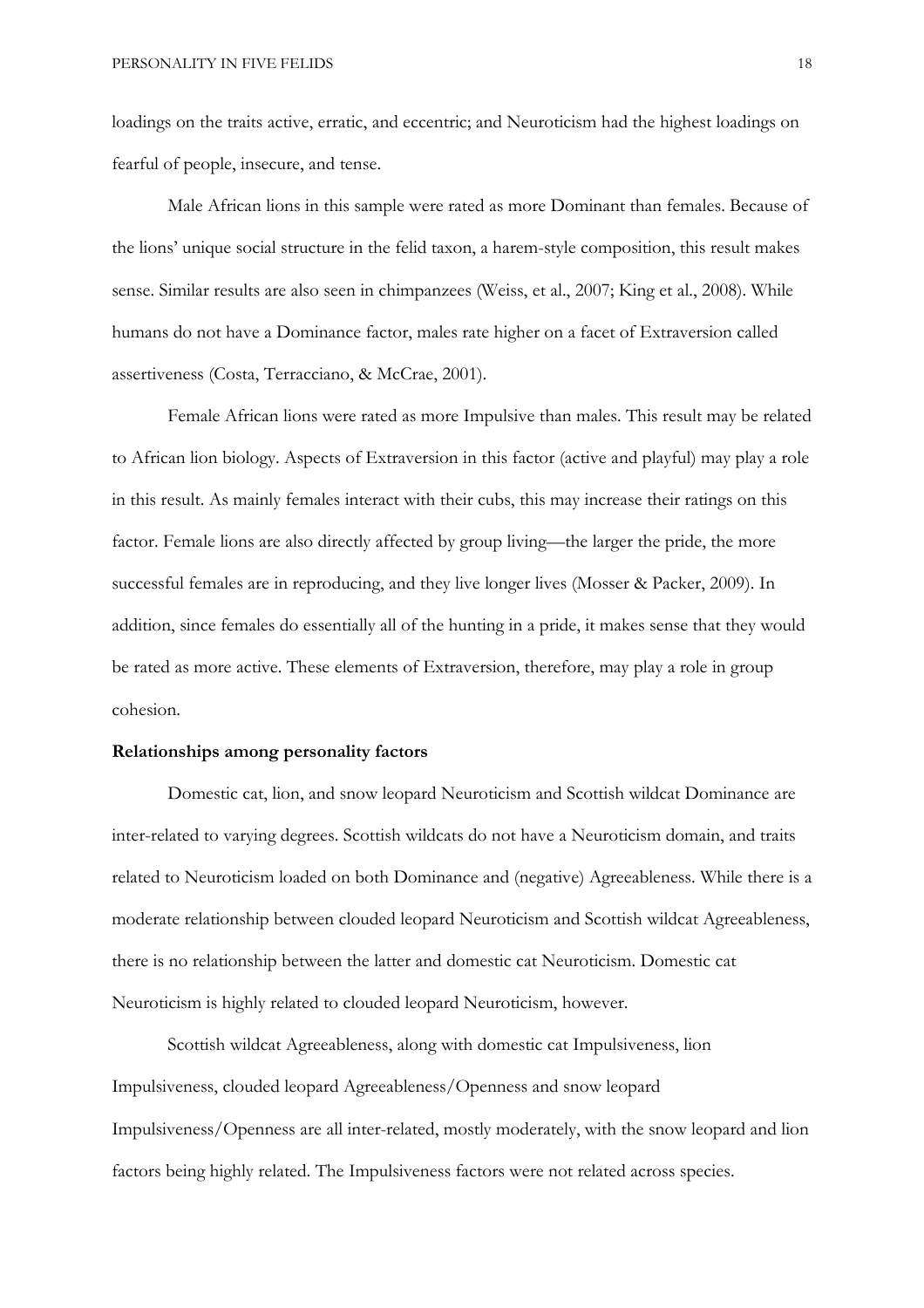Clouded leopard Dominance/Impulsiveness was similar to Scottish wildcat Dominance. This was the only relationship among the Dominance factors that were found in each species, which may indicate differences in how individuals interact across the species studied. The traits aggressive to conspecifics, bullying, and jealous loaded on all species' Dominance factors, while dominant loaded on all but snow leopards, and stingy loaded all but clouded leopards. Other than these traits, there was variation among other traits that loaded both positively and negatively on the various species' Dominance factors, which may explain these results. Research on behavioral indicators of Dominance may be of use in understanding these results.

 These results suggest that the felid personality factors Neuroticism and Impulsiveness have not evolved much since modern cats split off from *Carnivora*, although until genetic analyses are done this is uncertain. There is no obvious connection between either of these factors and adaptability, or to the felid predator way of life. It is possible that the results are related to the status of all the species in the study as captive animals, as contemporary evolution (Hendry & Kinnison, 1999) may play a role in the strengthening or weakening of traits (McDougall, Réale, Sol, & Reader, 2006). A study of personality in wild-living felids, then, might be helpful in understanding the results. Studies have been done on groups of free-living domestic cats (e.g., Natoli et al., 2005), however they are limited to behavioral and not trait-based analyses. A possibility would be to look at animals housed in sanctuaries, such as lions in Africa; however, this would still present problems for the current methodology as the knowledge of the caretakers is probably much different than the knowledge of zookeepers, who spend more time in close proximity with the animals in their care. In addition, this approach was used in chimpanzees, but no difference in factor structure attributable to environment was found (King et al., 2005).

## Taxon personality structure

 The combined personality ratings of the five species also define three factors. Neuroticism had the highest loadings on the traits fearful of people, suspicious, and insecure;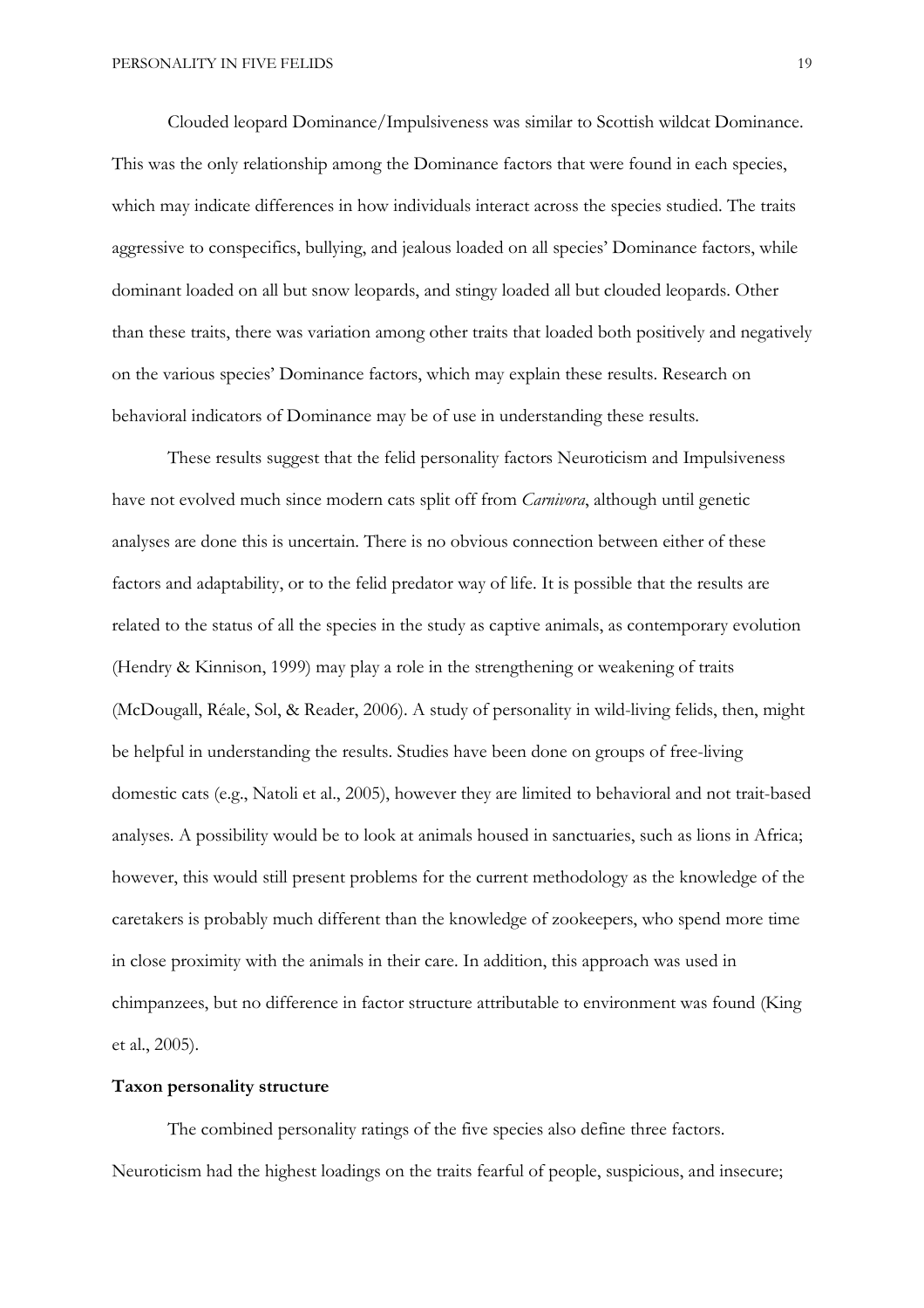Dominance had the highest loadings on the traits dominant, deliberate, and aggressive to conspecifics; and Impulsiveness had the highest loadings on impulsive, excitable, and erratic. This type of information could be useful for practical situations, for instance in zoos, where time is at a premium. Because there does seem to be a consistent personality structure across the taxon, one survey could be used, facilitating the process of personality assessment, saving time and energy, and increasing sample sizes (Watters & Powell, 2012).

### Personality factors in terms of other animals

 Using a different survey, Wielebnowski (1999) also found three factors of personality in cheetahs: Tense-Fearful (with high positive loadings on tense, fear of conspecifics, fear of people, and insecure, and high negative loadings on self-assured, curious, and calm); Vocal-Excitable (comprised of vocal, excitable, playful, active, smart, and aggressive to people), and Aggressive (aggressive to people and to conspecifics).

With another survey, based partly on Wielebnowski's (1999), Phillips and Peck (2007) labeled a three-factor solution for tiger (Panthera tigris) personality, which included Extraversion, Agreeableness, and Youthfulness. Extraversion was comprised of skittish, oblivious, vigilant, and active; Agreeableness included careless, aggressive, focus, intelligent, and obedient; and Youthfulness included playful, excitable, impulsive, and curious.

Although the labels are different, there are clear similarities across species, even using different versions of trait-based surveys. The Tense-Fearful factor in cheetahs may relate to the Neuroticism factor in the five species we studied. Vocal-Excitable in cheetahs and Extraversion in tigers might be similar to the Impulsiveness factor in the present study, and Aggressive in cheetahs might be similar to Dominance. It would be worth using the same method on all species in order to conduct a direct comparison, or comparing the labels used in each study for similarities, especially in cheetahs, as they are separate from the Panthera line, which included all of the big cat species in this study.

## Evolution of personality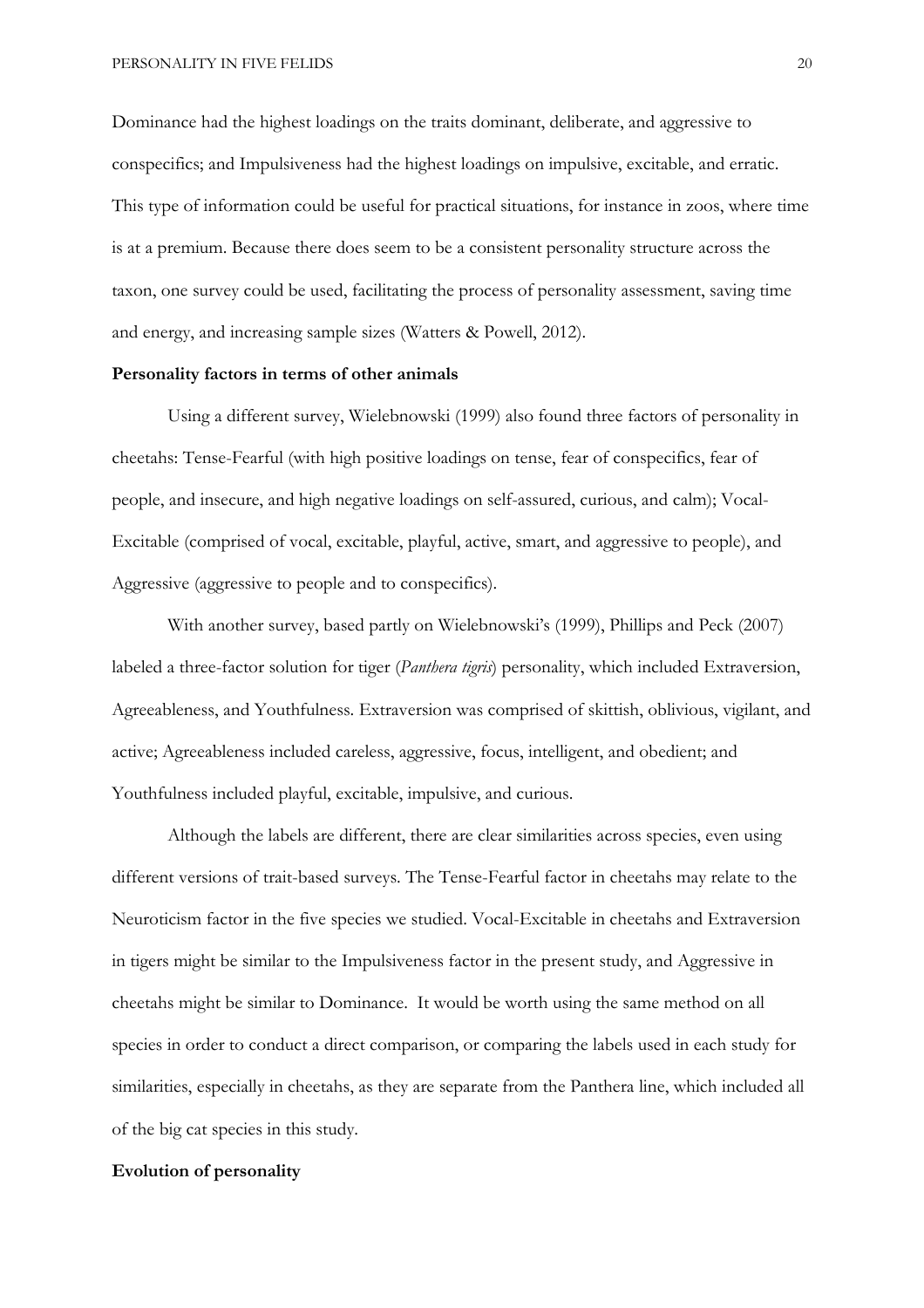Has personality in cats evolved since the taxon broke off from *Carnivora*? Without genetic data, it is hard to say, however, it looks like little has changed, from the clouded leopard, the basal species of Panthera that split from a common ancestor 8.7-10.8 million years ago (Johnson et al., 2006; Wei et al., 2001, who suggest that the species be included in this genus) to the last to split, the domestic cat lineage, which split 6.2-6.7 million years ago (Johnson et al., 2006). It is possible that the scales used here may be missing items relevant to wild animals, although this is unlikely to have a large effect, given evolutionary history affects captive animals as well as wild (and that in previous studies, there was little difference in personality structures of animals living in different settings: King et al., 2005).

## Future Research

One limitation of this study was that although the survey used was identical across species, the PCA calculations were not, because different species had different (in both number and name) unreliable items removed, a finding that mostly likely also reflects species differences. Therefore, it is possible that structural differences among the species might be artifacts. This is seen in personality research conducted with humans, where a broad range of surveys have been used, but there is a good degree of overlap, and a similar set of personality factors found (e.g., the Five Factor Model, the Big Five, etc.; Digman, 1990). It makes sense, then, that this would also be the case for other species. However, future work on developing the questionnaire used here would be valuable to eventually include a set of traits that generally work in all felid species. Along this line, future studies should also include more species of felids, to assess whether these differences and similarities are consistent across the taxon. This would allow for further understanding of the evolution of personality in felids. In addition, more studies are also needed on direct or indirect links between personality and welfare, and health and conservation outcomes in a variety of felid species.

## Conclusion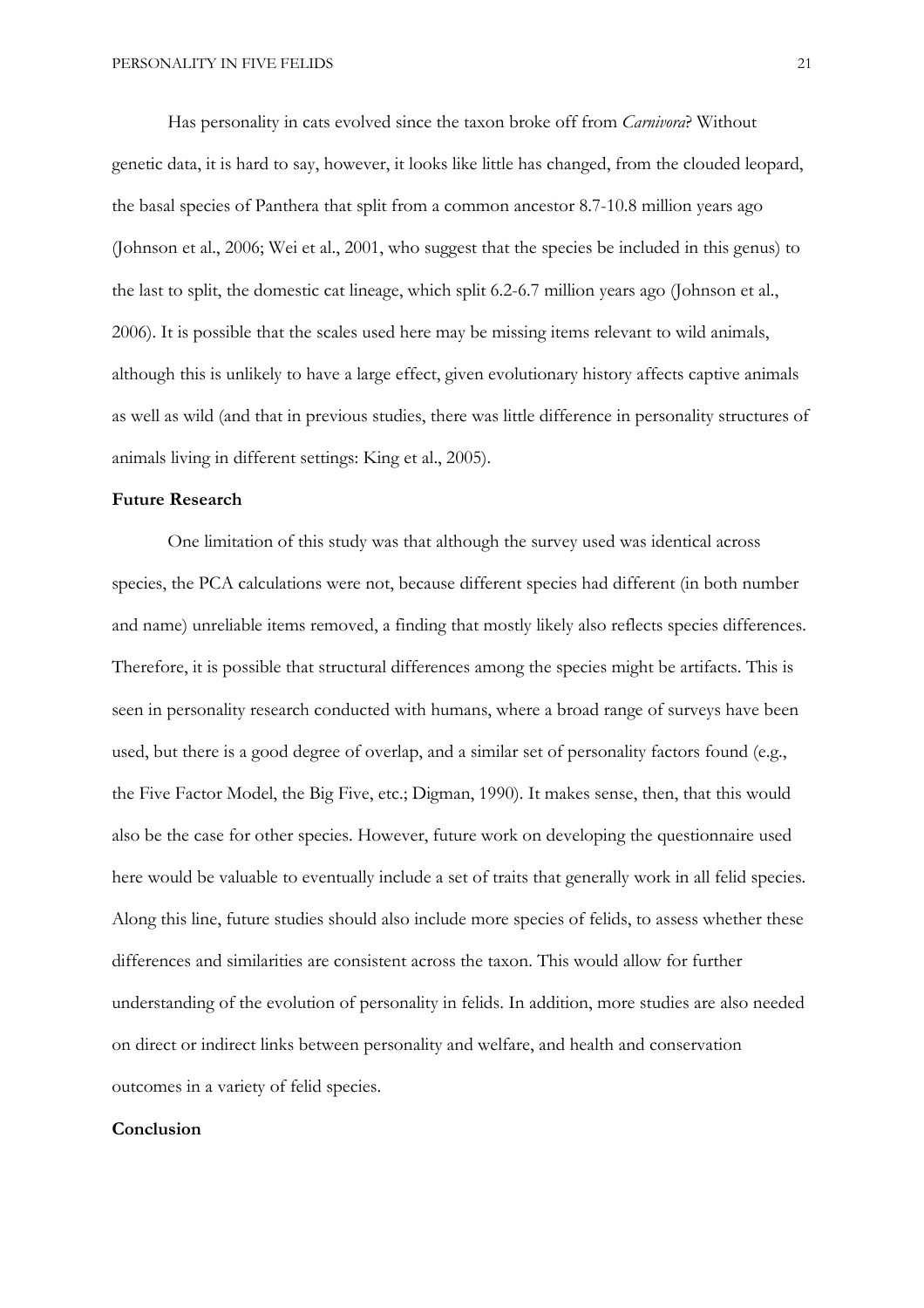Across the five felid species we assessed, personality structure was strikingly similar, and also seemed to be related to other studies' findings, such as in cheetahs (Wielebnowski, 1999) and tigers (Phillips & Peck, 1997). An overall taxon personality structure reflected this similarity, with factors labeled Dominance, Neuroticism, and Impulsiveness. These results suggest that personality structure may have evolved in smaller units than factors, perhaps at the trait level. In addition, the similarity may allow for a more generalized approach to captive care of felids based on personality—that is, felids of these species rated higher on Neuroticism, for example, may be able to have similar treatments to address any welfare issues, including health outcomes, associated with that personality factor. However, it would be important to assess more felid species' personality structures, and also direct links to welfare and health outcomes, as well as to conservation outcomes.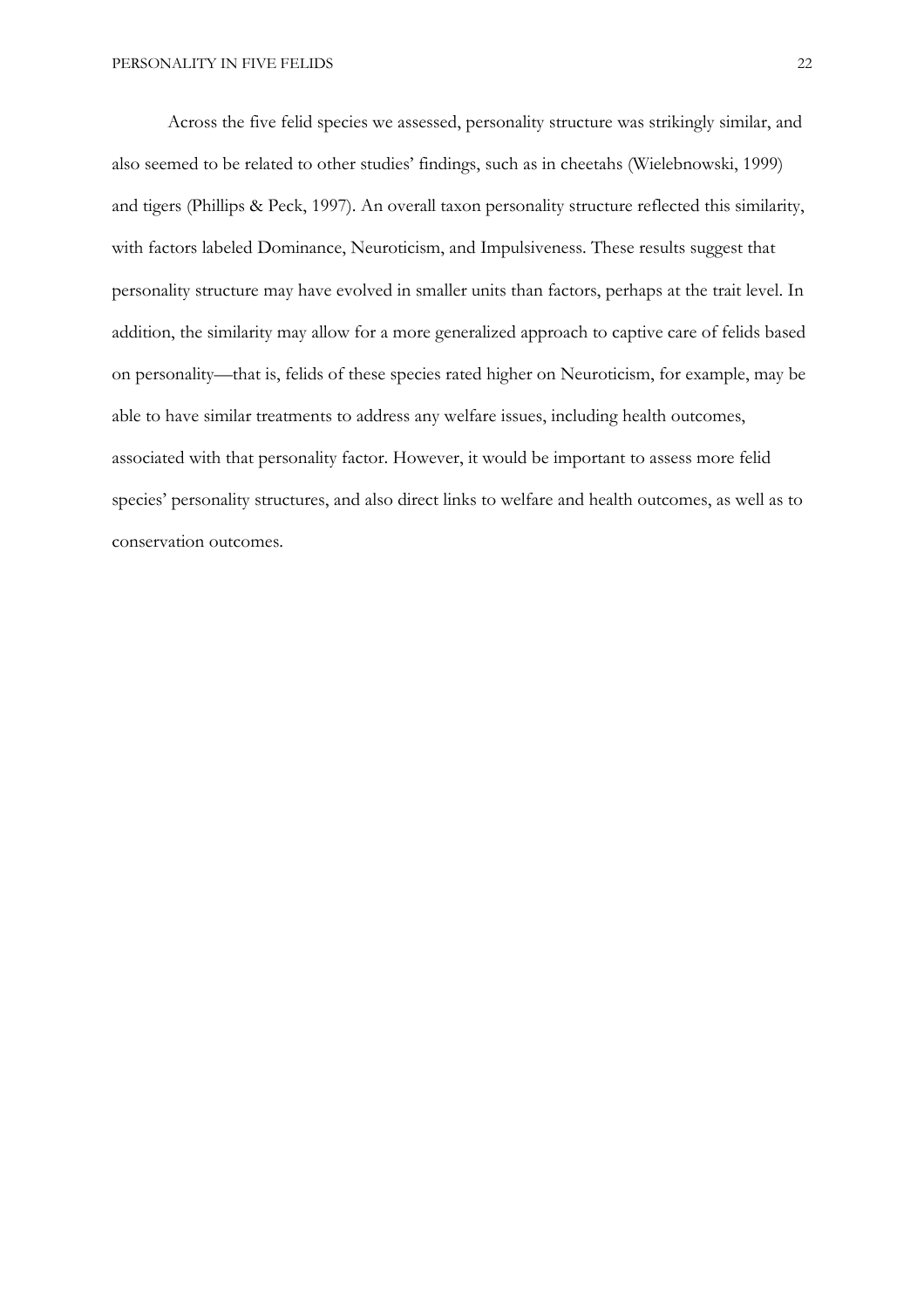#### References

- Beaumont, M., Barratt, E.M., Gottelli, D., Kitchener, A.C., Daniels, M.J., Pritchard, J.K., Bruford, M.W. (2001). Genetic diversity and introgression in the Scottish wildcat. Molecular Ecology, 10, 319-336.
- Bouchard, T.J. Jr., & Loehlin, J.C. (2001). Genes, evolution, and personality. Behavior Genetics, 31, 243-273.
- Bremner-Harrison, S., Prodohl, P.A., & Elwood, R.W. (2004). Behavioural trait assessment as a release criterion: boldness predicts early death in a reintroduction programme of captive-bred swift fox (*Vulpes velox*). Animal Conservation, 7, 313-320. doi: 10.1017/S1367943004001490
- Cameron-Beaumont, C., Lowe, S.E., & Bradshaw, J.W.S. (2002). Evidence suggesting preadaptation to domestication throughout the small Felidae. Biological Journal of the Linnean Society, 75, 361-366.
- Capitanio, J.P., Abel, K., Mendoza, S.P., Blozis, S.A., McChesney, M.B., Cole, S.W., & Mason, W.A. (2008). Personality and serotonin transporter genotype interact with social context to affect immunity and viral set-point in simian immunodeficiency virus disease. Brain, Behavior, and Immunity, 22, 676-689. doi: 10.1016/J.Bbi.2007.05.006
- Carere, C., & Locurto, C. (2011). Interaction between animal personality and animal cognition. Current Zoology, 57, 491-498.
- Clubb, R., & Mason, G. (2003). Captivity effects on wide-ranging carnivores. Nature, 425, 473- 474. doi: 10.1038/425473a
- Coleman, S.L., & Mellgren, R.L. (Submitted). A comparison of personality traits in captive big cats. Journal of Comparative Psychology.
- Costa, P.T. Jr., & McCrae, R.R. (1992). Four ways five factors are basic. Personality and Individual Differences, 13, 653-665.
- Costa, P.T. Jr., Terracciano, A., & McCrae, R.R. (2001). Gender differences in personality traits across cultures: Robust and surprising findings. Journal of Personality and Social Psychology, 81,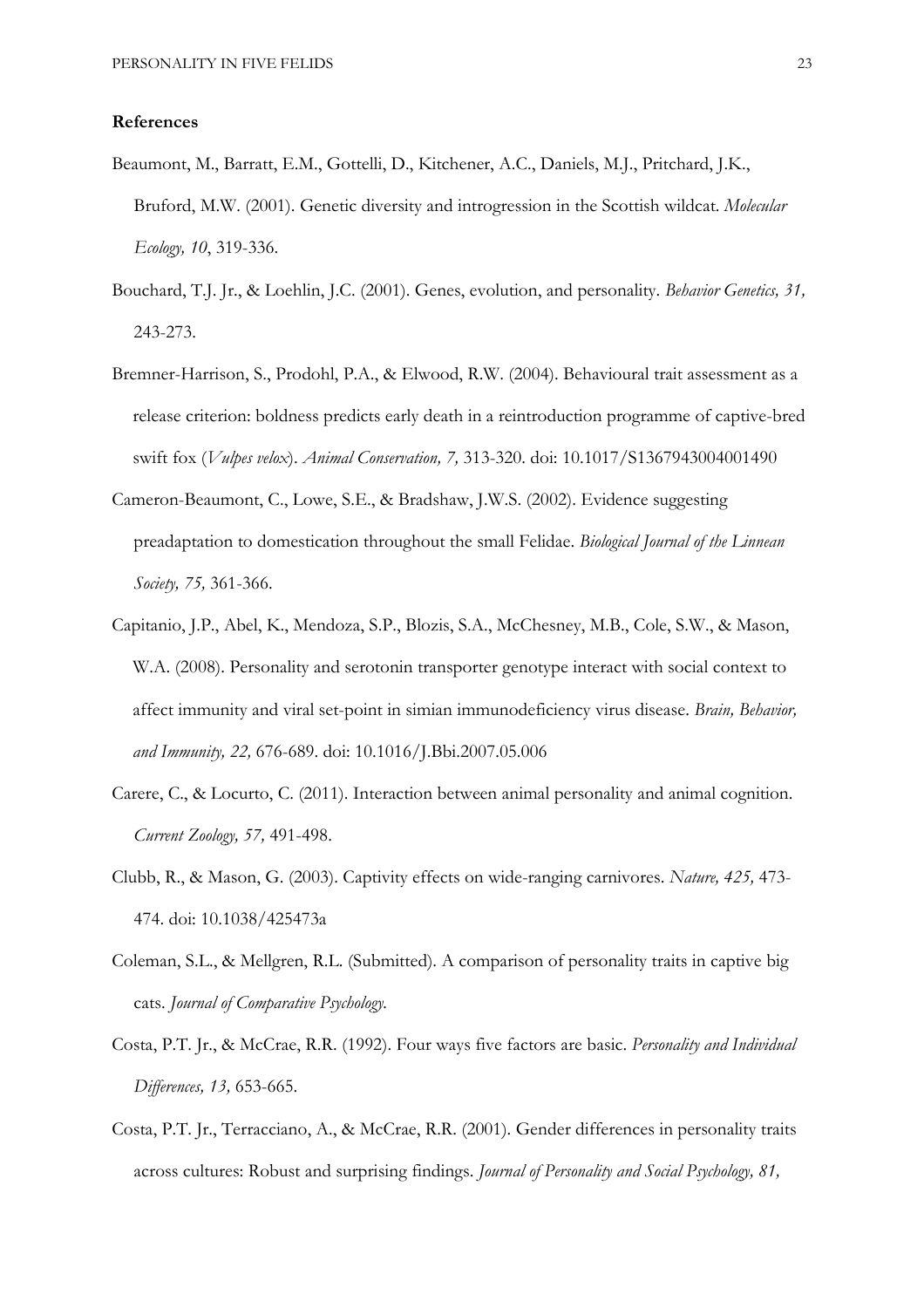322-331.

- de Winter, J.C.F., Dodou, D., & Wieringa, P.A. (2009). Exploratory factor analysis with small sample sizes. Multivariate Behavioral Research, 44, 147-181. doi: 10.1080/00273170902794206
- Digman, J. M. (1990). Personality structure: Emergence of the Five-Factor Model. Annual Review of Psychology, 41, 417-440.
- Driscoll, C.A., Menotti-Raymond, M., Roca, A.L., Hupe, K., Johnson, W.E., Geffen, E., . . . & Macdonald, D.W. (2007). The Near Eastern origin of cat domestication. Science, 317, 519-523. doi: 10.1126/Science.1139518
- Feaver, J., Mendl, M., & Bateson, P. (1986). A method for rating the individual distinctiveness of domestic cats. Animal Behavior, 34, 1016-1025.
- Fischer, R., & Fontaine, J.R.J. (2011). Methods for investigating structural equivalence. In D. Matsumoto & F.J.R. Van de Vijver (Eds.), Cross-cultural research methods in psychology (pp. 179-215). Cambridge: Cambridge University Press.
- Freeman, H.D., & Gosling, S.D. (2010). Personality in nonhuman primates: A review and evaluation of past research. American Journal of Primatology, 72, 653-671. doi: 10.1002/Ajp.20833
- Gartner, M.C., & Powell, D. (2012). Personality assessment in snow leopards (Uncia uncia). Zoo Biology, 31, 151-165. doi: 10.1002/zoo.20385
- Gartner, M.C., & Weiss, A. (2013a). Personality in felids: A review. Journal of Applied Animal Behaviour Science, 144, 1-13. doi: 10.1016/j.applanim.2012.11.010
- Gartner, M.C., & Weiss, A. (2013b). Scottish wildcat (Felis silvestris grampia) personality and subjective well-being: Implications for captive management. Journal of Applied Animal Behaviour Science.
- Gorsuch, R.L. (1983). Factor Analysis (2nd ed.). Hillsdale, NJ: Lawrence Erlbaum.
- Gosling, S.D. (2001). From mice to men: What can we learn about personality from animal research? Psychological Bulletin, 127, 45-86. doi:10.1037/0033-2909.127.1.45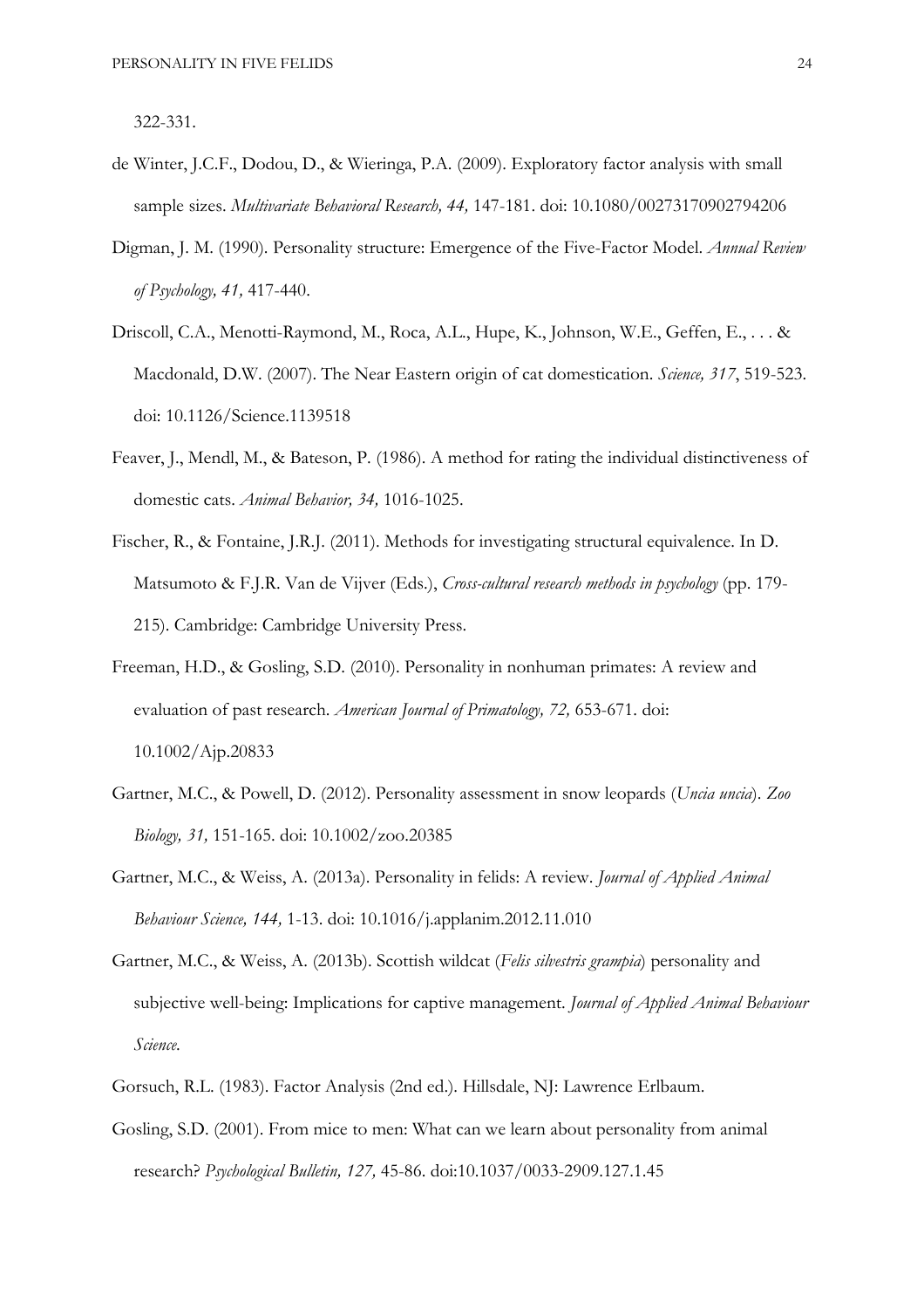- Gosling, S.D., & Graybeal, A. (2007). Tree thinking A new paradigm for integrating comparative data in psychology. The Journal of General Psychology, 134, 259-277.
- Gosling, S.D., & John, O.P. (1999). Personality dimensions in nonhuman animals: A crossspecies review. Current Directinos in Psychological Science, 8, 69-75.
- Hare, B., Wobber, V., & Wrangham, R. (2012). The self-domestication hypothesis: Evolution of bonobo psychology is due to selection against aggression. Animal Behaviour, 83, 573-585.
- Hendry, A.P., & Kinnison, M.T. (1999). The pace of modern life: measuring rates of contemporary microevolution. Evolution, 53, 1637-1653.
- Horn, J.L. (1965). A rationale and test for the number of factors in factor-analysis. *Psychometrika*, 30, 179-185.
- Johnson, W.E., Eizirik, E., Pecon-Slattery, J., Murphy, W.J., Antunes, A., Teeling, E., & O'Brien, S.J. (2006). The late Miocene radiation of modern Felidae: A genetic assessment. Science, 311, 73-77.
- Jones, A.C., & Gosling, S.D. (2005). Temperament and personality in dogs (*Canis familiaris*): A review and evaluation of past research. Applied Animal Behaviour Science, 95, 1-53. doi: 10.1016/J.Applanim.2005.04.008
- Jung, S., & Lee, S. (2011). Exploratory factor analysis for small samples. Behavior Research Methods, 43, 701–709.
- Jung, S., & Takane, Y. (2008). Regularized common factor analysis. In K. Shigemasu, A. Okada, T. Imaizumi, & T. Hoshino (Eds.), New trends in psychometrics (141-149). Tokyo: Universal Academy Press.
- King, J.E., & Figueredo, A.J. (1997). The five-factor model plus dominance in chimpanzee personality. Journal of Research in Personality, 31, 257-271.
- King, J.E., & Landau, V.I. (2003). Can chimpanzee (Pan troglodytes) happiness be estimated by human raters? Journal of Research in Personality, 37, 1-15. doi: 10.1016/S0092- 6566(02)00527-5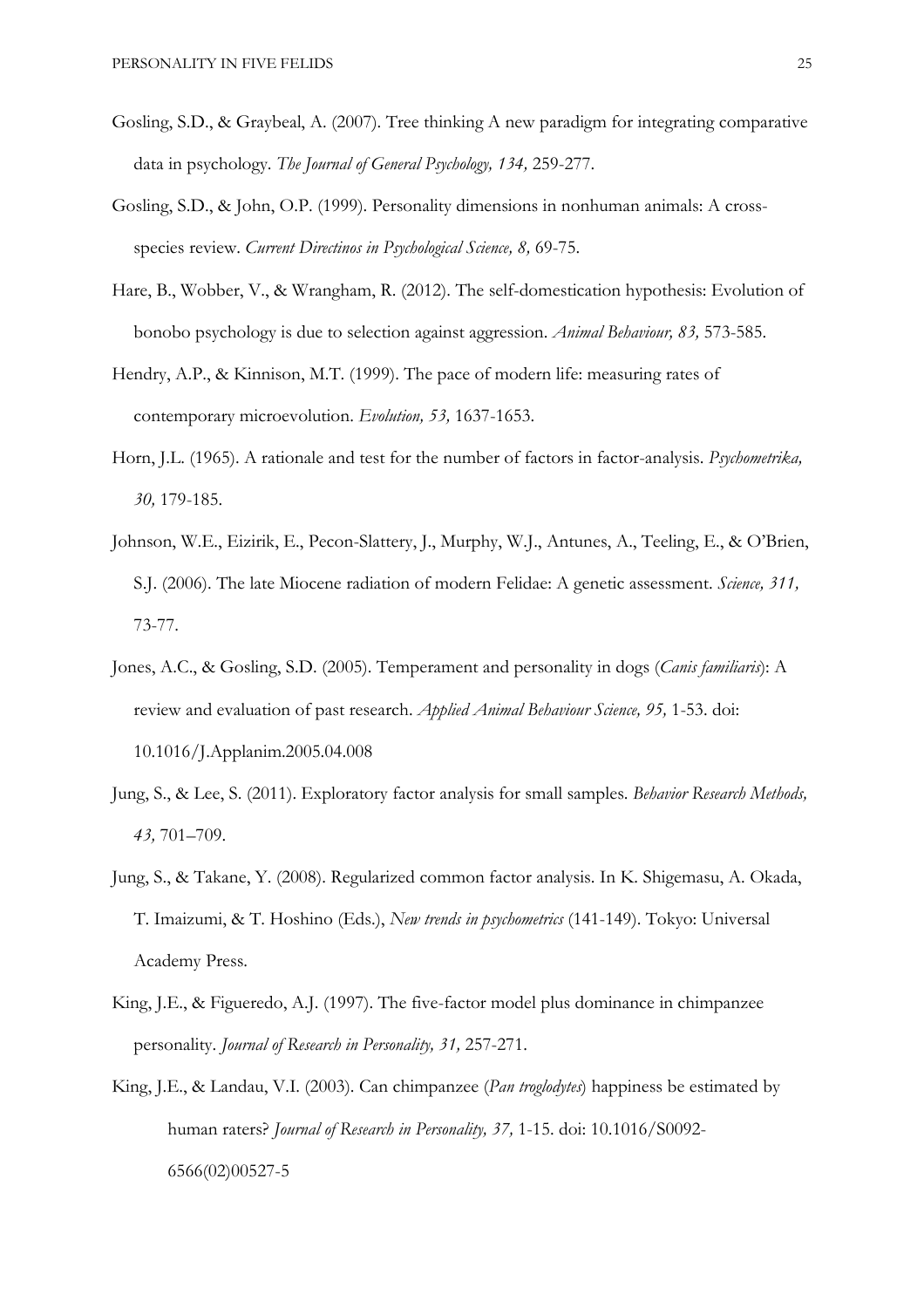- King, J.E., & Weiss, A. (2011). Personality from the perspective of a primatologist. In A. Weiss, J.E. King, & L. Murray (Eds.), Personality and Temperament in Nonhuman Primates (77-99). New York: Springer.
- King, J.E., Weiss, A., & Farmer, K.H. (2005). A chimpanzee (Pan troglodytes) analogue of crossnational generalization of personality structure: Zoological parks and an African sanctuary. Journal of Personality, 73, 389-410.
- Konečná, M., Weiss, A., Lhota, S., & Wallner, B. (2012). Personality in Barbary macaques (Macaca sylvanus): Temporal stability and social rank. Journal of Research in Personality, 46, 581-590.
- Lee, P.C., & Moss, C.J. (2012). Wild female African elephants (Loxodonta africana) exhibit personality traits of leadership and social integration. Journal of Comparative Psychology, 126, 224- 232.
- Liberg, O., Sandell, M., Pontier, D., & Natoli, E. (2000). Density, spatial organisation and reproductive tactics in the domestic cat and other felids. In D. C. Turner & P. Bateson (Eds.), The domestic cat: The biology of its behaviour (2nd ed., pp. 119-147). Cambridge: Cambridge University Press.
- Macdonald, D.W., & Barrett, P. (1993). Mammals of Britain and Europe. London: Harper Collins Publishers.
- Macdonald, D.W., Yamaguchi, N., & Kerby, G. (2000). Group-living in the domestic cat: its sociobiology and epidemiology. In D.C. Turner & P. Bateson (Eds.), The domestic cat: The biology of its behaviour (2nd ed., pp. 95-118). Cambridge: Cambridge University Press.
- McCrae, R.R., & Costa, P.T. Jr. (1987). Validation of the five-factor model of personality across instruments and observers. Journal of Personality and Social Psychology, 52, 81–90.
- McCrae, R.R., Costa, P.T. Jr., Pedroso de Lima, M., Simões, A., Ostendorf, F.,…Piedmont, R.L. (1999). Age differences in personality across the adult life span: Parallels in five cultures. Developmental Psychology, 35, 466-477.

McCrae, R.R., Terracciano, A., & 78 Members of the Personality Profiles of Cultures Project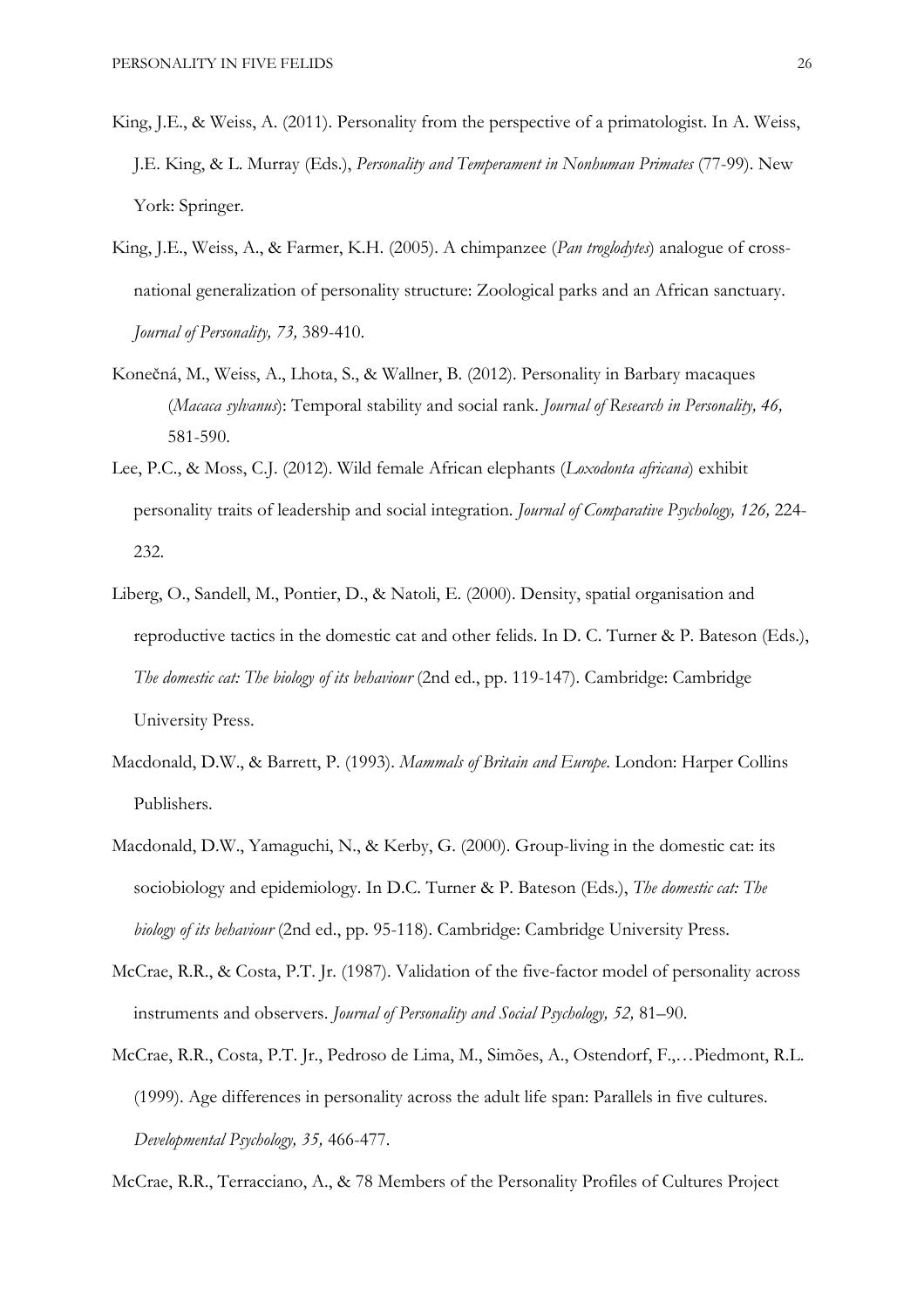(2005). Universal features of personality traits from the observer's perspective: Data from 50 cultures. Journal of Personality and Social Psychology, 88, 547-561.

- McCrae, R.R., Zonderman, A.B., Costa, P.T. Jr., Bond, M.H., & Paunonen, S.V. (1996). Evaluating replicability of factors in the Revised NEO Personality Inventory: Confirmatory factor analysis versus Procrustes rotation. Journal of Personality and Social Psychology, 70, 552-566.
- McDougall, P.T., Réale, D., Sol, D., & Reader, S.M. (2006). Wildlife conservation and animal temperament: causes and consequences of evolutionary change for captive, reintroduced, and wild populations. Animal Conservation, 9, 39–48.
- Morton, F.B., Lee, P.C., Buchanan-Smith, H.M., Brosnan, S.F., Thierry, B., Paukner, A., de Waal, F.B.M., Widness, J., Essler, J.L., & Weiss, A. (2013). Personality structure in brown capuchin monkeys (Sapajus apella): Comparison with chimpanzees (Pan troglodytes), orangutans (Pongo ssp.), and Rhesus macaques (Macaca mulatta). Journal of Comparative Psychology. doi: 10.1037/a0031723
- Mosser, A., & Packer, C. (2009). Group territoriality and the benefits of sociality in the African lion, Panthera leo. Animal Behaviour, 78, 359-370.
- Natoli, E., Say, L., Cafazzo, S., Bonanni, R., Schmid, M., & Pontier, D. (2005). Bold attitude makes male urban feral domestic cats more vulnerable to feline immunodeficiency virus. Neuroscience and Biobehavioral Reviews, 29, 151-157. doi: 10.1016/J.Neubiorev.2004.06.011
- Nowell, K., & Jackson, P. (Eds.) (1996). Wild Cats: Status Survey and Conservation Plan. Cambridge, UK: IUCN Publications.
- O'Connor, B.P. (2000). SPSS and SAS programs for determining the number of components using parallel analysis and Velicer's MAP test. Behavior Research Methods Instruments & Computers, 32, 396-402.
- Pavot, W., & Diener, E. (1993). The affective and cognitive context of self-reported measures of subjective well-being. Social Indicators Research, 28, 1-20.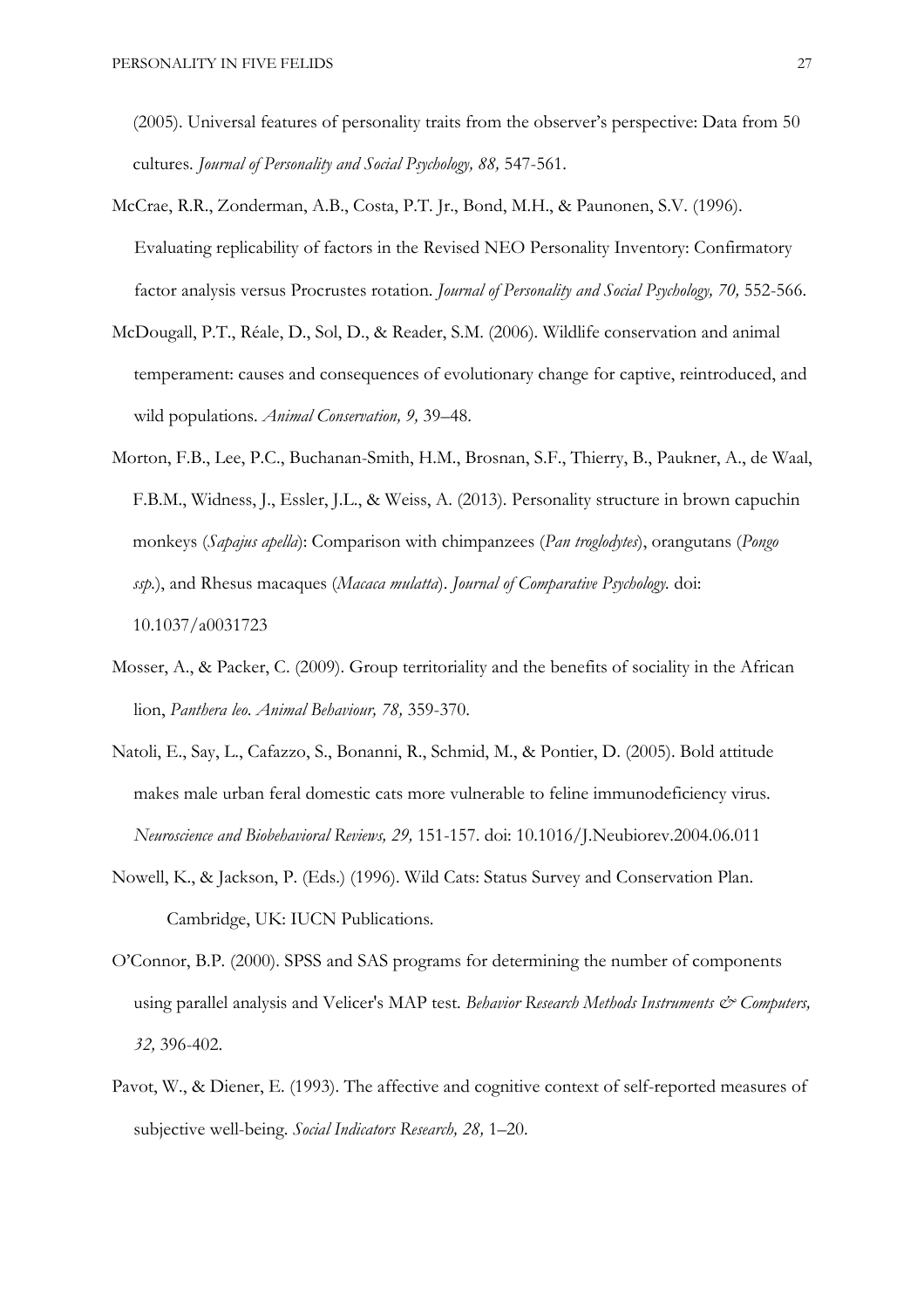- Phillips, C., & Peck, D. (2007). The effects of personality of keepers and tigers (*Panthera tigris* tigris) on their behaviour in an interactive zoo exhibit. Applied Animal Behaviour Science, 106, 244-258. doi: 10.1016/J.Applanim.2007.01.007
- Powell, D.M., & Gartner, M.C. (2011). Applications of personality to the management and conservation of nonhuman animals. In M. Inoue-Murayama, S. Kawamura, & A. Weiss (Eds.), From genes to animal behavior: Social structures, personalities, communication by color (pp. 185-199). Tokyo: Springer.
- Price, E.O. (2002). Animal domestication and behaviour. Oxon, UK: CABI International.
- Réale, D., Garant, D., Humphries, M.M., Bergeron, P., Careau, V., & Montiglio, P.-O. (2010). Personality and the emergence of the pace-of-life syndrome concept at the population level. Philosophical Transactions of the Royal Society B, 365, 4051-4063.
- Roberts, B.W., Walton, K.E., & Bogg, T. (2005). Conscientiousness and health across the life course. Review of General Psychology, 9, 156-168.
- Roberts, B.W., Walton, K.E., & Viechtbauer, W. (2006). Patterns of mean-level change in personality traits across the life course: A meta-analysis of longitudinal studies. Psychological Bulletin, 132, 1-25.
- Sakamoto, S., Kijima, N., & Tomoda, A. (1998). Factor structures of the Zung Self-Rating Depression Scale (SDS) for undergraduates. Journal of Clinical Psychology, 54, 477-487.
- Schönemann, P.H. (1966). A generalized solution of the orthogonal Procrustes problem. Psychometrika, 31, 1-10.
- Shrout, P.E., & Fleiss, J.L. (1979). Intraclass correlations—uses in assessing rater reliability. Psychological Bulletin, 86, 420-428.
- Sih, A., & Watters, J.V. (2005). The mix matters: behavioural types and group dynamics in water striders. Behaviour, 142, 1417-1431.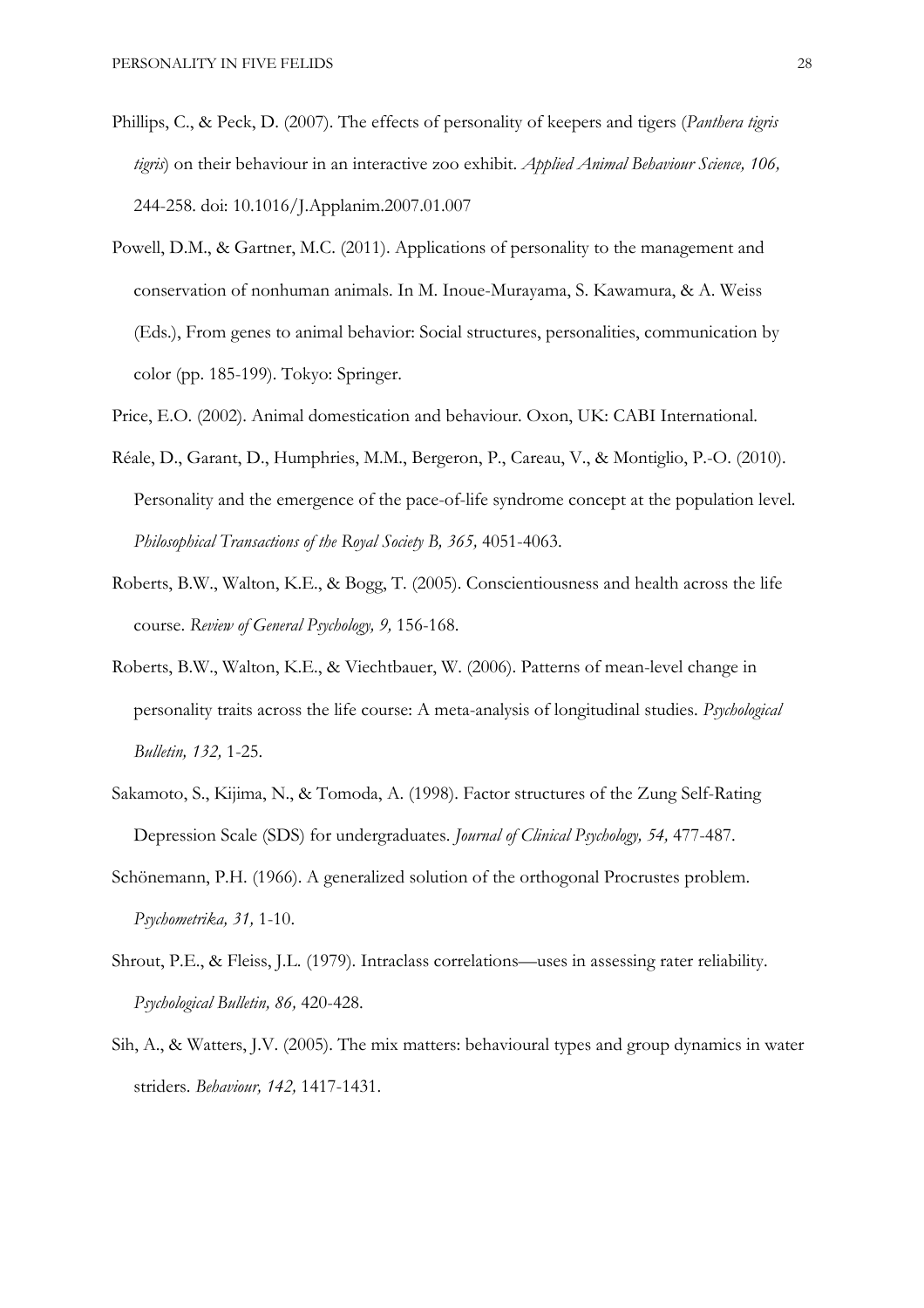- Stoinski, T.S., Lukas, K.E., Kuhar, C.W., & Maple, T.L. (2004). Factors influencing the maintenance of all-male in captivity formation and gorilla groups. Zoo Biology, 23, 189- 203. doi: 10.1002/Zoo.20005
- Uher, J., Asendorpf, J.B., & Call, J. (2008). Personality in the behaviour of great apes: Temporal stability, cross-situational consistency and coherence in response. Animal Behaviour, 75, 99-112. doi:10.1016/j.anbehav.2007.04.018
- Watters, J.V., & Powell, D.M. (2012). Measuring animal personality for use in population management in zoos: Suggested methods and rationale. Zoo Biology, 31, 1-12. doi: 10.1002/zoo.20379
- Wei, L., Wu, X.B., Zhu, L.X., & Jiang, Z.G. (2011). Mitogenomic analysis of the genus Panthera. Science China Life Sciences, 54, 917-930. doi: 10.1007/S11427-011-4219-1
- Weiss, A., & Adams, M.J. (2008). Species of nonhuman personality assessment. European Journal of Personality, 22, 472-474.
- Weiss, A., & Adams, M.J. (2013). Differential behavioral ecology: The structure, life history, and evolution of primate personality. In C. Carere & D. Maestripieri, Animal personalities: Behavior, physiology, and evolution (pp. 96-123). Chicago: The University of Chicago Press.
- Weiss, A., Adams, M.J., Widdig, A., & Gerald, M.S. (2011). Rhesus macaques (Macaca mulatta) as living fossils of hominoid personality and subjective well-being. Journal of Comparative Psychology, 125, 72-83. doi: 10.1037/A0021187
- Weiss, A., Gartner, M., Gold, K. & Stoinski, T. (2013). Extraversion predicts longer survival in gorillas: An 18-year longitudinal study. Proceedings of the Royal Society B, 280. doi: 10.1098/rspb.2012.2231
- Weiss, A., Inoue-Murayama, M., Hong, K.W., Inoue, E., Udono, T., Ochiai, T.,…King, J.E. (2009). Assessing chimpanzee personality and subjective well-being in Japan. American Journal of Primatology, 71, 283-292. Doi: 10.1002/Ajp.20649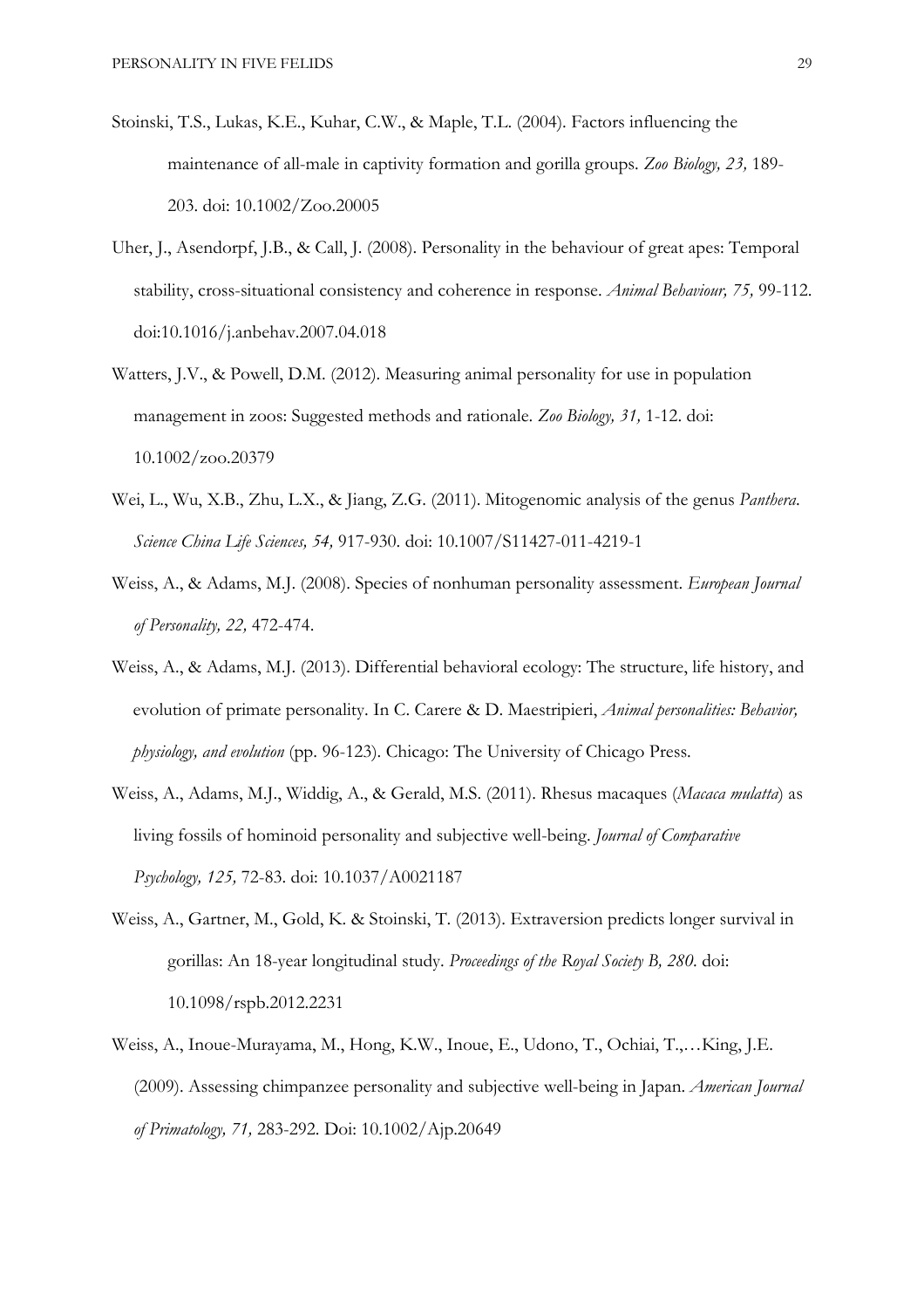- Weiss, A., King, J.E., & Figueredo, A.J. (2000). The heritability of personality factors in chimpanzees (Pan troglodytes). Behavior Genetics, 30, 213-221.
- Weiss, A., King, J.E., & Hopkins, W.D. (2007). A cross-setting study of chimpanzee (Pan troglodytes) personality structure and development: Zoological parks and Yerkes National Primate Research Center. American Journal of Primatology, 69, 1264-1277.
- Weiss, A., King, J.E., & Perkins, L. (2006). Personality and subjective well-being in orangutans (Pongo pygmaeus and Pongo abelii). Journal of Personality and Social Psychology, 90, 501-511. doi: 10.1037/0022-3514.90.3.501

West, M. (1974). Social play in the domestic cat. American Zoologist, 14, 427-436.

- Wielebnowski, N.C. (1999). Behavioral differences as predictors of breeding status in captive cheetahs. Zoo Biology, 18, 335-349.
- Wielebnowski, N.C., Fletchall, N., Carlstead, K., Busso, J.M., & Brown, J.L. (2002). Noninvasive assessment of adrenal activity associated with husbandry and behavioral factors in the North American clouded leopard population. Zoo Biology, 21, 77-98. doi: 10.1002/Zoo.10005
- Wrigley, C.S., & Neuhaus, J.O. (1955). The matching of two sets of factors. American Psychologist, 10, 418-419.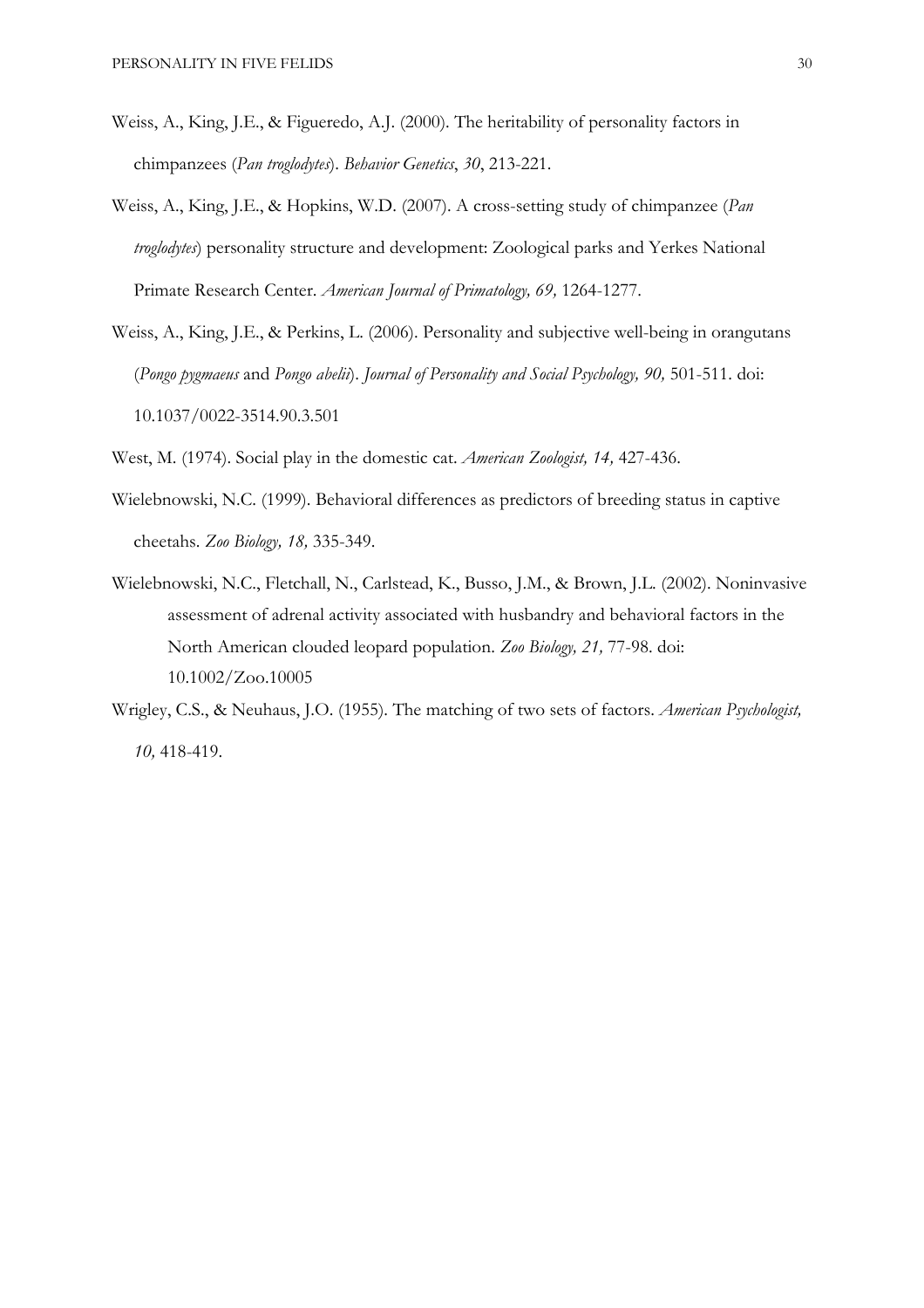|                            | Principal components analysis: Varimax rotation |               |           |  |  |  |  |  |  |  |
|----------------------------|-------------------------------------------------|---------------|-----------|--|--|--|--|--|--|--|
| Item                       | Neuroticism                                     | Impulsiveness | Dominance |  |  |  |  |  |  |  |
| Anxious                    | .89                                             | $-.09$        | .06       |  |  |  |  |  |  |  |
| Insecure                   | .87                                             | $-.21$        | $-.11$    |  |  |  |  |  |  |  |
| Tense                      | .87                                             | $-.20$        | $-.09$    |  |  |  |  |  |  |  |
| Stable                     | $-.86$                                          | $-.16$        | $-.08$    |  |  |  |  |  |  |  |
| Affectionate               | $-.86$                                          | .06           | $-.00$    |  |  |  |  |  |  |  |
| Friendly to people         | $-.85$                                          | .00           | $-.29$    |  |  |  |  |  |  |  |
| Trusting                   | $-.84$                                          | .02           | $-.11$    |  |  |  |  |  |  |  |
| Cool                       | $-.83$                                          | $-.08$        | .11       |  |  |  |  |  |  |  |
| Calm                       | $-.82$                                          | $-22$         | $-12$     |  |  |  |  |  |  |  |
| Suspicious                 | .85                                             | .01           | .13       |  |  |  |  |  |  |  |
| Fearful of people          | .82                                             | $-24$         | .04       |  |  |  |  |  |  |  |
| Timid                      | .80                                             | $-24$         | $-.18$    |  |  |  |  |  |  |  |
| Self-assured               | $-0.74$                                         | .27           | .06       |  |  |  |  |  |  |  |
| Aggressive to people       | .73                                             | .08           | .45       |  |  |  |  |  |  |  |
| Cooperative                | $-.72$                                          | $-28$         | $-.24$    |  |  |  |  |  |  |  |
| Curious                    | $-.53$                                          | .51           | .27       |  |  |  |  |  |  |  |
| Constrained                | .53                                             | $-.47$        | $-.10$    |  |  |  |  |  |  |  |
| Excitable                  | .01                                             | .81           | .19       |  |  |  |  |  |  |  |
| Active                     | $-.34$                                          | .72           | .07       |  |  |  |  |  |  |  |
| Playful                    | $-.42$                                          | .66           | .18       |  |  |  |  |  |  |  |
| Eccentric                  | .13                                             | .62           | .21       |  |  |  |  |  |  |  |
| Impulsive                  | .52                                             | .56           | .08       |  |  |  |  |  |  |  |
| Distractible               | $-12$                                           | .52           | .25       |  |  |  |  |  |  |  |
| Reckless                   | .40                                             | .51           | .45       |  |  |  |  |  |  |  |
| Independent                | .08                                             | $-.45$        | .22       |  |  |  |  |  |  |  |
| Aggressive to conspecifics | .37                                             | .06           | .68       |  |  |  |  |  |  |  |
| <b>Bullying</b>            | $-.01$                                          | .07           | .63       |  |  |  |  |  |  |  |
| Submissive                 | $-.06$                                          | $-.02$        | $-.62$    |  |  |  |  |  |  |  |
| Dominant                   | $-.08$                                          | $-.03$        | .54       |  |  |  |  |  |  |  |
| Erratic                    | .42                                             | .44           | .50       |  |  |  |  |  |  |  |
| Jealous                    | .08                                             | .41           | .49       |  |  |  |  |  |  |  |
| Stingy                     | .19                                             | .06           | .43       |  |  |  |  |  |  |  |
| Individualistic            | .20                                             | .31           | .42       |  |  |  |  |  |  |  |
| Persevering                | $-.03$                                          | .29           | .42       |  |  |  |  |  |  |  |
| Predictable                | $-.25$                                          | $-.42$        | .40       |  |  |  |  |  |  |  |
| Decisive                   | $-.13$                                          | .02           | .39       |  |  |  |  |  |  |  |
| Vocal                      | $-.16$                                          | .35           | .26       |  |  |  |  |  |  |  |
| Solitary                   | .08                                             | $-.29$        | .12       |  |  |  |  |  |  |  |
| Fearful of conspecifics    | .31                                             | $-.16$        | .08       |  |  |  |  |  |  |  |
| Friendly to conspecifics   | $-.36$                                          | .22           | $-.30$    |  |  |  |  |  |  |  |

Table 1 Domestic cat factor structures of mean trait ratings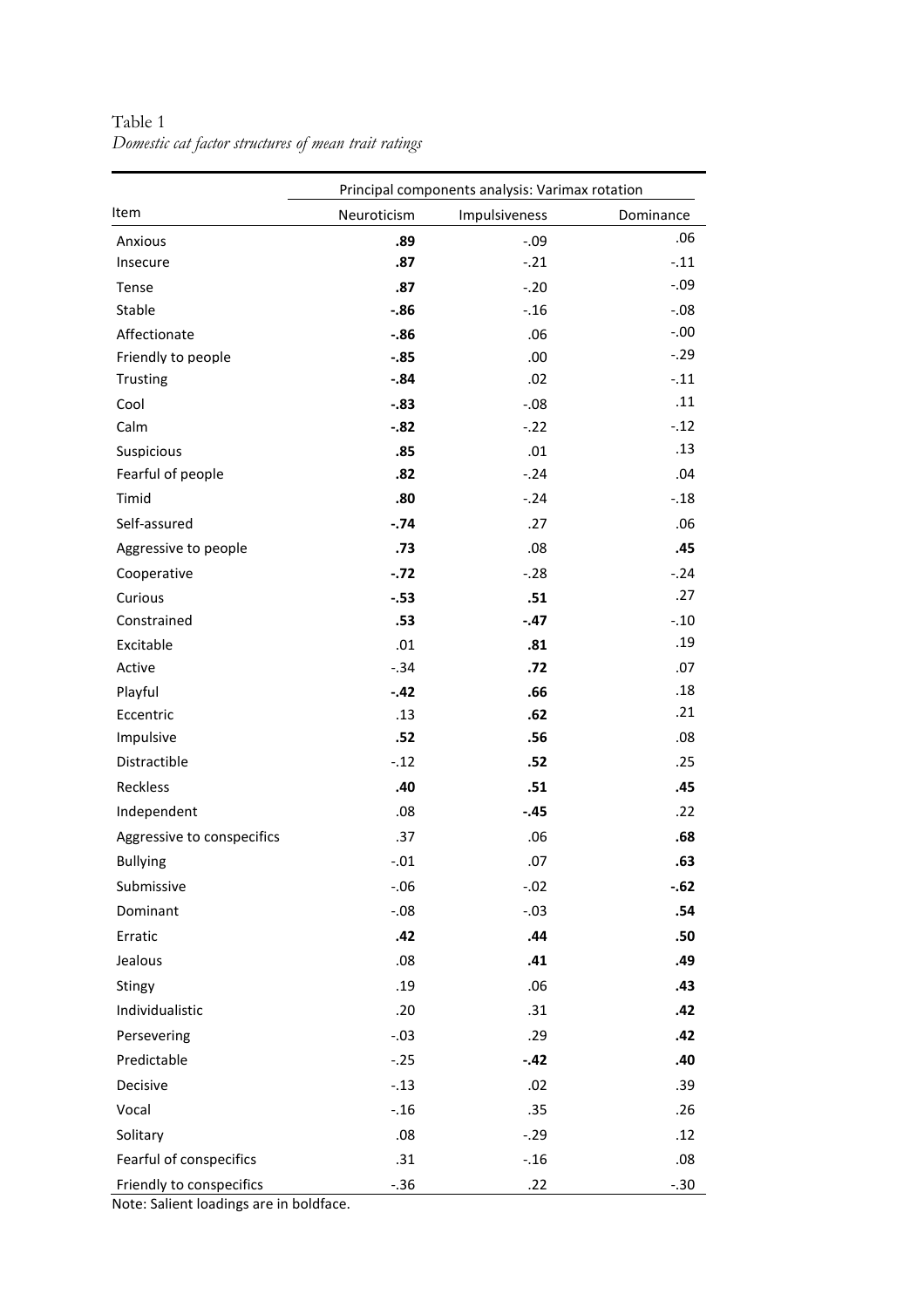# Table 2

Clouded leopard factor structures of mean trait ratings

|                            | Principal components analysis: Varimax rotation |                |               |  |  |  |  |  |  |
|----------------------------|-------------------------------------------------|----------------|---------------|--|--|--|--|--|--|
| Item                       |                                                 | Agreeableness/ | Dominance/    |  |  |  |  |  |  |
|                            | Neuroticism                                     | Openness       | Impulsiveness |  |  |  |  |  |  |
| Self assured               | $-.95$                                          | $-.14$         | $-.00$        |  |  |  |  |  |  |
| Insecure                   | .91                                             | $-17$          | .06           |  |  |  |  |  |  |
| Fearful of people          | .89                                             | $-.38$         | $-.06$        |  |  |  |  |  |  |
| Cool                       | $-0.88$                                         | .28            | $-28$         |  |  |  |  |  |  |
| Suspicious                 | .86                                             | $-.15$         | .34           |  |  |  |  |  |  |
| Calm                       | $-.85$                                          | .13            | $-.34$        |  |  |  |  |  |  |
| Eccentric                  | .79                                             | .24            | .31           |  |  |  |  |  |  |
| Solitary                   | .78                                             | $-.24$         | .01           |  |  |  |  |  |  |
| Trusting                   | $-.72$                                          | .54            | $-.18$        |  |  |  |  |  |  |
| Tense                      | .69                                             | $-.34$         | .47           |  |  |  |  |  |  |
| Smart                      | $-.69$                                          | .08            | .26           |  |  |  |  |  |  |
| Stable                     | $-.61$                                          | $-.25$         | $-.61$        |  |  |  |  |  |  |
| Independent                | $-.61$                                          | $-.60$         | $-0.06$       |  |  |  |  |  |  |
| Vigilant                   | .59                                             | .33            | .51           |  |  |  |  |  |  |
| Friendly to conspecifics   | $-.57$                                          | .48            | .00           |  |  |  |  |  |  |
| Distractible               | $-.06$                                          | .93            | $-.13$        |  |  |  |  |  |  |
| Playful                    | $-.03$                                          | .91            | .15           |  |  |  |  |  |  |
| Curious                    | .00                                             | .89            | $-.03$        |  |  |  |  |  |  |
| Affectionate               | $-.45$                                          | .80            | $-0.02$       |  |  |  |  |  |  |
| Friendly to people         | $-.52$                                          | .79            | .08           |  |  |  |  |  |  |
| Cooperative                | $-27$                                           | .77            | .13           |  |  |  |  |  |  |
| Active                     | $-.30$                                          | .77            | .50           |  |  |  |  |  |  |
| Excitable                  | .44                                             | .67            | .50           |  |  |  |  |  |  |
| Aggressive to people       | .46                                             | $-.62$         | .46           |  |  |  |  |  |  |
| Vocal                      | $-.45$                                          | .55            | .46           |  |  |  |  |  |  |
| Timid                      | .23                                             | .51            | .05           |  |  |  |  |  |  |
| Erratic                    | .17                                             | .05            | .91           |  |  |  |  |  |  |
| Reckless                   | $-.07$                                          | $-.05$         | .79           |  |  |  |  |  |  |
| Impulsive                  | .30                                             | .37            | .79           |  |  |  |  |  |  |
| Aggressive to conspecifics | .34                                             | $-.31$         | .73           |  |  |  |  |  |  |
| Dominant                   | .02                                             | .04            | .67           |  |  |  |  |  |  |
| Predictable                | .32                                             | $-.37$         | $-0.66$       |  |  |  |  |  |  |
| Individualistic            | .14                                             | .07            | .59           |  |  |  |  |  |  |
| Submissive                 | $-.35$                                          | .04            | $-.54$        |  |  |  |  |  |  |
| Anxious                    | .52                                             | $-.06$         | .54           |  |  |  |  |  |  |
| Constrained                | .10                                             | $-.41$         | $-.53$        |  |  |  |  |  |  |
| <b>Bullying</b>            | .32                                             | $-.08$         | .46           |  |  |  |  |  |  |
| Jealous                    | $-.02$                                          | .40            | .42           |  |  |  |  |  |  |
| Aimless                    | .35                                             | .14            | .21           |  |  |  |  |  |  |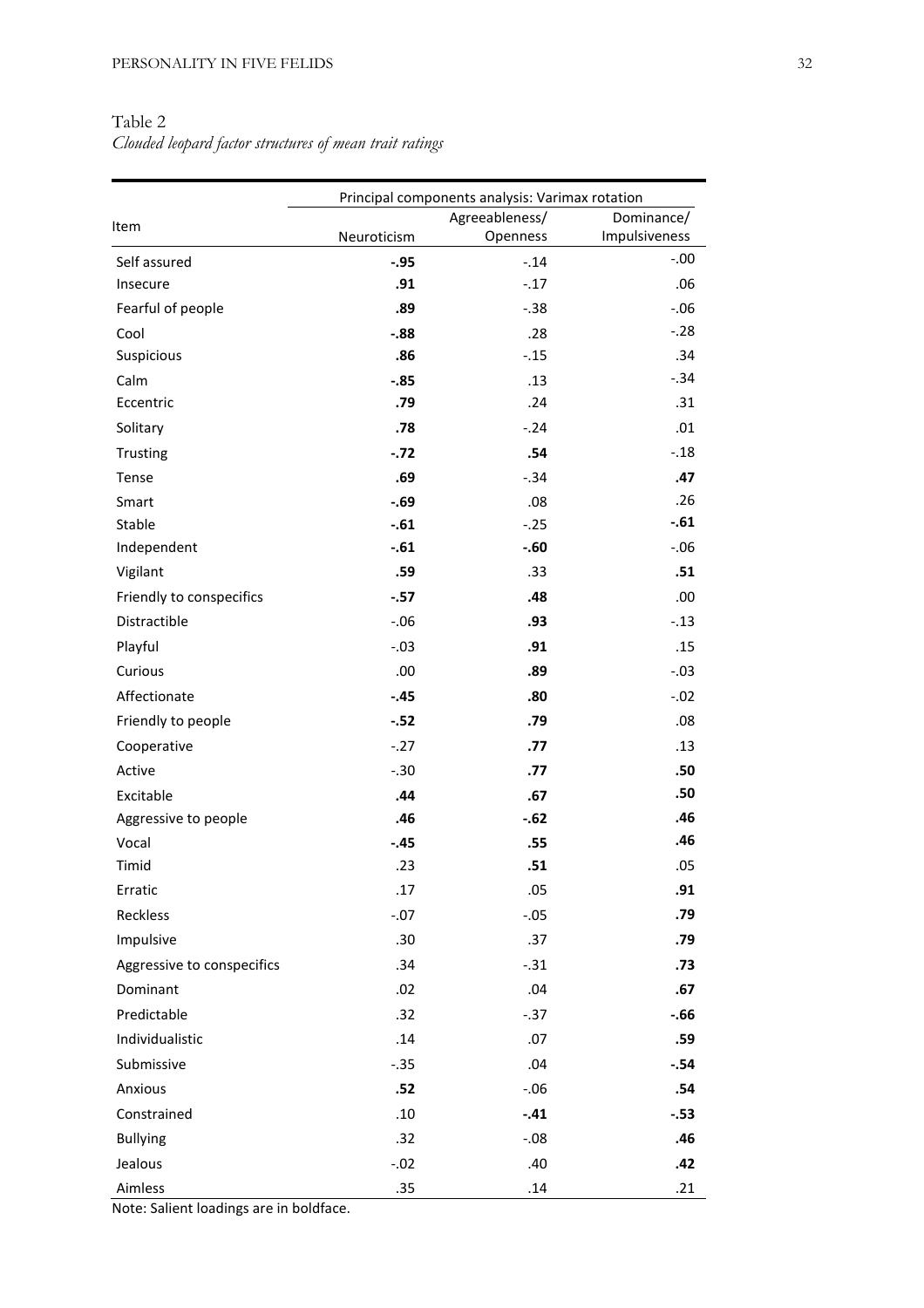# Table 3

Snow leopard factor structures of mean trait ratings

|                            | Principal components analysis: Varimax rotation |                |           |  |  |  |  |  |  |
|----------------------------|-------------------------------------------------|----------------|-----------|--|--|--|--|--|--|
| Item                       |                                                 | Impulsiveness/ |           |  |  |  |  |  |  |
|                            | Neuroticism                                     | Openness       | Dominance |  |  |  |  |  |  |
| Trusting                   | $-.91$                                          | .08            | $-.01$    |  |  |  |  |  |  |
| Friendly to people         | $-.86$                                          | .18            | $-.14$    |  |  |  |  |  |  |
| Suspicious                 | .85                                             | $-.10$         | .43       |  |  |  |  |  |  |
| Fearful of people          | .83                                             | .02            | .38       |  |  |  |  |  |  |
| Affectionate               | $-.80$                                          | .18            | .26       |  |  |  |  |  |  |
| Aggressive to people       | .79                                             | $-.16$         | $-.16$    |  |  |  |  |  |  |
| Cool                       | $-.72$                                          | $-.53$         | .06       |  |  |  |  |  |  |
| Stable                     | $-.66$                                          | $-.29$         | $-.05$    |  |  |  |  |  |  |
| Calm                       | $-.65$                                          | $-.53$         | .32       |  |  |  |  |  |  |
| Individualistic            | .63                                             | $-.27$         | .09       |  |  |  |  |  |  |
| Timid                      | .62                                             | .09            | .58       |  |  |  |  |  |  |
| Anxious                    | .60                                             | .50            | $-.01$    |  |  |  |  |  |  |
| Insecure                   | .59                                             | .19            | .52       |  |  |  |  |  |  |
| Distractible               | .54                                             | .31            | .42       |  |  |  |  |  |  |
| Active                     | $-.02$                                          | .87            | .15       |  |  |  |  |  |  |
| Curious                    | $-.14$                                          | .85            | .20       |  |  |  |  |  |  |
| Playful                    | .18                                             | .79            | .42       |  |  |  |  |  |  |
| Excitable                  | .10                                             | .76            | $-.17$    |  |  |  |  |  |  |
| Reckless                   | $-.17$                                          | .70            | $-.46$    |  |  |  |  |  |  |
| Impulsive                  | .44                                             | .69            | .18       |  |  |  |  |  |  |
| Eccentric                  | .08                                             | .61            | .00       |  |  |  |  |  |  |
| <b>Bullying</b>            | .01                                             | .02            | $-.87$    |  |  |  |  |  |  |
| Stingy                     | .06                                             | .45            | $-.82$    |  |  |  |  |  |  |
| Aggressive to conspecifics | $-.05$                                          | $-.24$         | $-.82$    |  |  |  |  |  |  |
| Predictable                | .22                                             | $-.34$         | .77       |  |  |  |  |  |  |
| Friendly to conspecifics   | .19                                             | .38            | .75       |  |  |  |  |  |  |
| Submissive                 | .17                                             | .08            | .70       |  |  |  |  |  |  |
| Solitary                   | $-.11$                                          | $-.49$         | $-.70$    |  |  |  |  |  |  |
| Vocal                      | $-.04$                                          | .10            | .69       |  |  |  |  |  |  |
| Jealous                    | $-.01$                                          | .51            | $-.67$    |  |  |  |  |  |  |
| Erratic                    | .38                                             | .42            | $-.62$    |  |  |  |  |  |  |
| Cooperative                | .07                                             | $-.07$         | .60       |  |  |  |  |  |  |
| Constrained                | $-.12$                                          | $-.31$         | .44       |  |  |  |  |  |  |
| Vigilant                   | $-.04$                                          | .44            | $-.24$    |  |  |  |  |  |  |
| Fearful of conspecifics    | .34                                             | .09            | $-.09$    |  |  |  |  |  |  |
| Deliberate                 | .29                                             | $-.18$         | .12       |  |  |  |  |  |  |
| Self-assured               | $-.30$                                          | $-.43$         | .19       |  |  |  |  |  |  |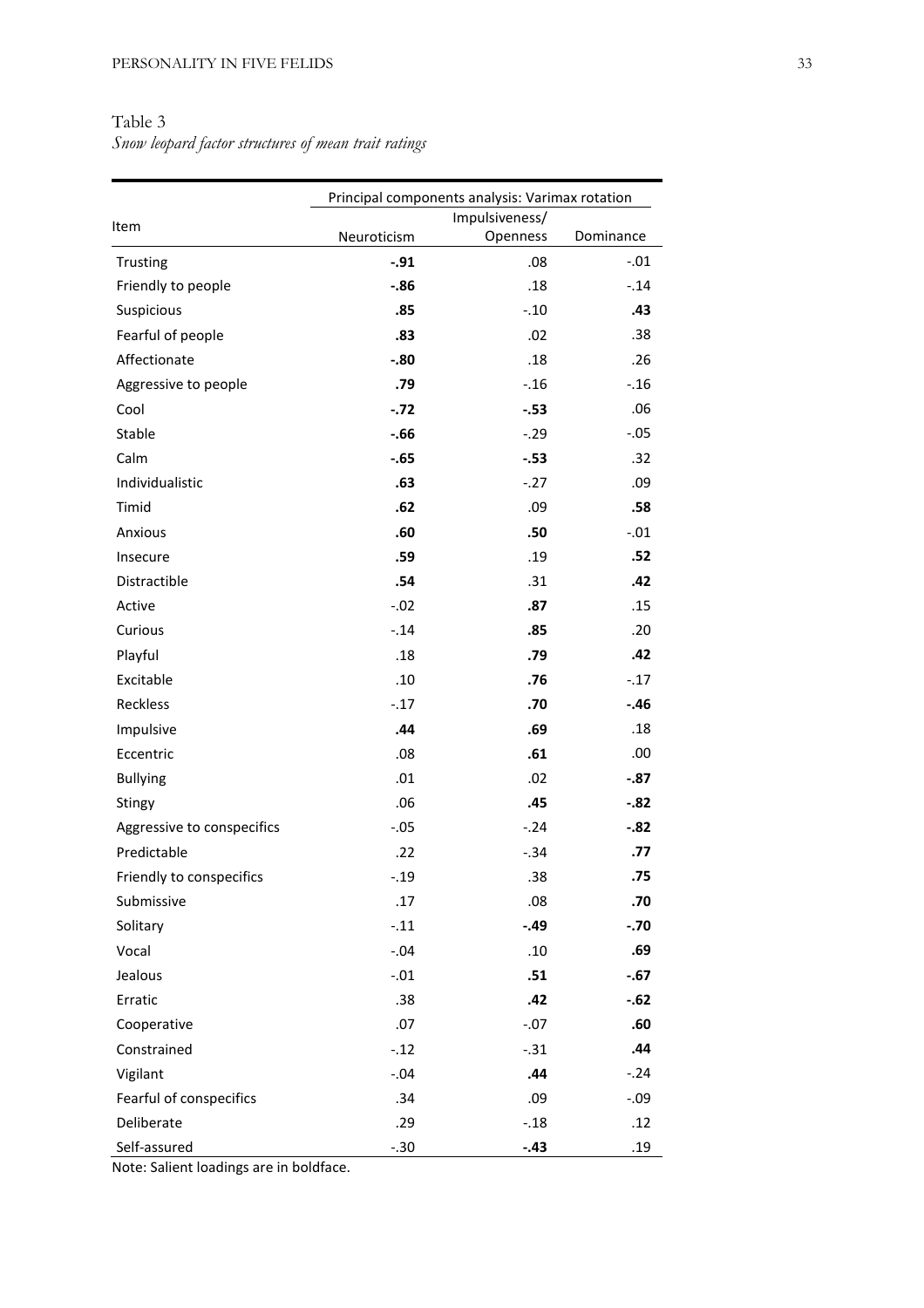Table 4

African lion factor structures of mean trait ratings

|                            | Principal components analysis: Varimax rotation |               |           |  |  |  |  |  |  |  |
|----------------------------|-------------------------------------------------|---------------|-----------|--|--|--|--|--|--|--|
| Item                       | Neuroticism                                     | Impulsiveness | Dominance |  |  |  |  |  |  |  |
| Fear of people             | .88                                             | .01           | $-.14$    |  |  |  |  |  |  |  |
| Insecure                   | .84                                             | .42           | $-.20$    |  |  |  |  |  |  |  |
| Tense                      | .84                                             | .47           | $-.16$    |  |  |  |  |  |  |  |
| Timid                      | .84                                             | .20           | $-24$     |  |  |  |  |  |  |  |
| Fearful of conspecifics    | .82                                             | .37           | $-.31$    |  |  |  |  |  |  |  |
| Deliberate                 | $-.80$                                          | $-.27$        | .27       |  |  |  |  |  |  |  |
| Constrained                | .79                                             | .35           | $-.31$    |  |  |  |  |  |  |  |
| Trusting                   | $-.79$                                          | .13           | $-21$     |  |  |  |  |  |  |  |
| Self assured               | $-.78$                                          | $-.49$        | .31       |  |  |  |  |  |  |  |
| Suspicious                 | .74                                             | .04           | $-.28$    |  |  |  |  |  |  |  |
| Anxious                    | .72                                             | .65           | $-.16$    |  |  |  |  |  |  |  |
| Submissive                 | .71                                             | .47           | $-.39$    |  |  |  |  |  |  |  |
| Persevering                | $-.69$                                          | .06           | .35       |  |  |  |  |  |  |  |
| Stable                     | $-.67$                                          | $-.52$        | $-.07$    |  |  |  |  |  |  |  |
| Solitary                   | .61                                             | $-.01$        | $-.50$    |  |  |  |  |  |  |  |
| Calm                       | $-.60$                                          | $-.53$        | $-0.37$   |  |  |  |  |  |  |  |
| Affectionate               | $-.59$                                          | .22           | $-22$     |  |  |  |  |  |  |  |
| Decisive                   | $-.56$                                          | $-.28$        | .54       |  |  |  |  |  |  |  |
| Quitting                   | .55                                             | .02           | -.66      |  |  |  |  |  |  |  |
| Friendly to conspecifics   | $-.55$                                          | .07           | $-22$     |  |  |  |  |  |  |  |
| Smart                      | $-.52$                                          | $-.51$        | $-.27$    |  |  |  |  |  |  |  |
| Curious                    | $-.51$                                          | .46           | .07       |  |  |  |  |  |  |  |
| Dominant                   | $-.51$                                          | $-.48$        | .63       |  |  |  |  |  |  |  |
| Cool                       | $-.48$                                          | $-.44$        | .02       |  |  |  |  |  |  |  |
| Aggressive to conspecifics | $-.43$                                          | .05           | .74       |  |  |  |  |  |  |  |
| Active                     | $-.03$                                          | .77           | .00       |  |  |  |  |  |  |  |
| Erratic                    | .26                                             | .75           | .14       |  |  |  |  |  |  |  |
| Eccentric                  | $-0.19$                                         | .75           | $-.16$    |  |  |  |  |  |  |  |
| Distractible               | .29                                             | .71           | $-0.25$   |  |  |  |  |  |  |  |
| Aimless                    | .11                                             | .70           | $-.20$    |  |  |  |  |  |  |  |
| Excitable                  | .39                                             | .69           | $-.31$    |  |  |  |  |  |  |  |
| Reckless                   | $-.28$                                          | .65           | .35       |  |  |  |  |  |  |  |
| Playful                    | $-.23$                                          | .59           | $-.37$    |  |  |  |  |  |  |  |
| Independent                | $-.28$                                          | $-.57$        | $-.28$    |  |  |  |  |  |  |  |
| Vocal                      | $-.29$                                          | $-.44$        | .41       |  |  |  |  |  |  |  |
| Jealous                    | $-.19$                                          | .00           | .82       |  |  |  |  |  |  |  |
| Stingy                     | $-.20$                                          | $-.16$        | .77       |  |  |  |  |  |  |  |
| Aggressive to people       | .11                                             | .16           | .74       |  |  |  |  |  |  |  |
| <b>Bullying</b>            | $-.36$                                          | $-.28$        | .74       |  |  |  |  |  |  |  |
| Friendly to people         | $-.34$                                          | $-.02$        | $-.56$    |  |  |  |  |  |  |  |
| Individualistic            | $-.05$                                          | .07           | $-.42$    |  |  |  |  |  |  |  |
| Cooperative                | $-.09$                                          | $-.12$        | .05       |  |  |  |  |  |  |  |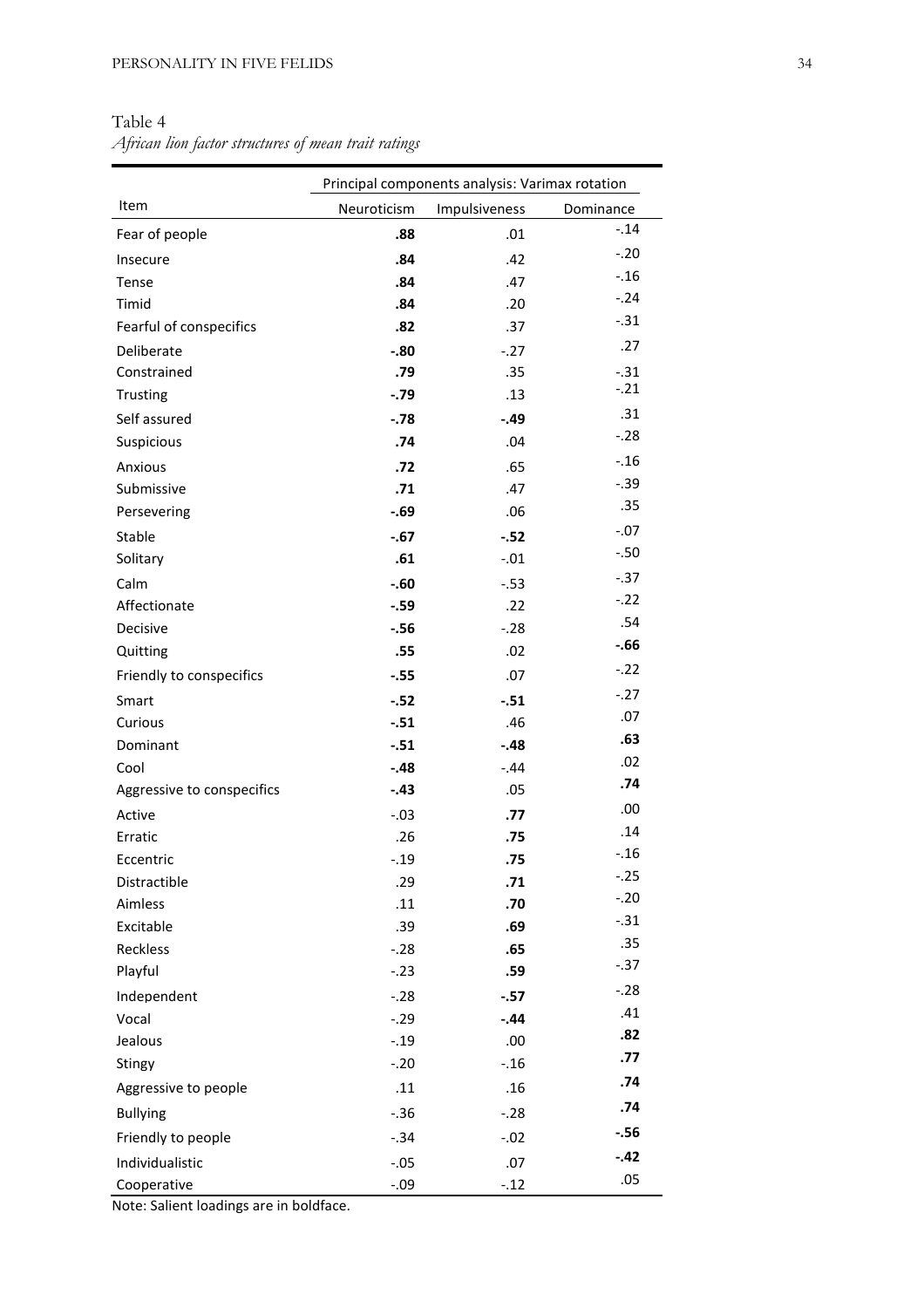Table 5 Overall felid factor structure of mean trait ratings

| Item                       | Neuroticism | Dominance | Impulsiveness |
|----------------------------|-------------|-----------|---------------|
| Trusting                   | $-.85$      | .05       | $-.07$        |
| Fearful of people          | .80         | $-.22$    | .01           |
| Friendly to people         | $-.76$      | $-26$     | .16           |
| Suspicious                 | .75         | $-.13$    | .28           |
| Affectionate               | $-.73$      | $-0.32$   | .18           |
| Insecure                   | .67         | $-.56$    | .26           |
| Friendly to conspecifics   | $-.67$      | $-0.29$   | .05           |
| Tense                      | .66         | $-.44$    | .34           |
| Aggressive to people       | .60         | .52       | .17           |
| Cool                       | $-.60$      | .25       | $-.42$        |
| Cooperative                | $-.59$      | $-0.06$   | .04           |
| Playful                    | $-.58$      | $-.18$    | .57           |
| Solitary                   | .56         | $-.08$    | $-.10$        |
| Calm                       | $-.55$      | .24       | $-.48$        |
| Anxious                    | .54         | $-.48$    | .32           |
| Timid                      | .54         | $-.57$    | .14           |
| Active                     | $-.51$      | .08       | .60           |
| Self-assured               | $-.49$      | .62       | $-.35$        |
| Stable                     | $-.48$      | .13       | $-.50$        |
| Fearful to conspecifics    | .41         | $-.38$    | .12           |
| Dominant                   | .05         | .78       | .06           |
| Deliberate                 | .08         | .68       | $-27$         |
| Aggressive to conspecifics | .35         | .66       | .23           |
| Stingy                     | .07         | .64       | .26           |
| Decisive                   | $-14$       | .64       | $-27$         |
| Persevering                | $-17$       | .61       | .13           |
| Constrained                | .24         | $-.60$    | $-.14$        |
| Submissive                 | .07         | $-.58$    | .15           |
| <b>Bullying</b>            | .06         | .55       | .12           |
| Jealous                    | $-.02$      | .47       | .47           |
| Vigilant                   | .11         | .43       | .24           |
| Impulsive                  | .16         | .16       | .79           |
| Excitable                  | $-22$       | $-.01$    | .74           |
| Erratic                    | .28         | .01       | .72           |
| Eccentric                  | .18         | .12       | .70           |
| Reckless                   | .03         | .13       | .67           |
| Distractible               | $-.16$      | $-0.06$   | .59           |
| Aimless                    | .09         | $-.09$    | .58           |
| Predictable                | $.5\,$      | .17       | $-.56$        |
| Individualistic            | .20         | .33       | .38           |
| Curious                    | $-.38$      | .34       | .33           |
| Vocal                      | $-.38$      | .18       | .27           |
| Quitting                   | .17         | $-0.38$   | .09           |
| Smart                      | $-.23$      | .34       | $-.24$        |
| Independent                | .13         | .33       | $-.30$        |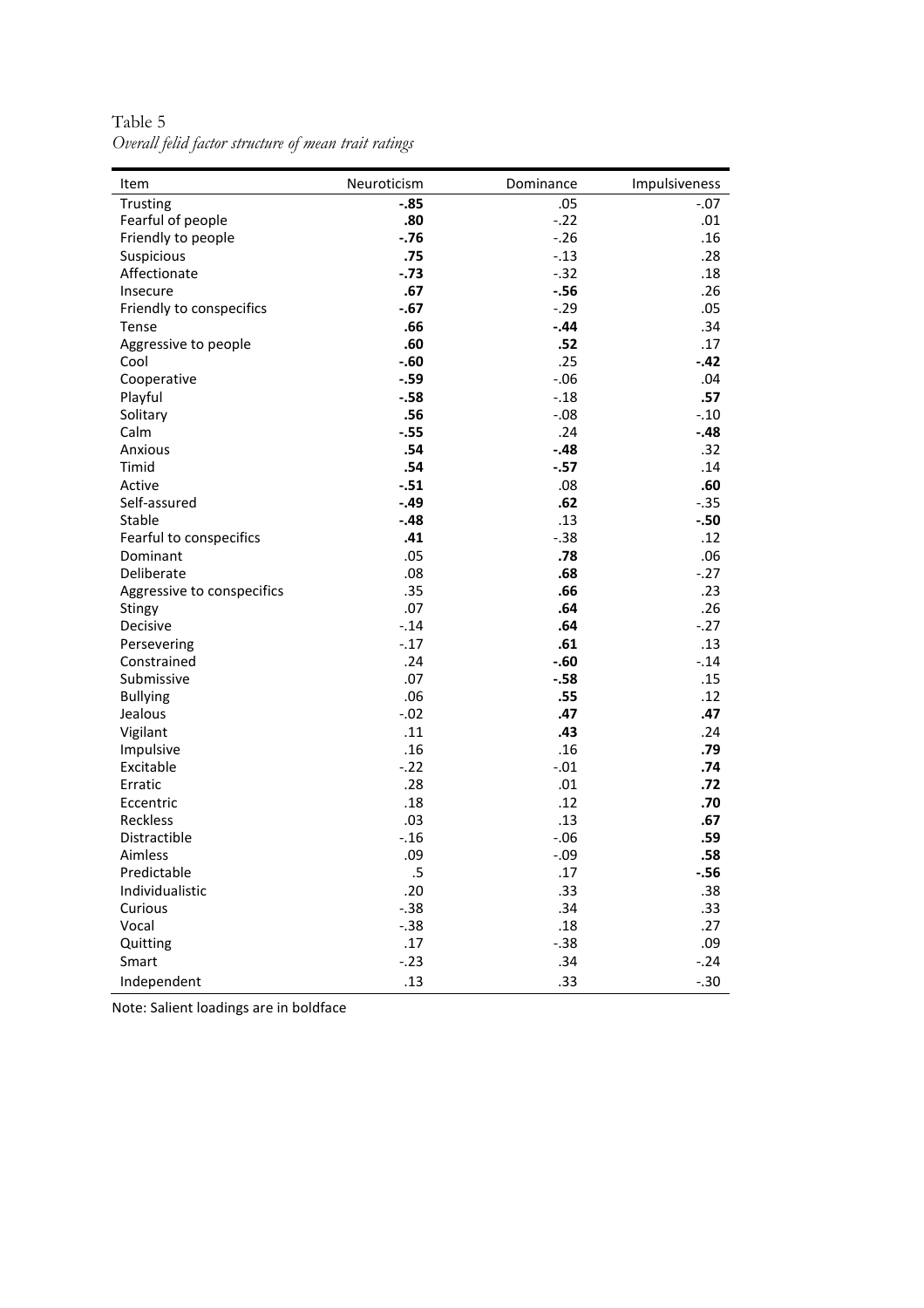| Species factors    | Cat N | Cat I     | Cat D | SWC D | SWC A | SWC SC | CL N | CL A/O | CL D/I | SL <sub>N</sub> | SL I/O | SLD | Lion N | Lion I | Lion D |
|--------------------|-------|-----------|-------|-------|-------|--------|------|--------|--------|-----------------|--------|-----|--------|--------|--------|
| Cat N              | XX    | XX        | XX    | .89   |       |        | .86  |        |        | .82             |        |     | .80    |        |        |
| Cat I              | XX    | XX        | XX    |       | .76   |        |      | .75    |        |                 | .78    |     |        | .71    |        |
| Cat D              | XX    | <b>XX</b> | XX    |       |       |        |      |        | .58    |                 |        | .51 |        |        | .61    |
| SWC D              | .89   |           |       | XX    | XX    | XX     |      |        | .74    | .70             |        |     | .82    |        |        |
| SWC A              |       | .76       |       | XX    | XX    | XX     | .71  |        |        |                 | .70    |     |        | .72    |        |
| SWC SC             |       |           |       | XX    | XX    | XX     |      | .64    |        |                 |        | .39 |        |        | .65    |
| CL <sub>N</sub>    | .86   |           |       |       | .71   |        | XX   | XX     | XX     | .73             |        |     | .71    |        |        |
| CL A/O             |       | .75       |       |       |       | .64    | XX   | XX     | XX     |                 | .78    |     |        | .67    |        |
| CL <sub>D</sub> /I |       |           | .58   | .74   |       |        | XX   | Xx     | XX     |                 |        | .57 |        |        | .51    |
| SL <sub>N</sub>    | .82   |           |       | .70   |       |        | .73  |        |        | XX              | XX     | XX  | .72    |        |        |
| SLI/O              |       | .78       |       |       | .70   |        |      | .78    |        | XX              | XX     | XX  |        | .81    |        |
| SLD                |       |           | .51   |       |       | .39    |      |        | .57    | XX              | XX     | XX  |        |        | .32    |
| Lion N             | .80   |           |       | .82   |       |        | .71  |        |        | .72             |        |     | XX     | XX     | XX     |
| Lion I             |       | .71       |       |       | .72   |        |      | .67    |        |                 | .81    |     | XX     | XX     | XX     |
| Lion D             |       |           | .61   |       |       | .65    |      |        | .51    |                 |        | .32 | XX     | XX     | XX     |

Table 6 Congruence between orthogonal Procrustes rotations among felid species personality factors

 $\overline{Cat}$  = domestic cat; SWC = Scottish wildcat;  $CL$  = clouded leopard;  $SL$  = snow leopard; Lion = African lion

N = Neuroticism; I = Impulsiveness; D = Dominance; A = Agreeableness; O=Openness; SC = Self Control

Note: .70 and above indicates moderate agreement; .80 and above indicates high agreement; .90 and above indicates equality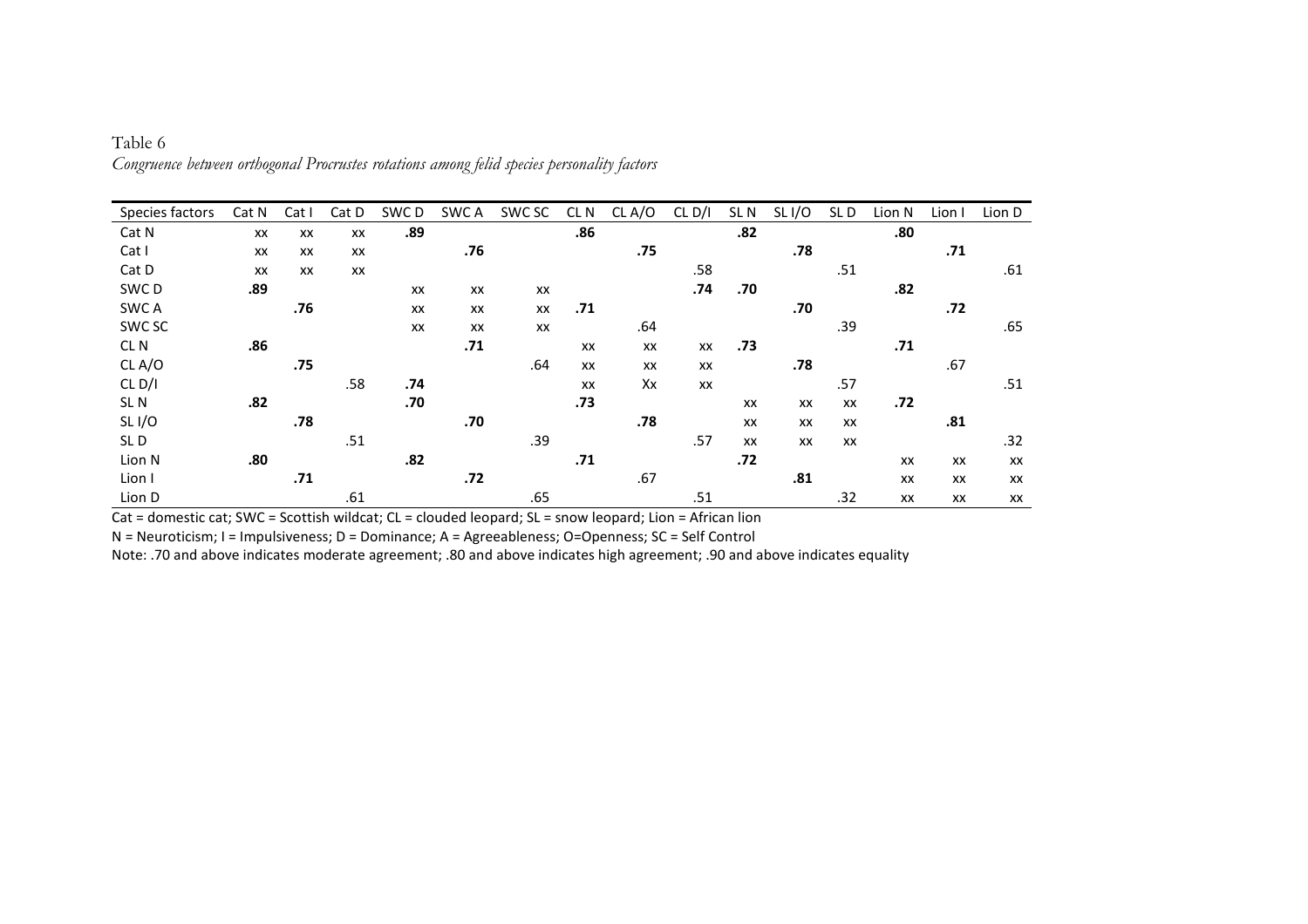## PERSONALITY IN FIVE FELIDS 37

Table 7 Comparison of domestic cat, Scottish wildcat, snow leopard, clouded leopard, and African lion personality domains with other species

|                               |                 |                     | Current study   |                    |                 |             | Other research <sup>1</sup> |       |                        |                         |                   |
|-------------------------------|-----------------|---------------------|-----------------|--------------------|-----------------|-------------|-----------------------------|-------|------------------------|-------------------------|-------------------|
| Item                          | Domestic<br>cat | Scottish<br>wildcat | Snow<br>leopard | Clouded<br>leopard | African<br>lion | Cheetah $2$ | Snow<br>leopard             | Tiger | Orangutan <sup>3</sup> | Chimpanzee <sup>3</sup> | Rhesus<br>macaque |
| Active                        | $ + $           | D+                  | $I/O+$          | $A/O+$             | $ +$            | $VE+$       | $AV+$                       | $E+$  | $E+$                   | $E+$                    | $AC+$             |
| Affectionate                  | $N-$            | D-                  | $N-$            | $A/O+$             | $N-$            |             |                             |       | $A+$                   | $E+$                    | $F+$              |
| Aggressive to<br>conspecifics | D+              | D+                  | D+              | $D/I+$             | D+              | $A+$        |                             | $A+$  | D+                     | $C-$                    | D-                |
| Aggressive to<br>people       | $N+$            | D+                  | $N+$            | $A/O-$             | D+              | $A+$        |                             |       |                        |                         |                   |
| Aimless                       |                 | SC-                 |                 |                    | $ + $           |             |                             |       |                        |                         |                   |
| Anxious                       | $N+$            |                     | $N+$            | $D/I+$             | $N+$            |             | TA+                         |       | $N+$                   | D-                      | $AN+$             |
| <b>Bold</b>                   |                 |                     |                 |                    |                 |             |                             |       |                        |                         |                   |
| <b>Bullying</b>               | D+              | D+                  | D+              | $D/I+$             | D+              |             |                             |       | D+                     | D+                      | D+                |
| Calm                          | $N-$            | $SC+$               | $N-$            | $N-$               | $N-$            | TF-         | $CSA+$                      |       |                        |                         |                   |
| Clumsy                        |                 |                     | $I/O+$          |                    |                 |             |                             |       | $\vert$ -              | $C-$                    | AC-               |
| Constrained                   | $N+$            | D-                  | $D -$           | $D/I$ -            | $N+$            |             |                             |       |                        |                         |                   |
| Cool                          | $N-$            | $SC+$               | $N-$            | $N-$               | $N-$            |             |                             |       | $N-$                   | $N-$                    | AN-               |
| Cooperative                   | $N-$            | $A+$                | D-              | $A/O+$             |                 |             | $FH+$                       |       |                        |                         |                   |
| Curious                       | $ +$            | $A+$                | $1/O+$          | $A/O+$             | $N-$            | TF-         | $CP+$                       | $Y +$ | $E+$                   | $O+$                    | $O+$              |
| Decisive                      |                 | $SC+$               |                 |                    | $N-$            |             |                             |       | $ +$                   | D+                      | $F+$              |
| Defiant                       |                 |                     | D+              |                    |                 |             |                             |       | D+                     | $C-$                    | D+                |
| Deliberate                    |                 | D+                  |                 |                    | $N-$            |             |                             |       |                        |                         |                   |
| Distractible                  | $ + $           |                     | $N+$            | $A/O+$             | $ + $           |             |                             |       |                        | $C-$                    | CO-               |
| Dominant                      | D+              | D+                  |                 | $D/I+$             | D+              |             |                             |       | D+                     | D+                      | D+                |
| Eccentric                     | $ + $           | D+                  | $I/O+$          | $N+$               | $ +$            | $VE+$       | TA+                         |       |                        |                         |                   |
| Erratic                       | $D+$            |                     | $N+$            | $D/I+$             | $ +$            |             |                             |       | $N+$                   | $C-$                    | $AN+$             |
| Excitable                     | $ + $           | D+                  | $I/O+$          | $A/O+$             | $ + $           | $VE+$       | TA+                         | $Y +$ | $N+$                   | $N+$                    | D+                |
| Fearful of<br>conspecifics    |                 | A-                  |                 |                    | $N+$            | $TF+$       |                             |       | $N+$                   | $D -$                   | CO-               |
| Fearful of<br>people          | $N+$            | $A -$               | $N+$            | $N+$               | $N+$            | $TF+$       | TA+                         |       |                        |                         |                   |
| Friendly to                   |                 | D-                  | $D -$           | N-                 | N-              |             |                             |       | $A+$                   | $E+$                    | $F+$              |